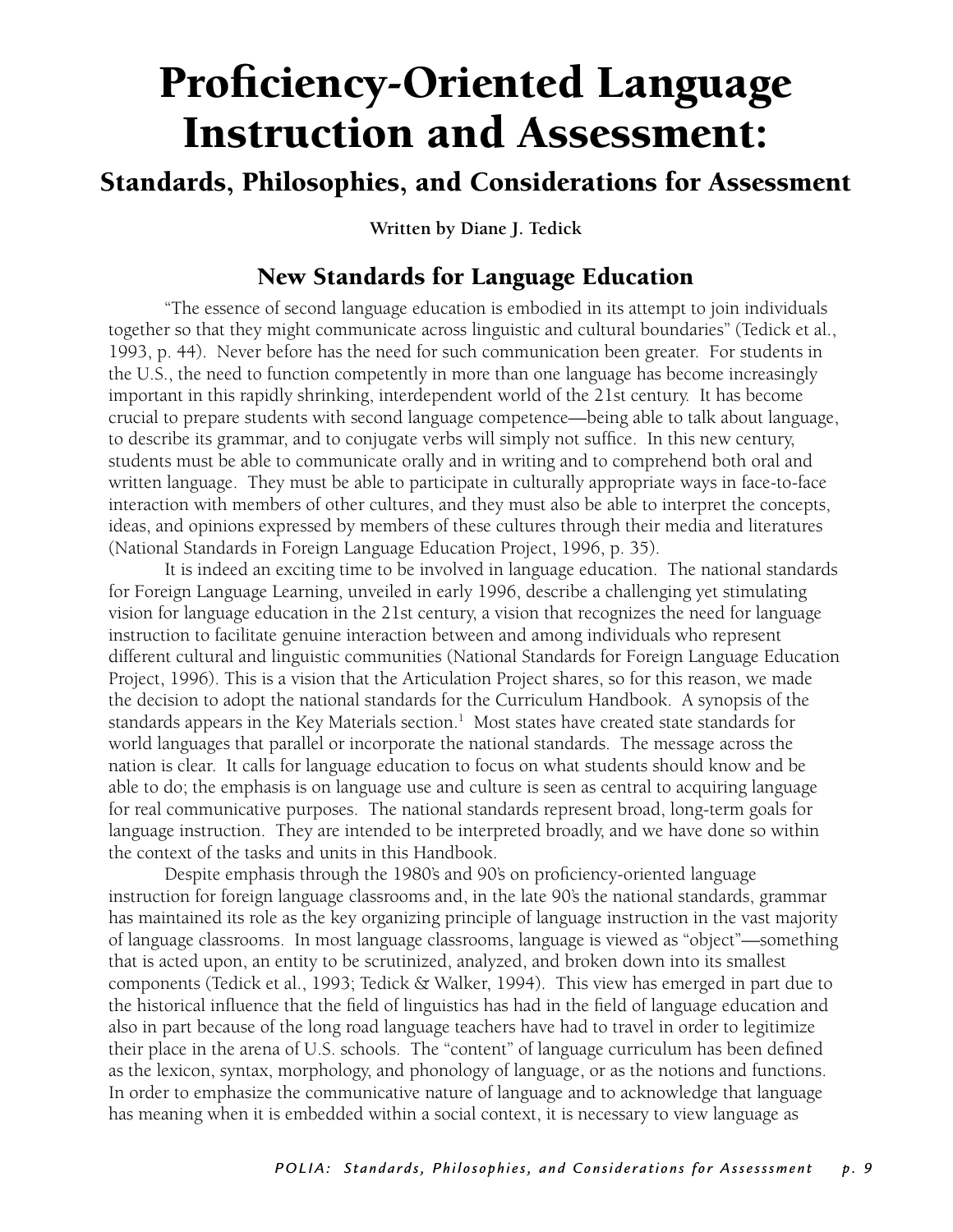*N OT E S*

"subject" (something that acts) (Tedick et al., 1993; Tedick & Walker, 1994) and to strive for a balance between language-as-object and languageas-subject in curriculum and instruction. Balancing the two perspectives means that students are engaged in learning about language—its vocabulary, its grammar and morphology, its phonology (that is, engaging with language as *object*), yet always within the context of using language to communicate meaning (that is, engaging with language as *subject*). In other words, it's important for a teacher to teach language rules (e.g., verb conjugations), but it's also important always to follow that instruction with application of the rules. How well can students use conjugate verbs correctly to write a letter? In a nutshell, not only do students need to know how language works, they also need to know how to use language for meaningful purposes and the opportunities to practice these applications.

 In order to strive for a balance between language-as-object and language-as-subject and to emphasize language use with culture as core in the language classroom, a rethinking of curriculum and instruction needs to occur. Traditionally, most foreign language classrooms have concentrated on *how* (grammar) to say *what* (vocabulary), but have left the *why, whom, where,* and *when* out of the equation (National Standards for Foreign Language Education Project, 1996; Tedick & Walker, 1994). While grammar and vocabulary remain important components, the others, which highlight the sociolinguistic and cultural aspects of language, are essential for communication. "In other words, grammar and structure are not the goal of instruction, but rather essential tools toward achieving other, more important goals—language use in social contexts and intercultural communication" (Tedick & Walker, 1994, p. 306). One way to achieve these more important goals is to make content and cultural themes the organizing principle for language curriculum and instruction. This rethinking of the curriculum, toward content-based, task-based language instruction and an emphasis on meaningful language use is the focus of the national standards and efforts of the Curriculum Team of the Articulation Project.

 The focus on meaning and language use does not argue that teachers should be neglecting form. On the contrary, what's necessary is a balance between meaning and form in the context of communication. In a way, this language instruction issue is similar to an issue that has dominated the field of literacy instruction for some time. For decades there has been a debate about literacy instruction that has centered on whole language vs. phonics instruction. The question has too often been: Should teachers focus on the whole or the parts? The answer is "neither," because the question is wrong—it is simply not an "either/or" issue. Good teachers know that effective literacy instruction provides a balance between the whole and the parts. Children who are learning how to read need to be surrounded by a rich literacy environment that involves frequent interaction with stimulating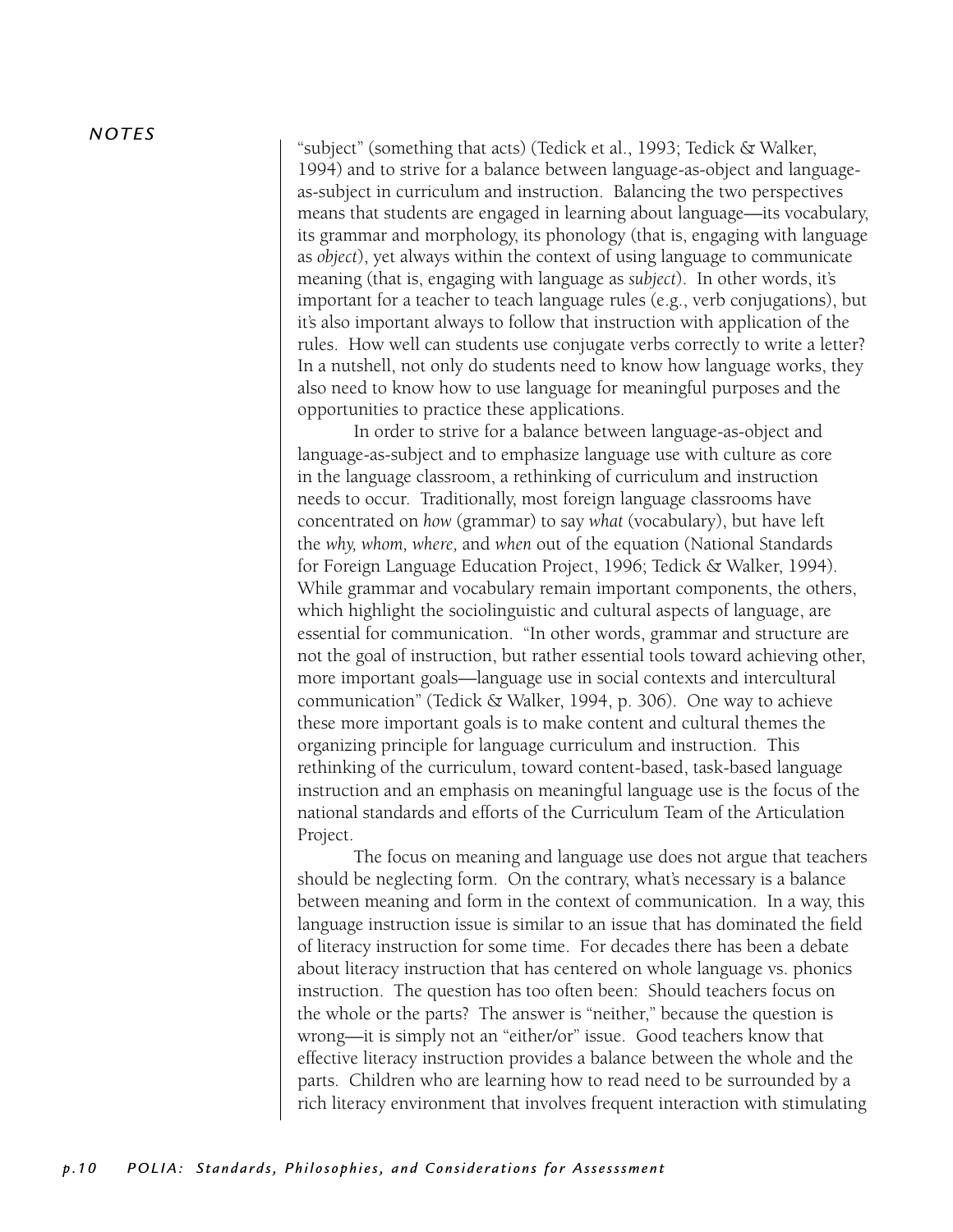texts; at the same time, they need to know how language "works." In other words, they need to understand the language system—how the parts work together to make up the whole. The more contextualized the instruction of the parts, the better students understand their relationship to the whole. A complete treatment of the whole language vs. phonics debate is far beyond the scope of this introduction. We include the analogy here to help language teachers understand that *in order for students to achieve high levels of proficiency in a language, there needs to be a balance between language and language use*. In order to understand further how to strive toward such a balance in the language classroom, it is important for teachers to consider the key philosophical principles that have driven the development of the *Handbook*.

## **The Philosophical Principles: POLIA and CAPRII**

The philosophical principles that guided the Articulation Project were established early on as work on the Project began. A statement describing principles of proficiency-oriented language instruction and assessment (POLIA) was developed by Arons et al. (1994) and contributed to the curriculum team's philosophical principles (see POLIA statement and principles in the Key Materials section).

 The philosophical principles described in the POLIA statement are further supported by six key concepts that we believe should guide language education: (1) *Contextualization* of language instruction, (2) *Authenticity* of task and text, (3) an emphasis on *Process*, (4) the value of *Reflection* for both language learners and language teachers, (5) an emphasis on *Interaction* within and beyond the classroom, and (6) *Integration* of the four modalities and of language and content, be it related to other academic disciplines or cultural themes. While these six concepts—referred to by the acronym CAPRII—are and indeed should be understood as interrelated and inseparable in effective language teaching, they can each be considered in turn (Tedick, 1996; Tedick & Tischer, 1996).<sup>2</sup> Figure 1 provides a brief summary of the concepts that make up CAPRII.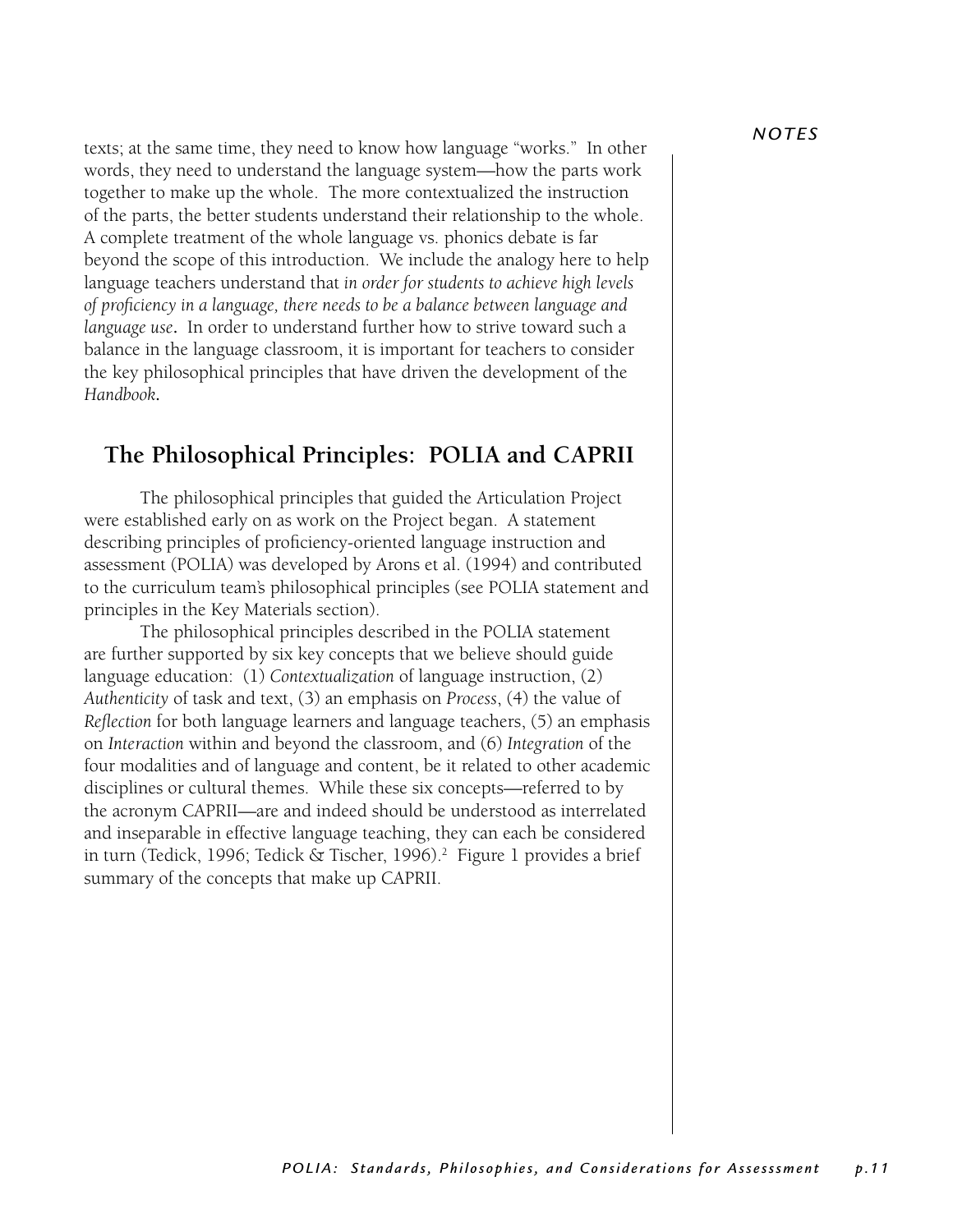# Figure 1: CAPRII

**C**ontextualization involves *meaningful* language use for *real* communicative purposes; lessons that are presented in context enhance meaning; contextualized teaching recognizes that meaning changes depending upon the context in which it occurs.

**A**uthenticity of Text and Task—authentic texts and tasks reflect the intention of <sup>a</sup> real communicative purpose for a real audience.

**P**rocess—language acquisition (be it first, second, or third...) is an ongoing process that requires a great deal of time, patience, thought, effort, and encouragement. Recognition of the nature of this process needs to guide instruction and assessment.

**R**eflection—both teachers and students need time for deliberate thought, or reflection.

**I**nteraction—learners must *use* language in meaningful interaction in order to learn it.

**I**ntegration—an integrative approach to language teaching sees the connection of languages and cultures to what we do, how we think, and who we are.

- of the four modalities—creating classroom activities that require students to use language within two or more of the four modalities, with attention to how those modalities work within the framework of communicative modes, helps to reinforce the concepts being emphasized.
- of language and content—language must be integrated with content, be it other academic subject matters or cultural themes. A content-based approach to language teaching emphasizes language use; language structures are emphasized in the context of that use. Language classrooms must become places where students and teachers understand themselves as cultural beings and begin to discover the complexity of the concept of culture as they view cultures both within and outside of the U.S. from a number of perspectives.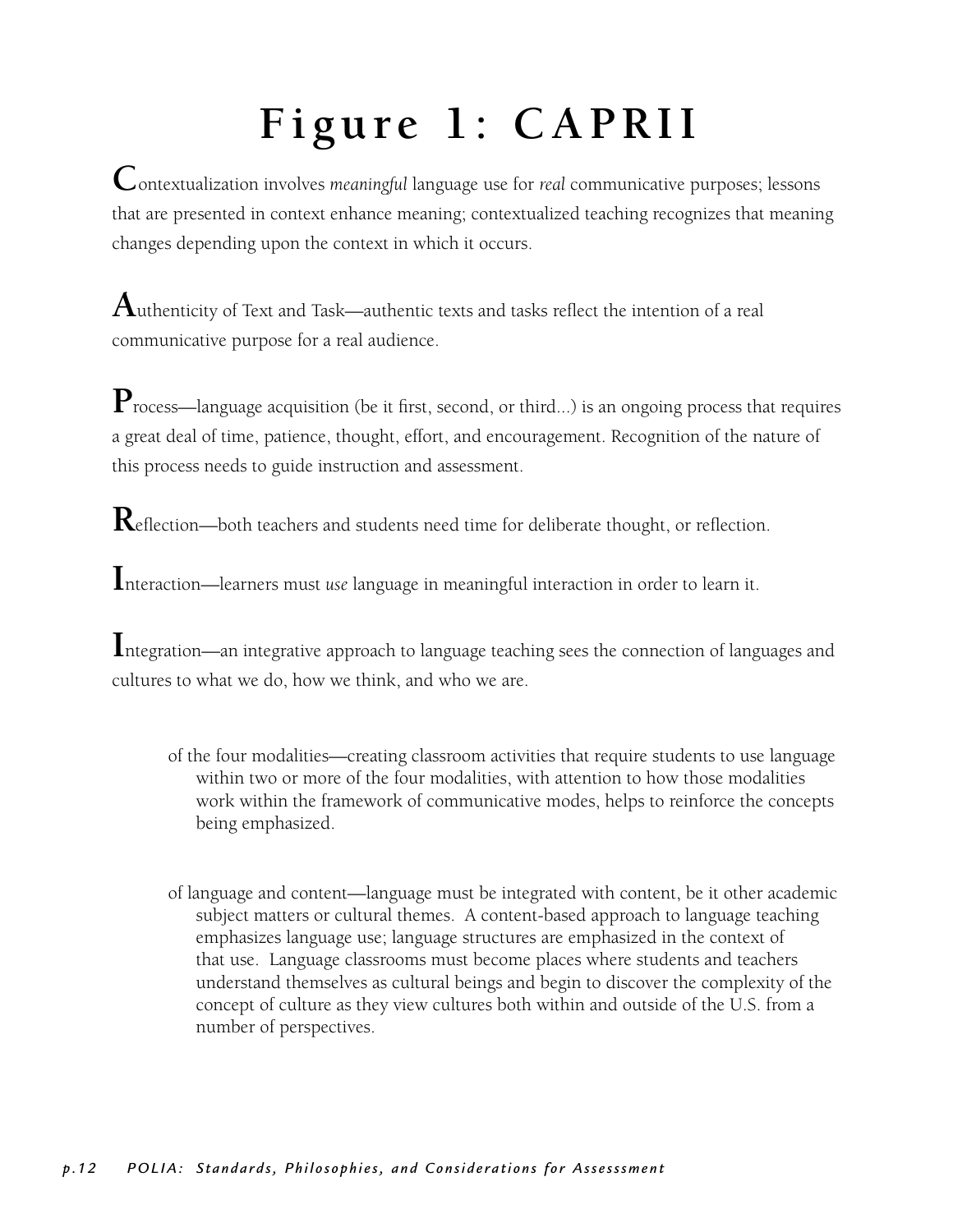#### *N OT E S*

#### *Contextualization*

According to Shrum and Glisan (1994):

Language that is introduced and taught in context presents real situations that encompass the physical setting, the purpose of the exchange, the roles of the participants, and the socially acceptable norms of interaction, in addition to the medium, topic, tone, and register of the exchange (Hymes, 1974). Grammatical structures that might otherwise be devoid of context become an integral part of the communicative acts that occur in contexts (p. 23).

*Contextualized teaching recognizes that meaning changes depending upon the context in which it occurs*. When we begin to think about teaching language for communication rather than as a system of grammatical forms, we see that grammatical categories do not necessarily correspond to communicative functions and that grammar alone cannot determine meaning. In other words, context (the topic and situation) plays a major role in establishing meaning. For example, one might assume that the imperative mood as a grammatical category always indicates the act of commanding. Widdowson (1978, in Lyster, 1990, p. 162) provides examples illustrating how context, not grammatical function, determines meaning:

"Bake the pie in a slow oven" is an instruction, not a command.

"Come for dinner tomorrow" is an invitation, not a command.

"Forgive us our trespasses" is a prayer, not a command.

Context refers to the topic and situation of a communicative act that are necessary for understanding (Walz, 1989). Walz (1989) points out that a number of language textbooks provide contextualized grammar exercises. These exercises provide thematically related sentences requiring mechanical manipulation of a grammatical form, but often do not force students to understand. Therefore, contextualization of mechanical drills in this sense is certainly not the same thing as creating a context (Walz, 1989, p. 162). Contextualization as it is interpreted in this *Handbook* involves meaningful language use for real communicative purposes and helps students to understand how meaning is constructed by language users (be they writing, speaking, reading, or listening) depending upon context.

Many of the tasks found in the *Handbook* are contextualized in that they provide a topic and situation in which students need to use language with one another for some meaningful purpose. For example,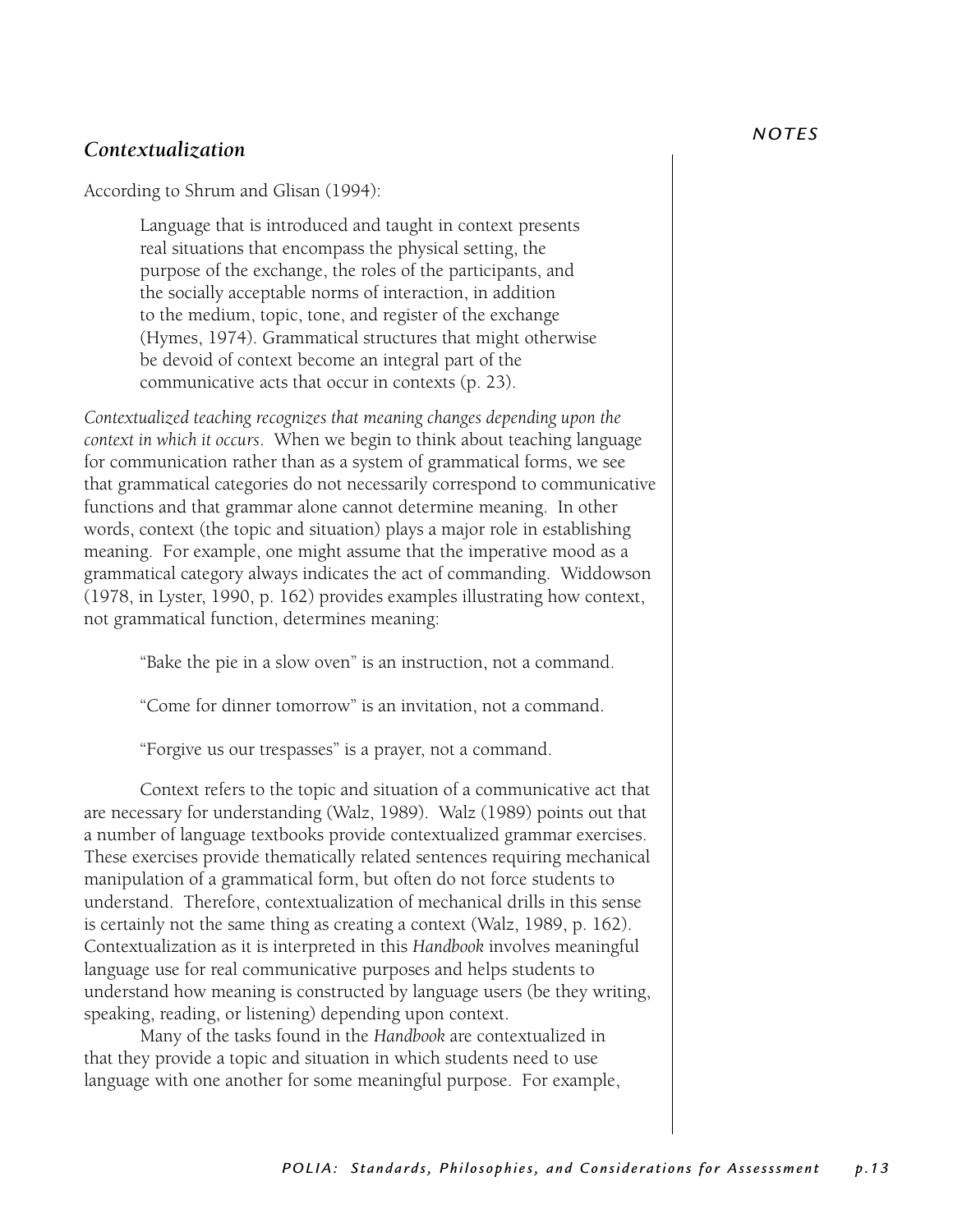in the task entitled "Senegal by Numbers," students learn about Senegalese demographics through an information-gap activity. The task gives students an opportunity to practice understanding and communicating complex numbers in the context of Senegalese demographics. In other words, the topic (Senegalese demographics) *contextualizes* the use of numbers.

Contextualizing language instruction may best be accomplished by organizing the content of the language curriculum according to themes or topics that lend themselves to re-entry throughout the course of study (as suggested by what is known as a spiral curriculum). Our theme-based curriculum framework (see the Key Materials section) provides one such example of curriculum organization that would lend itself to contextualizing language instruction.

#### *Authenticity of Text and Task*

Related to the concept of contextualization is the notion of authenticity. Authentic texts or materials have been defined by Villegas Rogers and Medley (1988) as "...language samples—both oral and written that reflect a naturalness of form, and an appropriateness of cultural and situational context that would be found in the language as used by native speakers" (p. 468). Texts that are prepared *for* native speakers *by* native speakers reflect the culture and societal values of everyday life. "No textbook culture note on the Hispanic family, for example, can replace the study of authentic birth or christening, wedding and death announcements, where, under the observable linguistic conventions, lie the rituals of events, the connotations of rites of passage, the meaning of 'family,' and the dynamic nature of culture" (Galloway & Labarca, 1990, p. 139).

 For our purposes, any text that is *purposeful, meaningful,* and has a real *communicative intent* for a real audience can be considered to be authentic. In other words, it is authentic in the sense that it was not originally produced for language-teaching purposes but rather for the purpose of communicating meaning (Brinton et al., 1989, p. 17). This means that an e-mail message sent via the Internet by a student of German to another student of German is "authentic" as long as the message is meaningful (even though the message was not written by a native speaker for another native speaker). Furthermore, authenticity in a deeper sense does not reside in the text itself but rather is determined by how that text is used (Hutchinson & Waters, 1987), i.e., the authenticity of the task. For example, if a teacher uses an article from a target culture magazine for the sole purpose of having the students underline all of the instances in which the subjunctive appears, the authenticity of the task disappears.

Let's examine a task and consider ways in which it can be slightly altered to become more authentic. $3$  Imagine that students are engaged in a unit on Costa Rica (or any other target country). As a culminating activity at the end of the unit, the teacher decides to have students create travel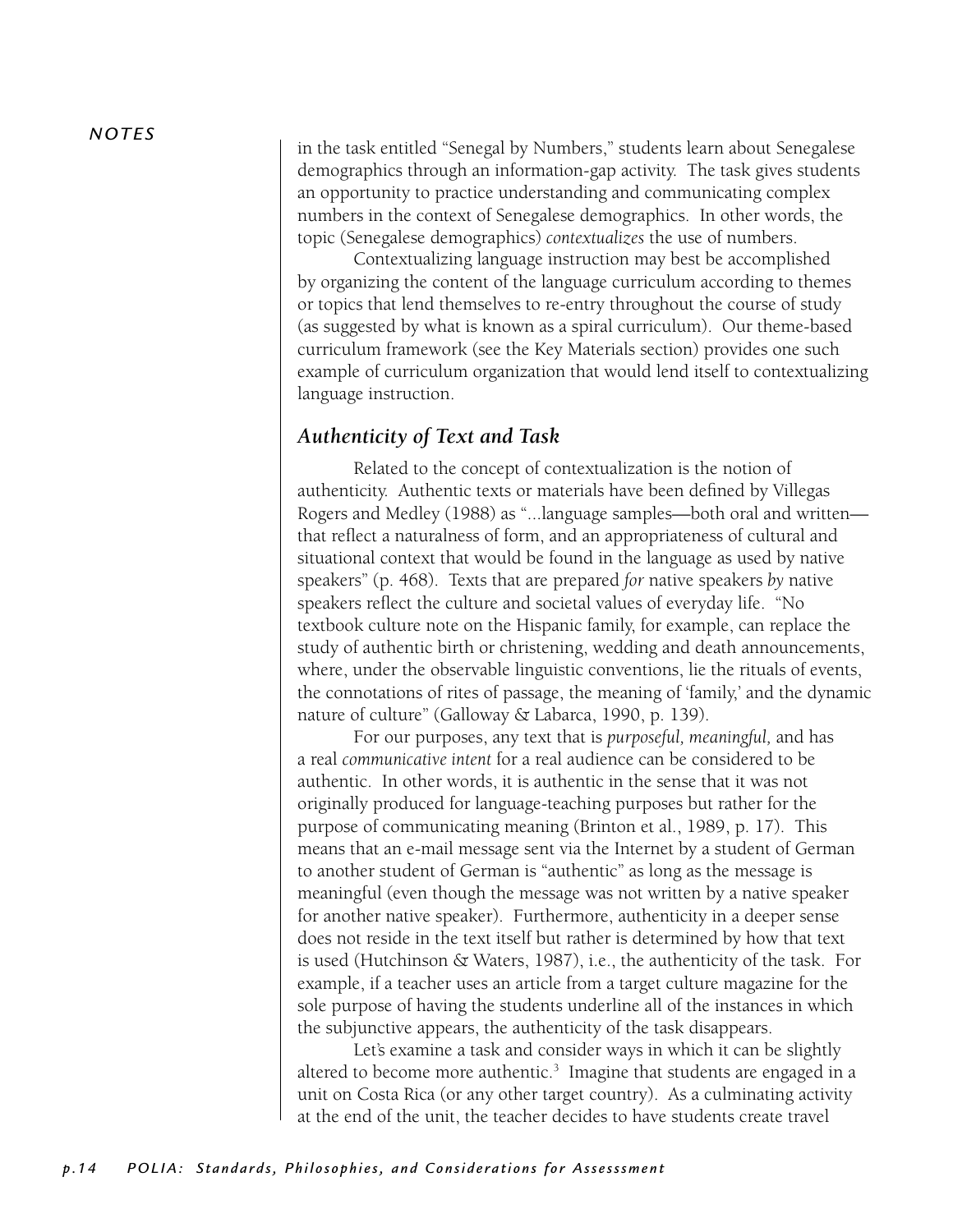brochures in the target language to demonstrate their knowledge of what they have learned. Such a task asks that the students pretend to act as native speakers, which they clearly are not. Kramsch (1993) would argue that authenticity involves having students be who they are—learners of the target language. To revise the task somewhat with an eye toward greater authenticity, the teacher can have students create travel itineraries for a group of students who will be traveling to Costa Rica, the intent being to demonstrate their knowledge of what they have learned by communicating it to other students.

 Another example would involve having students at the beginning of the unit write letters in the target language to various travel agencies, tourist bureaus, and "Chamber of Commerce" equivalents to indicate that they (1) are students of Spanish, (2) are studying about Costa Rica, and (3) are interested in receiving travel information in Spanish. Such a task has a real purpose and a real audience. The added benefit is that it will also lead to additional authentic materials for classroom use! (This task, titled "Let's Go to Costa Rica," is described in detail in the *Handbook* and appears in the "From Presentation to Creation" section.)

 A final example of an authentic task for this instructional setting is to have students write to Costa Rican students about Minnesota (i.e., their home state), given what they have learned about Costa Rica. A letter written for this task might include, for example, a comparison between Minnesota's Boundary Waters and Costa Rica's Tortuguero National Park in terms of their environmental restrictions.

 Some of the tasks in the *Handbook* are authentic in that they are intended for a real audience (beyond the classroom). Others are not authentic in this sense. For example, in "My Favorite Recipe," students work with partners to write a favorite recipe in the second language (not from the target culture). They share these recipes in class. While a valuable activity for eliciting communication in the classroom, the task cannot be considered authentic because it's not designed for a real audience or purpose—native English speakers don't need to read a recipe for macaroni and cheese, for example, written in French. However, the task can be adapted quite easily to increase its authenticity. One classroom teacher had students compile their recipes into a booklet to send home with an Amity Aide from the Ivory Coast, who had been working in their classroom that year. In this way, the task took on a real purpose and audience, and the students were very excited to be explaining (in French) how to prepare their favorite foods, knowing the Amity Aide would share the recipes with friends and family upon her return to her native country.

 These suggestions highlight the importance of creating tasks that involve students in using language for real communicative purposes and for real audiences. Many of the tasks in the *Handbook* are authentic in this sense. For example, the task entitled "Creating Children's Literature"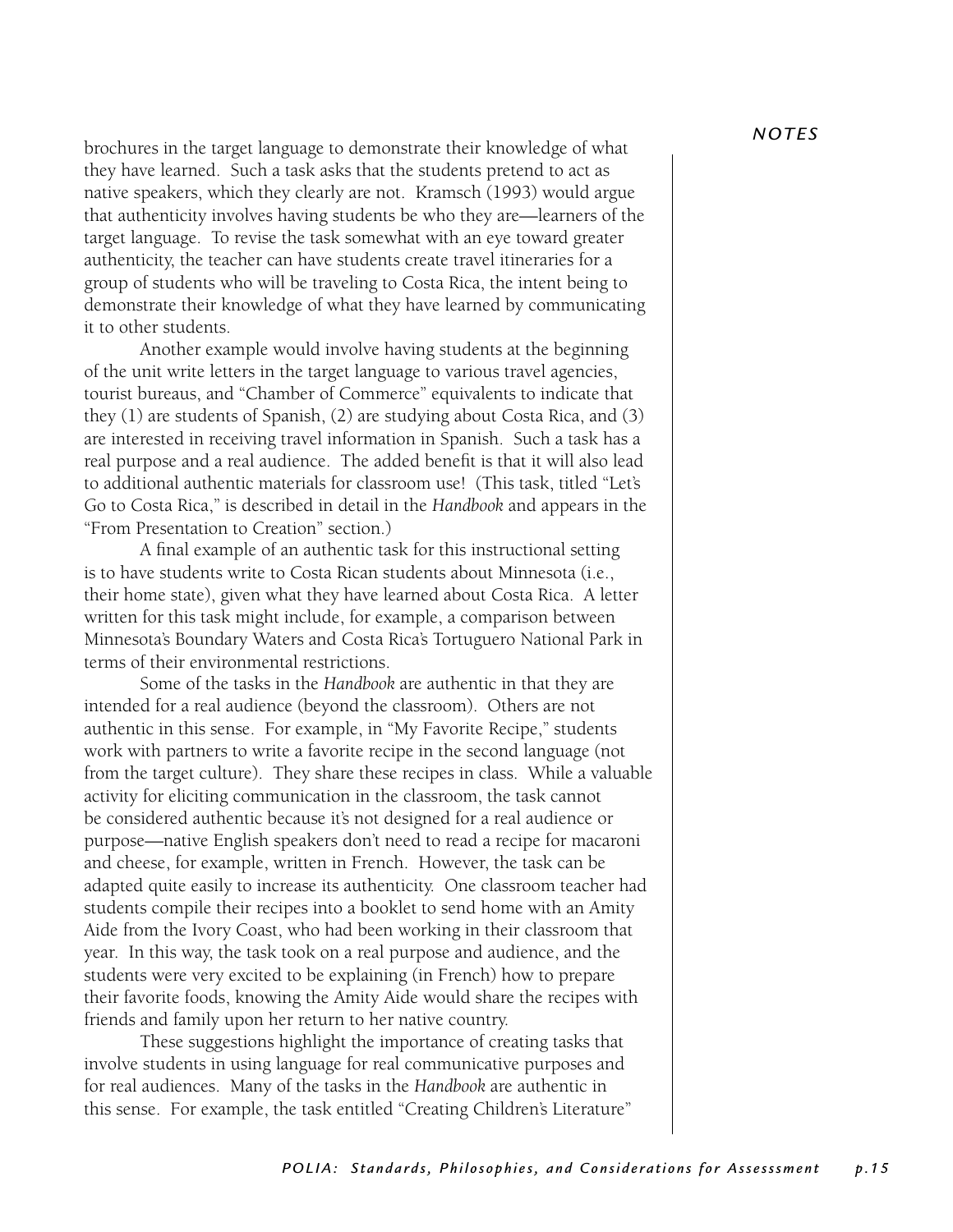#### *N OT E S*

involves having students write children's books to share with young students in immersion or FLES programs. It is important to note, however, that it is not possible to make every task or text authentic in the language classroom. Sometimes students need to pretend to be native speakers for a role play; sometimes they need to write for a hypothetical audience; sometimes they need to read a text that has been adapted for nonnative speakers of the language. Such activities are valuable and certainly have a place in the language curriculum. What is important (and possible!), however, is for teachers to find a good balance in their curriculum between tasks and texts that are less authentic and those that represent the principles of authenticity as described above. Teachers should also make sure that some of the texts they use in the curriculum contain language as used by native speakers so as to incorporate cultural and linguistic authenticity. A number of authentic texts (i.e., written by native speakers for native speakers of the target language) are used in the *Handbook* in conjunction with tasks and units. See, for example, the sample recipes in "Reading Recipes," the magazine article in "De Sol a Sol Sin Descanso," and the grade report in the unit called "Le Baccalauréat Français."

#### *Process*

Language acquisition (be it first, second, or third...) is an ongoing process that requires a great deal of time, patience, thought, effort, and encouragement. A teacher who recognizes the importance of process in language learning understands, for example, that although a student is introduced to a grammatical structure (or function or topic) early on, s/he will need time to internalize that concept before being able to produce language in spontaneous interaction that shows an accurate representation of that concept. For example, students of French, German, and Spanish are taught the concept of gender and number agreement relatively early on in language classrooms. While the students may be able to produce language with accurate agreement on quizzes and tests, they often cannot when asked to produce language spontaneously for a meaningful communicative purpose. They need time to be able to see, hear, produce, and experience number and gender agreement in many meaningful contexts for a variety of purposes before they develop a "feel" for the concept—before it becomes part of their internalized language repertoire. This process takes years.

 Heilenman and Kaplan (1985) provide a useful distinction among various degrees of control of function, topic (or context), and form as students develop proficiency. They argue that at different levels of proficiency, certain grammatical structures, functions, and topics or contexts need to be taught for *full control,* others for *partial control*, and still others for *conceptual control* (authors' emphasis, p. 63). Concepts that are taught for partial or conceptual control at one level of proficiency are recycled at subsequent levels where full or partial control is the goal (Heilenman & Kaplan, 1985). These degrees of control in Heilenman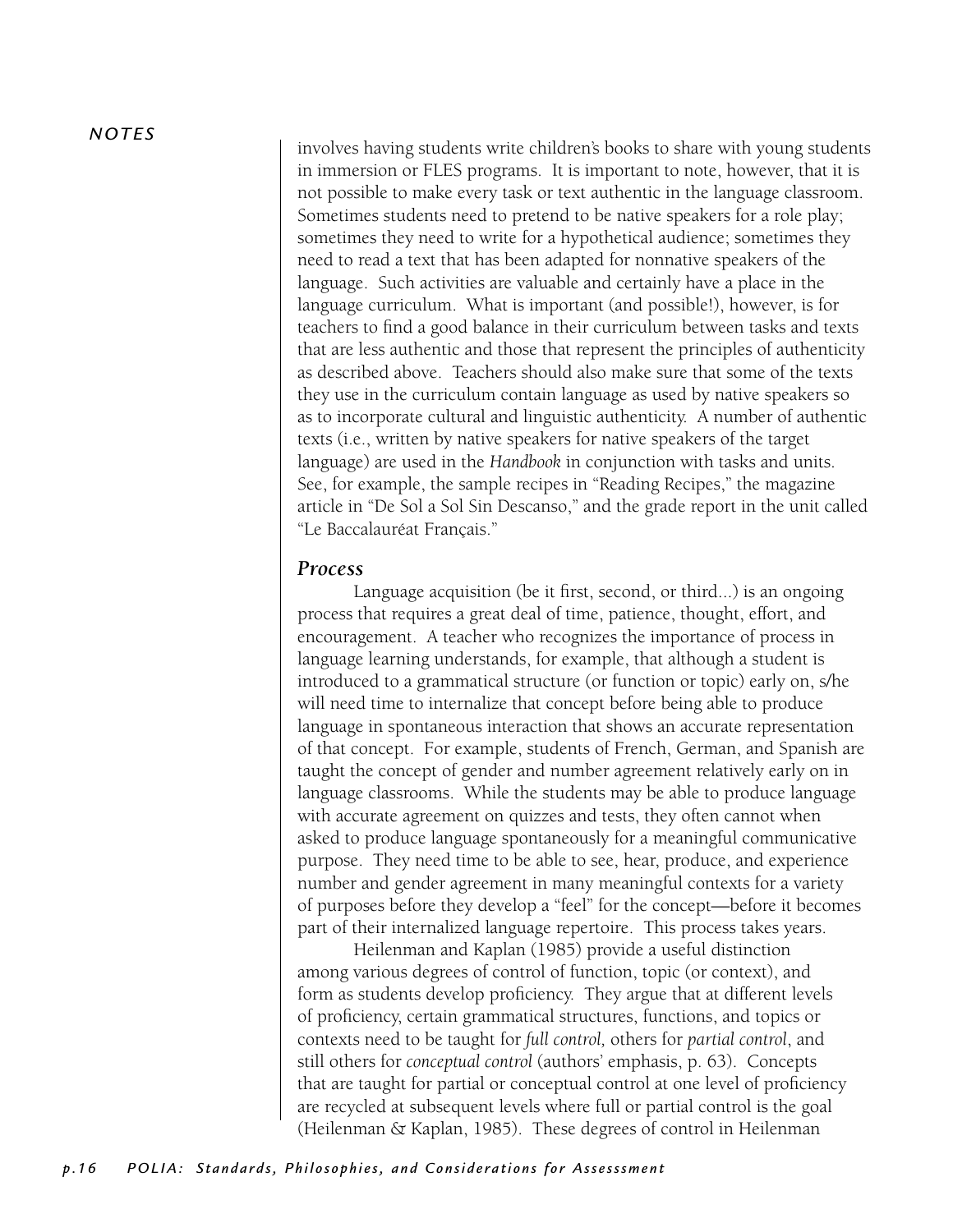and Kaplan's framework correlate with levels of proficiency as defined by the ACTFL guidelines. In other words, if students' proficiency is in the Novice range, they should be expected to demonstrate full control of certain functions (e.g., making lists), topics (e.g., dates, numbers, etc.), and accurate production of certain forms (e.g., question words). They can be expected to have partial control of various concepts that correspond to the Intermediate-Low/Mid range and conceptual control of concepts that are representative of the Intermediate-High and Advanced range. The point here is that acquisition of the functions, topics, and forms of language is a time-consuming process that requires teachers to recycle those functions, topics, and forms systematically and purposefully throughout their curriculum so that students can achieve higher degrees of control as they advance as language learners. Our preliminary model for a thematic curriculum framework is one way of envisioning this cyclical view of language instruction. The curricular themes (see Key Materials section) suggest some topics that can be considered for organizing the language curriculum; the communicative functions and language structures are stipulated within the context of the tasks and units that correspond to the various themes.

 Process is also related to classroom instruction. In this sense, process involves several instructional phases—e.g., preparing students for an activity, carrying out the activity, and providing a follow-up that requires students to apply what they learned. The tasks and units in the *Handbook* break lessons down into pre-, during-, and post-activity stages to emphasize the need for an awareness of process in the classroom. In addition, other tasks or units illustrate process approaches to instruction: "Let's go to Costa Rica" is a task that details the process approach to writing; the "Gender Roles" unit takes students through a process of cross-cultural exploration.

An awareness of process in language learning can also be reflected in assessment practices. Too often assessment practices focus on the product—that is, whatever the students produce, be it a paper, an oral presentation, a videotape, etc. But it is equally important to assess students' work in the process of working toward the final product. For example, if students are asked to work in small groups to co-create a project (e.g., a skit), the teacher may want to assess the students' ability to collaborate and work cooperatively. Such an assessment gets at process. If a writing assignment requires drafts, feedback, and revision, the teacher may decide to assess how well students attend to feedback in their revisions. This assessment, too, gets at process.

The teacher who recognizes the importance of process creates a classroom environment where process is reflected in instruction as well as assessment, where risk-taking is encouraged, and where meaningful communication is emphasized over accuracy for the *sake of accuracy.*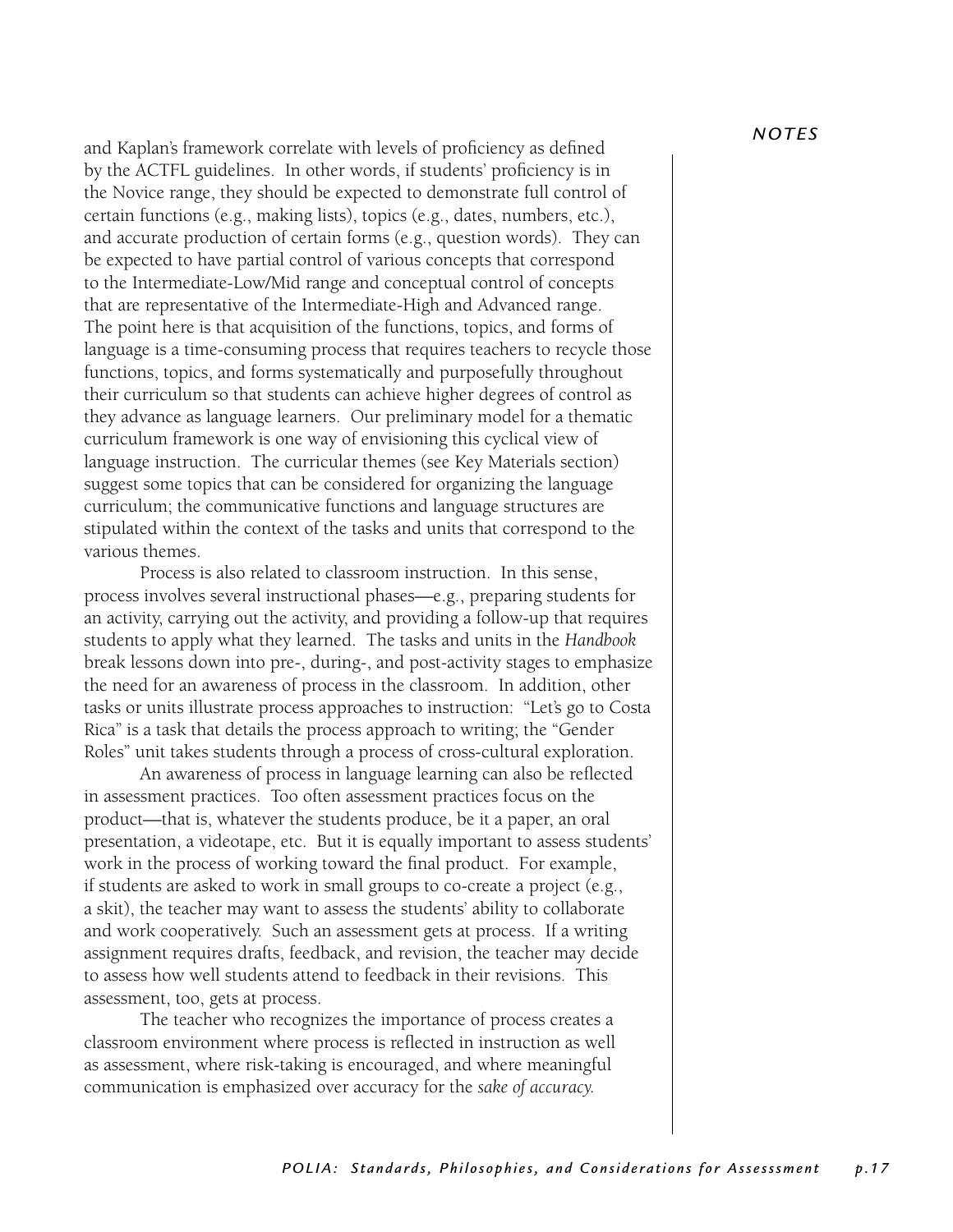#### *Reflection*

Closely related to the concept of process is reflection. Reflection involves *deliberate* thought. In essence, it engages an individual in a "conversation" with a situation, be it problematic, confusing, or illuminating. Our views of ourselves and our cultures and of the views of others and their cultures are never uniform or static. As Claire Kramsch (1991) explains, "…a large part of what we call culture is a social construct, the product of self and other[s'] perceptions." Indeed, language use, or communication, is embedded always within culture, and therefore is largely dependent upon peoples' *perceptions* of meaning, which may or may not match the intended meaning. It is this very social, dynamic nature of language and culture that makes second languages different from and more special than other academic disciplines, and, hence, makes reflection so important for both students and teachers.

 Students' reflection should be both culturally and linguistically based, as well as focused on self-as-learner, self-as-human-being, and selfin-relationship-with-other. Students will not be able to engage in profound reflection on any of these topics overnight; reflection represents yet another process related to language learning which needs to occur gradually and carefully in an atmosphere where the students can ask questions freely and where risk-taking is encouraged (Tedick, 1992). Some activities that represent attention to student reflection include learning strategies, selfassessment, peer review, and "debriefing" exercises. Many of the tasks in the *Handbook* involve activities that encourage student reflection. For example, "Strategic Interaction" includes a debriefing stage where students are asked to reflect back on the language used during the role play and make suggestions for improving it. "My Favorite Recipe" engages learners in a peer assessment activity, encouraging them to reflect either on the presenter's language use or the listener's ability to understand. In the "Gender Roles" unit, students are asked to reflect on their own perceptions of gender roles throughout the unit as they learn about the perceptions of their German counterparts. Reflection should be encouraged at all levels of language learning—even the beginning levels. See the "Magazine Scanning" activity, which was designed for students at Novice proficiency levels.

 Teachers must also be engaged in reflection as they plan for and carry out instructional activities. Most teachers do this naturally, asking themselves how a lesson could have been improved, for example. The *Handbook* is designed to encourage teachers to reflect as they use the tasks and units in their classrooms. Materials have been designed with large margins for writing notes and making changes, and each lesson is followed by a space for "reflections" where the teacher can jot down additional notes, resources, and ideas for future reference.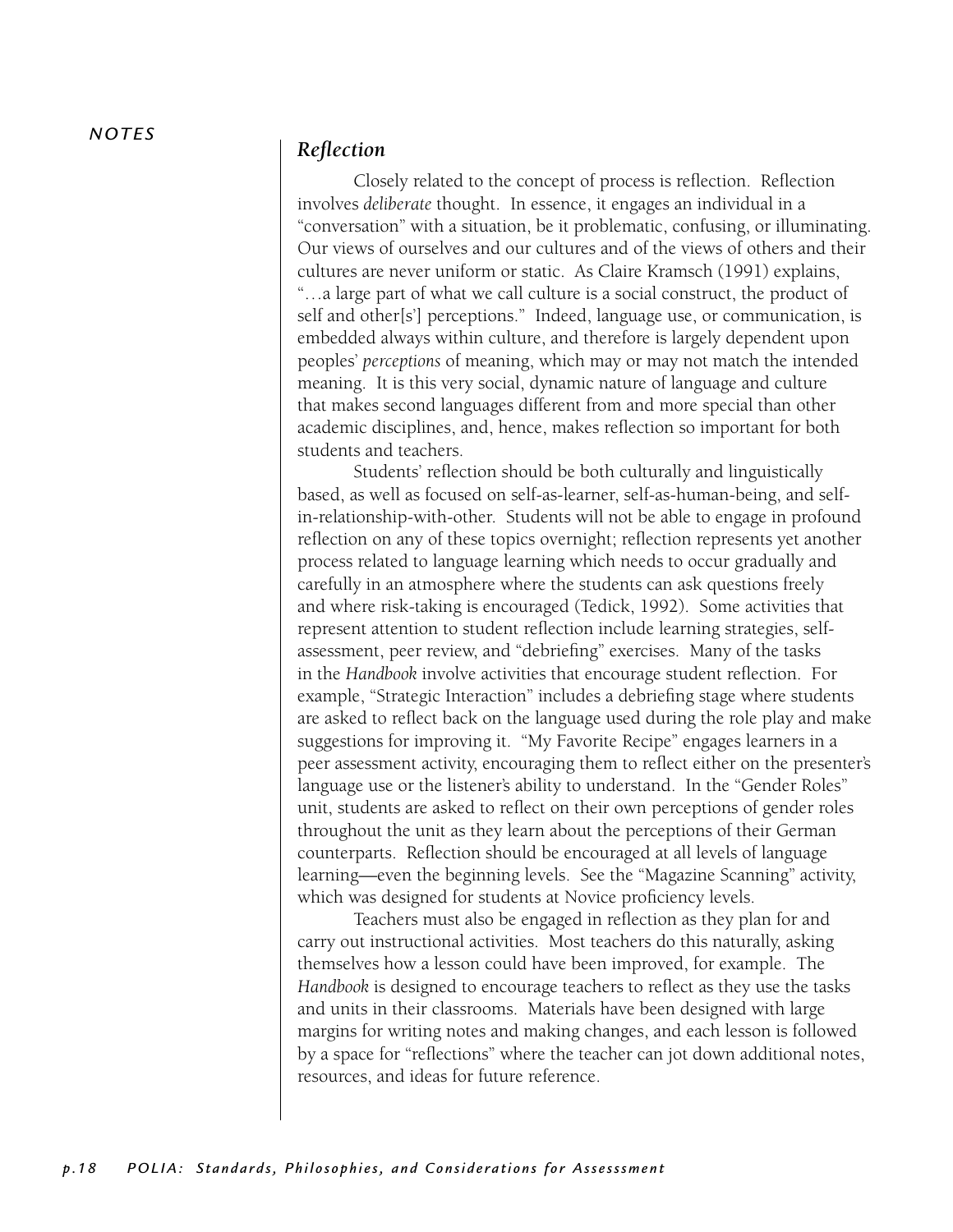#### *Interaction*

Learners must use language in meaningful interaction in order to learn it. In order to acquire language, learners cannot simply listen to or read "input;" they must interact with and negotiate the type of input they receive (Long, 1981). The term "interaction" implies face-to-face communication that involves negotiation of meaning, but it also means active involvement with all types of language use. Of great value in this discussion is the "Framework of Communicative Modes" used in the national standards document (Brecht & Walton, 1994, in Standards for Foreign Language Learning, 1996). In this framework, there are three communicative modes—interpersonal, interpretive, and presentational. The *interpersonal mode* involves active negotiation of meaning between individuals who are in personal contact, for example, direct oral communication that is face-to-face or via telephone. It may also involve direct written communication, such as the exchange of personal letters, notes, or e-mail messages. Therefore, this mode includes all four language modalities—speaking, listening, reading, and writing. The *interpretive mode*, which focuses on receptive abilities (listening, reading, viewing), involves the comprehension or interpretation of oral or written messages. Examples include reading a text, listening to the radio, or watching a movie. At times these receptive abilities are mistaken as passive rather than active activities. Yet research has shown that readers and listeners must function as active participants in the act of comprehending. They must *co-construct meaning* as they work to interpret the input provided. This act of co-construction implies interaction between text and reader/listener/ viewer even though the opportunity for negotiation of meaning may not be present. The *presentational mode,* involving the productive skills of writing and speaking, refers to the creation of spoken or written communication for an audience with whom there is no immediate personal contact. Extended oral presentations and written essays are examples of language use in this mode. As writers or speakers work to construct meaning, they must consider their purpose and imagine interaction with an audience. That is, they must rely on understanding of the purpose for the communication and knowledge of audience as they choose the words and put together phrases to communicate meaning. These three communicative modes correspond to the three national communication standards. Interaction, then, as it's interpreted in the *Handbook* and in CAPRII, involves language use within these three communicative modes.

A teacher who understands the importance of interaction organizes the language classroom to minimize teacher talk and maximize student discourse. This involves organizing classroom activities so that students will have reasons to respond to and interact with one another as well as others outside of the classroom. At the same time, it is not enough to have students interact without feedback or attention to form. In other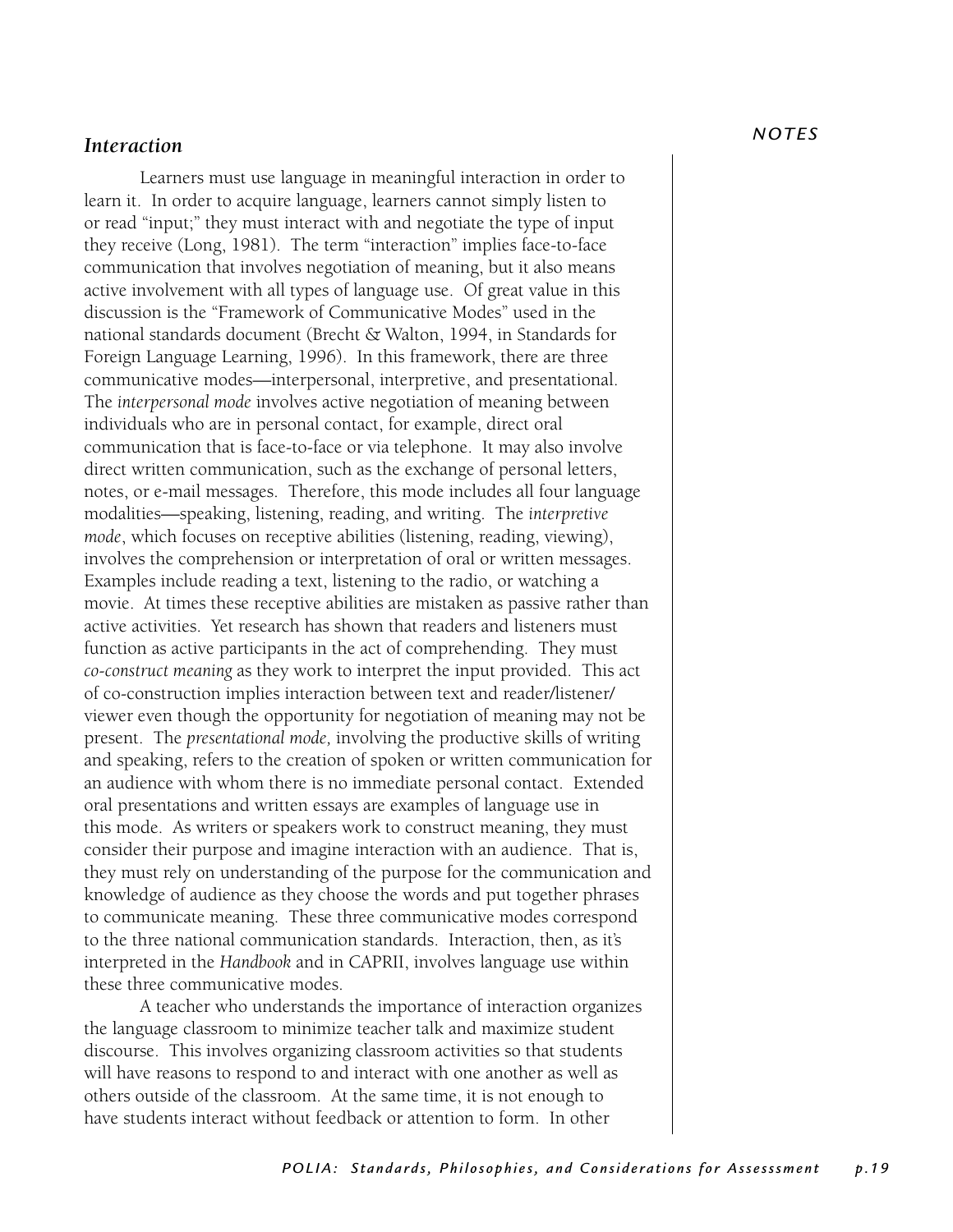#### *N OT E S*

words, *quality* of interaction is key. Teachers must create a balance between meaning (function and content) and accuracy. To achieve this balance, it is important to incorporate different kinds of interactive activities for different purposes. At times, spontaneous interaction should occur, where the focus is entirely on communicating meaning, regardless of the accuracy. Other times, students should be expected not only to communicate meaning, but also to do so accurately. Such instances will be characterized by tasks that are reflective of the presentational mode of communication. They involve time for planning and, when appropriate, rehearsal. Most importantly, accuracy must always be addressed in a meaningful context. Drawing students' attention to accurate forms and providing them with constructive feedback that encourages them to reflect on the linguistic accuracy of their output is critical, yet needs to occur in ways that encourage language production, not inhibit it. Lyster's (1998) recent work on types of corrective feedback in advanced immersion classrooms has shown that when teachers provide feedback that requires students to think about and respond to the feedback in some way, the students are more likely to repair their errors and improve their linguistic accuracy.

It's important to remember that the higher the level of proficiency, the greater one's expectations for linguistic accuracy should be. Heilenman and Kaplan (1985) emphasize that proficiency-oriented curriculum and instruction must strive for a balance among function, context (or topic/ content), and accuracy, "while at the same time allowing for the imbalance frequently seen at the Novice or Intermediate levels where one component may compensate for another" (p. 60).

 Virtually all of the classroom tasks and units in the *Handbook* encourage interaction in one or more communicative modes, because this *Handbook* is about language *use.* Those tasks that focus on face-toface interaction, characteristic of the interpersonal mode, are found in the "Negotiated Interaction" section. Those that focus on the interpretive mode are found in the second section of tasks, "From Comprehension to Interpretation." And those that emphasize the presentational mode can be found in the section entitled "From Presentation to Creation." Many of the tasks throughout the *Handbook* also suggest ways of focusing on form and integrating feedback in the context of interactive activities.

#### *Integration*

 The final CAPRII concept refers to the integration of a variety of factors. It represents the integration of content and language, including both language and culture and also language with other disciplines. It also refers to the integration of the four modalities (reading, listening, writing, speaking).

 Integration of the four modalities is important. Creating classroom activities that require students to use language within two or more of the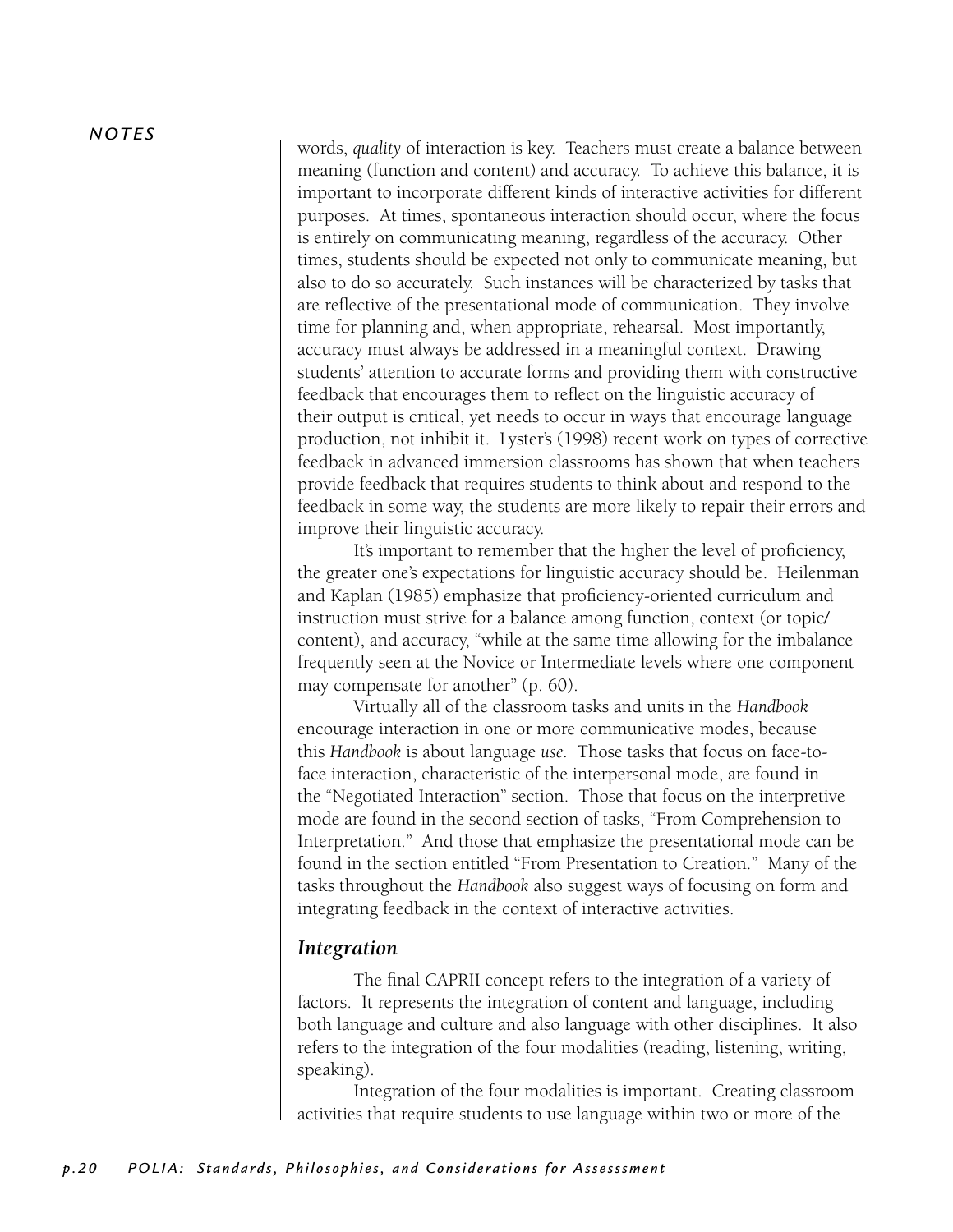four modalities helps to reinforce the concepts being emphasized. This approach also lends itself well to a variety of learning styles. For example, writing helps some students improve their listening skills. It has also been shown that reading helps students develop competence in writing. Practice in one modality often results in improved competence in other modalities. In addition, by integrating all modalities in curriculum and instruction, the teacher considers how students can be using language for a variety of purposes. Many of the tasks and all of the units in the *Handbook* integrate the four modalities. Some tasks emphasize one modality over the others, but include ideas for extending the tasks to incorporate additional modalities. With the increased focus on the national standards, it is also important for teachers to begin to understand how the four modalities work together in the framework of the communicative modes discussed in the previous section.

 Integrating content and language suggests following a content-based approach to language teaching wherein the linguistic elements that make up language (i.e., grammatical structures, vocabulary, etc.) emerge naturally from the content and are understood within the context of that content. A content-based approach to language teaching emphasizes language use and lends itself well to interdisciplinary curriculum design. In contentbased instruction, the purpose is to teach or reinforce content via the target language. Content, not language, is the organizing principle for the task or unit. Language is the vehicle that allows access to the content areas and related tasks. Content may be related to other academic disciplines in the curriculum (science, anthropology) or may be related to cultural themes.

 Languages need to be integrated with other disciplines in the school curriculum. In fact, the importance of connecting language and other disciplines is highlighted in the national standards (National Standards in Foreign Language Education Project, 1996, see standard 3.1). It is time for languages to be understood as *central* to a well-defined school curriculum rather than peripheral. "Learning today is no longer restricted to a specific discipline; it has become interdisciplinary" (National Standards in Foreign Language Education Project, 1996, p. 50). To approach language teaching from a content-based or thematic perspective allows one to see how a variety of subject matter areas can be meaningfully and purposefully integrated. For example, a unit on the Maya can easily incorporate attention to history, anthropology, mathematics, science, and art. Several of the tasks and units in the *Handbook* attend to the connection between language and other disciplines, for example, "Campaign Graffiti" and "Los Maya y El Norte."

 An integration of language and content also occurs when the content is based on cultural themes. Integrating language and culture is key in effective language teaching and learning. If language is seen as social practice, then culture must become the core of language teaching (Kramsch,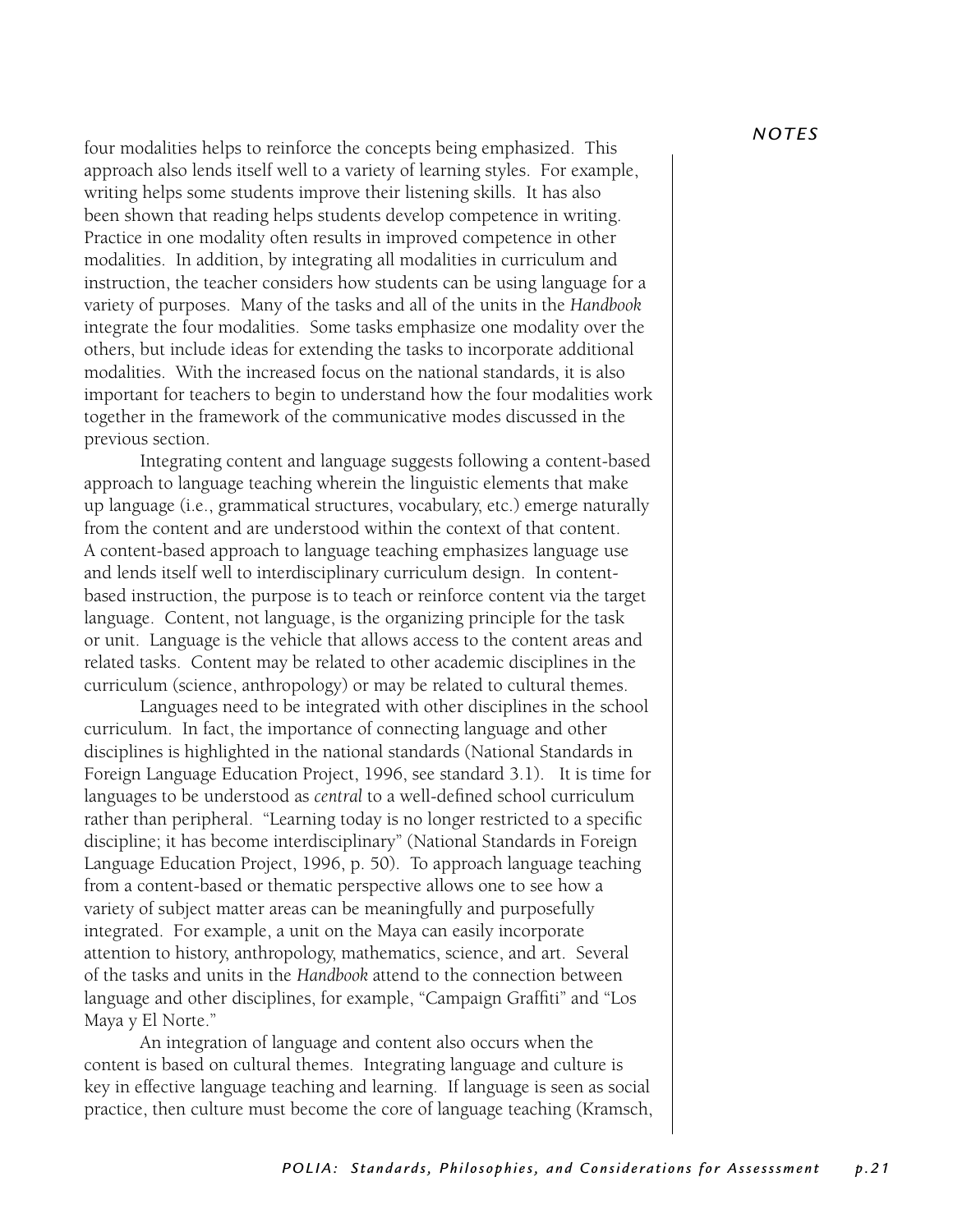#### *N OT E S*

1993). As we are becoming a smaller, more interdependent global community than ever before, culture must take center stage in the language classroom. It can no longer be limited to a single perspective on surface elements and cultural "facts" found in most textbooks. Instead, language classrooms must become places where students and teachers understand themselves as cultural beings and begin to discover the complexity of the concept of culture as they view cultures both within and outside of the U.S. from a number of different perspectives (Kramsch, 1993; National Standards in Foreign Language Education Project, 1996; Tedick et al., 1993). Cultural aspects have been considered for all of the tasks and units in the *Handbook*, and are highlighted on the first page of each. Some of the tasks place an emphasis on cultural issues, such as "Soul of Senegal" and "Celebrating the Day of the Dead." Others, like "Market a Movie" and "Wedding Celebration" don't emphasize cultural issues but incorporate some attention to cultural aspects nevertheless.

All of the units and some of the tasks in the *Handbook* provide good examples of content-based curriculum and instruction. For example, "Senegal by Numbers" is content-based because it focuses on having students understand Senegalese demographics in relationship to U.S. demographics. The content in this case might be similar to content students might encounter in another academic discipline, such as geography, and also through cultural study in a language classroom. Through the activities, students gain greater insight into the differences between the Senegal and the U.S. and the reasons that underlie those differences. Within the context of this content, students practice complex numbers, comparative constructions, the present tense, and question formation.

Most of the tasks in the *Handbook* are not content-based, however, because the purpose behind the development of the *Handbook* was to provide teachers with principles and a range of examples that would help them to increase language use in the classroom, key to increasing their students' language proficiency. The tasks are excellent proficiency-oriented activities that engage students in language use for meaningful purposes, but aren't necessarily driven by particular content. For instance, "Strategic Interaction" is a wonderful activity that combines role play and cooperative learning. But "Strategic Interaction" in and of itself is not a content-based activity or lesson. The "generic" strategic interaction activity (found in the Negotiated Interaction section of the *Handbook*) can be contrasted with an application of strategic interaction within a content-based activity, "Las Jóvenes Maquiladoras." In this activity, the focus is on having students understand the various perspectives around the issue of sweatshops and exploitation of young workers while communicating in the target language with peers. The same role play activity is used, but the content in this case is the key factor.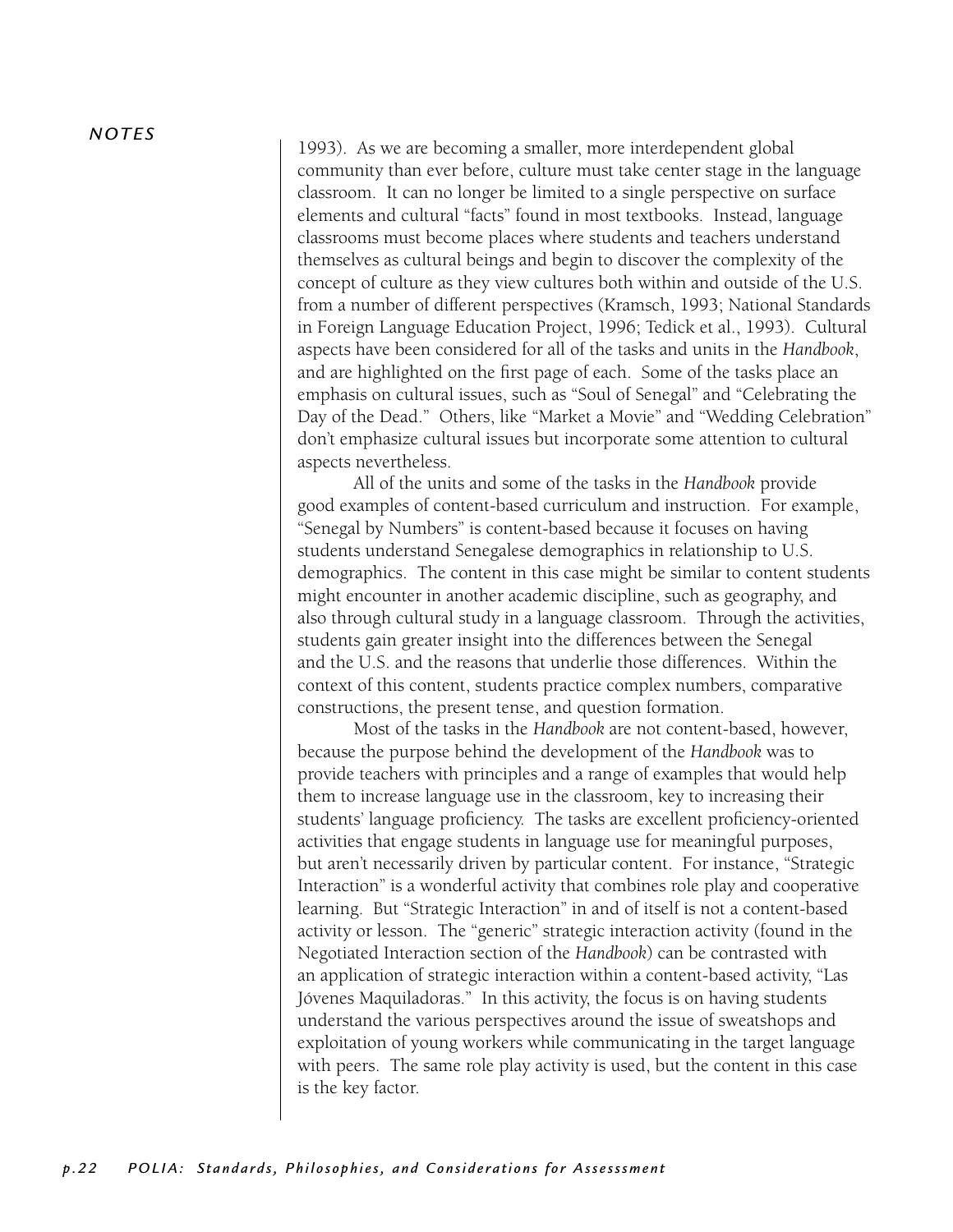The integration of language and content (be it related to academic subject matters or cultural themes) will likely receive much more attention in the field of language education in years to come, particularly with the focus in the national standards on cultural understanding and the call to connect languages with other academic disciplines. Integrating language and content expects that teachers attend to both content curriculum and language curriculum and find ways to balance the two in instruction. A number of excellent resources are available to assist language teachers who are interested in content-based approaches<sup>4</sup>. See, for example, Snow and Brinton (1997), Genesee (1994), Met (1991), and Snow, Met & Genesee (1989).

#### *Conclusion*

In summary, CAPRII describes a number of important pedagogical principles that language teachers should implement in their teaching practices. These principles are reflected throughout the tasks and units in this *Handbook,* though it is important to remember that not all tasks incorporate all of the principles simultaneously. It is hoped that the examples provided throughout the *Handbook* will help teachers to consider how the principles of CAPRII can enhance their own teaching and, ultimately, student learning.

## **Performance Assessment5**

#### *Rethinking Assessment: Focus on Language Use*

 The national standards and the Minnesota Articulation Project emphasize *what students should know and be able to do*. The tasks provided in this *Handbook* require that students use language for a variety of communicative purposes. It follows that assessment must focus on what students can *do* with language in addition to what they know about language.

In the field of language education a gradual change toward more of a focus on performance measures has indeed been observed. Certainly, large-scale language tests have moved toward measures of language performance beginning with the proficiency movement that characterized the 1980's in the U.S. (Bachman, 1990). The proficiency tests developed as part of the Minnesota Articulation Project (for which this *Handbook* was created) certainly offer excellent examples of contextualized, performance-based measures. The Center for Applied Linguistics has been compiling descriptions of assessment instruments for K-8 foreign language settings, many of which are performance-based (Thompson, 1997). Recent additions to the collection show an increasing use of alternative,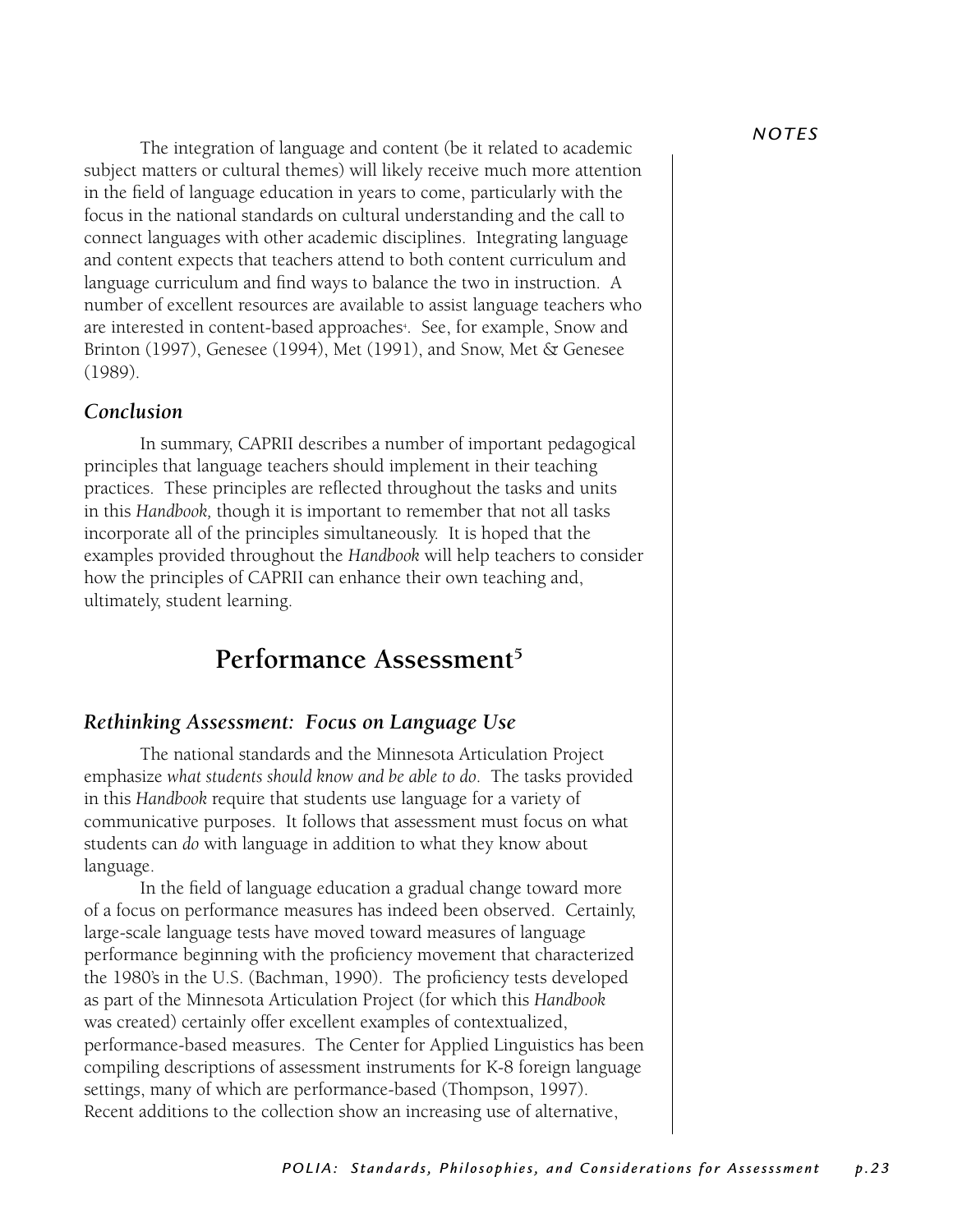performance-based measures (Thompson, 2000-2001). The Foreign Language Test Database,<sup>6</sup> containing information about secondary and college-level foreign language tests, shows a similar pattern of movement toward alternative, performance-based measures. And a number of states have led local initiatives (through grant-funding) demonstrating the prevalence of alternative measures and performance-based assessment (e.g., *Assessment, Articulation and Accountability,* 1999).

The emphasis on standards and language use in the 90's has also led to more of a focus on performance measures. As a follow-up to the national standards, ACTFL's performance guidelines were published in 1998 (ACTFL, 1998; Swender & Duncan, 1998). These guidelines redefine proficiency related to the three communicative modes incorporated in the standards (interpersonal, interpretive, and presentational) and describe language performance at a range of levels. The Performance Assessment Units (PAUs) being developed for classroom-based assessment related to the communication standards (National Standards in Foreign Language Education Project, 1996) are also performance-based ("Step three, the PAU project," 2000; Thompson, 2000-2001). At the same time, what's unclear is the degree to which teachers are using such assessments in their classrooms. It has been our experience that it is happening less than we would like.

In many language classrooms, teachers have incorporated communicative activities that emphasize language use, yet often assessment remains focused on grammatical structures and vocabulary. This leads to a significant mismatch between instruction and assessment and also sends students the message that only grammar and vocabulary are important. There are very real reasons why assessment tends to be based on discretepoint tests of grammar and vocabulary—it's relatively straightforward to assess students' knowledge of grammar and vocabulary, it's time-efficient, and teachers and students (not to mention parents and administrators) are comfortable with these types of assessments. It is human nature to be comfortable with what we know well and to be skeptical of and uncomfortable with the new or unknown.

 Assessing grammatical and vocabulary knowledge is relatively straightforward, because test items usually have just one right answer and therefore create the illusion of being "objective." In most schools, students are taught from the time they enter kindergarten that what's important is knowing the one right answer. Yet in the real world, few if any questions or problems have only one right answer. And in the world of language learning, the same applies. There's never one right way to communicate meaning—language is by its very nature subjective and creative. To communicate otherwise to students is to do them a disservice. Moreover, research on language acquisition in past decades has repeatedly demonstrated that *knowledge about language* does not reflect one's *ability to use language* to communicate effectively. Heilenman and Kaplan (1985)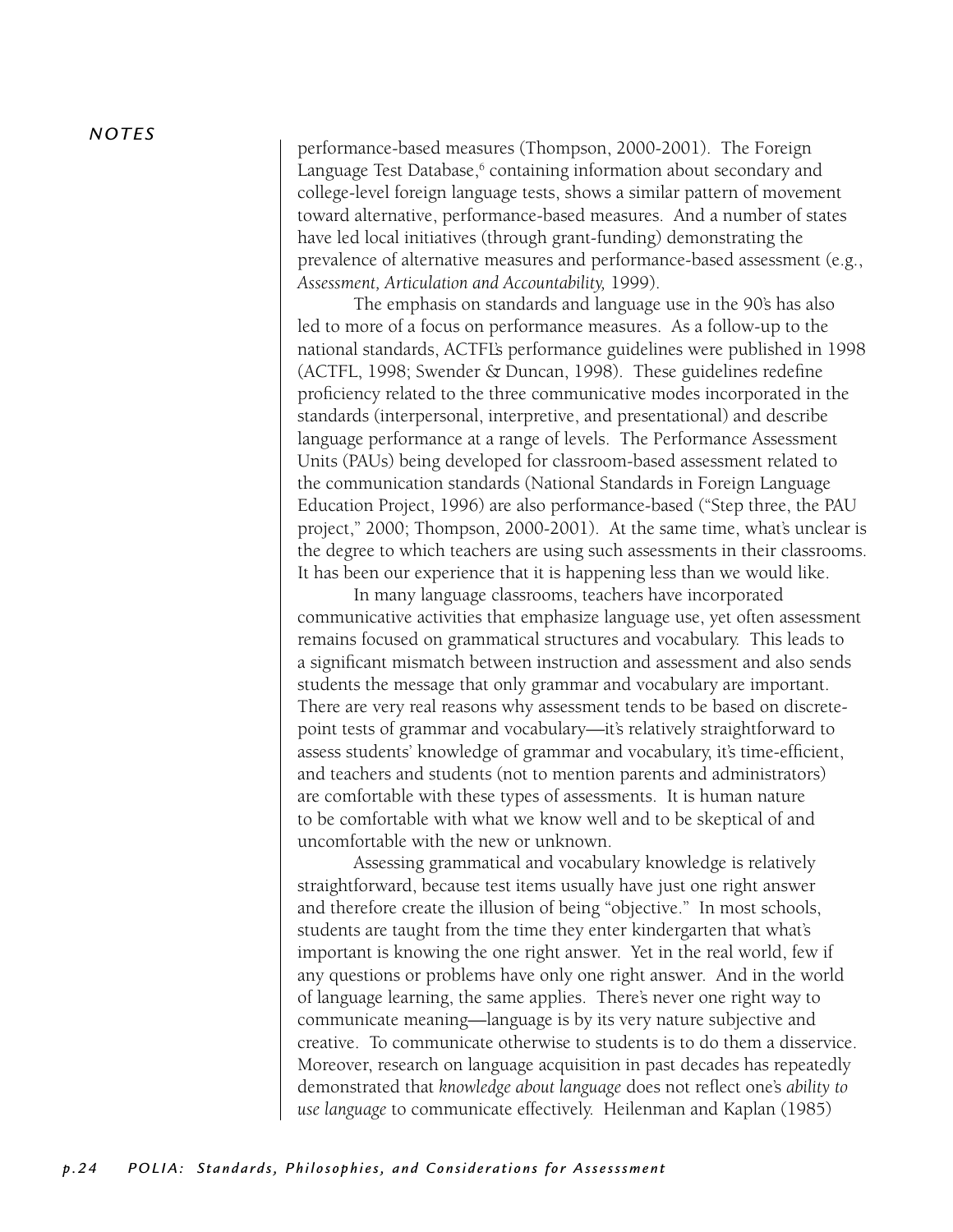describe the dilemma as follows:

Learning a certain number of adjectives along with their morphological changes does not translate directly into being able to describe, just as learning the various uses and forms of the subjunctive is not the same thing as being able to defend one's opinions and state one's feelings. This is the gap that the traditional, structurally based language program has not been able to bridge....The stated goal of such programs, language use, [is] not met because the real goal, *in terms of what students [are] expected to do*, pertain[s] primarily to form rather than to function and [is] more concerned with complete sentences than with discourse-level competence (p. 58, emphasis added).

No where is this gap more pronounced than in the arena of classroom assessment.

 Discrete-point tests of grammar and vocabulary also dominate classroom assessment because they are time-efficient. In too many districts, teachers are expected to give final exams and to submit final grades to the administration within 24 hours after the exam. Such policies force teachers into relying on discrete-point measures. With the advent of standardsbased curriculum and instruction these policies will need to change because the emphasis is on *what students can do*. For teachers who need to assess what students can do with language, the only option is a move towards performance measures.

 This move towards performance assessment is difficult, because both teachers and students are comfortable and familiar with discrete-point assessments of grammar and vocabulary. Many language teachers had these experiences as language learners years ago, and it is difficult for them to change what they perceive worked for them. Performance measures that involve quality judgments of students' ability to use language are admittedly difficult, subjective, and time-consuming. Teachers and students (and parents and administrators!) need to learn to be comfortable with the subjective nature of performance assessments. Teachers should speak openly about these measures with students and parents and help them to become more tolerant of the ambiguity that accompanies them. It may help to point out how performance measures are commonly used in our culture. The sports world offers a number of examples. While objective measures of minutes and seconds or meters and centimeters can be used to judge performance in the 100-meter race, or the high jump, subjective measures (usually on a scale of 1-10) must be used to judge performance in eventslike ice-skating and diving. Similarly, in the work world, performance is measured subjectively on the basis of quality judgments consider, for example, how a teacher's ability to teach is assessed! If we are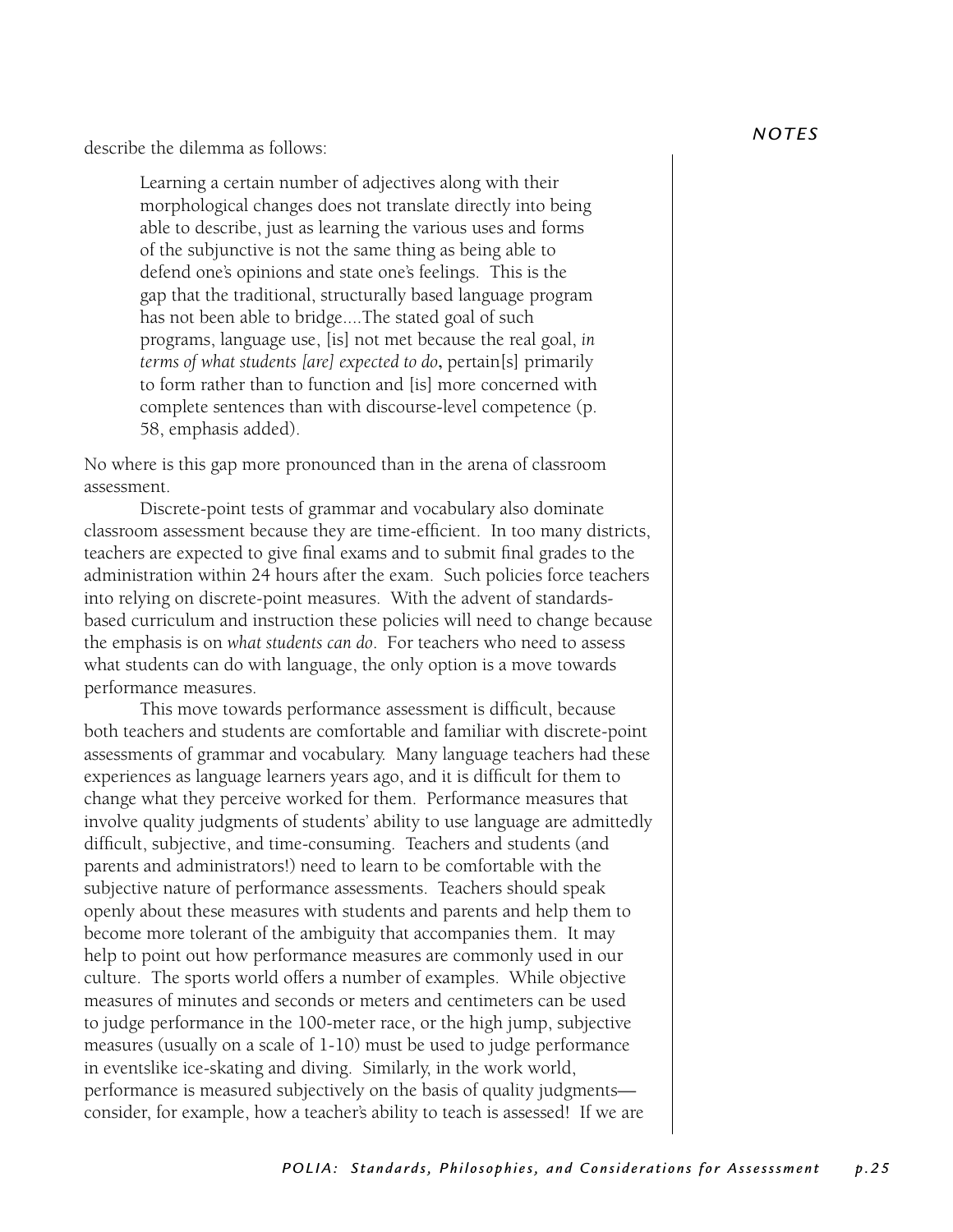comfortable with these types of performance assessments, so too must we learn to be comfortable with an emphasis on performance assessment in the language classroom where the focus is on students' ability to use language. Just as with any significant, meaningful change, teachers and students will need to proceed gradually and to learn to be comfortable taking risks by trying new ways of demonstrating and assessing language use.

 It is imperative to note that an emphasis on language use and performance assessment is not intended to encourage teachers to neglect attention to form or accuracy. Instead, it should contextualize attention to form and accuracy. The tasks and units in this *Handbook* have all been designed to emphasize language use and provide detailed descriptions of how to assess students' performance, often with accompanying checklists or rubrics. Attention to form and accuracy is embedded in the rubrics and must not be overlooked. We hope that the many contextualized examples of performance assessment throughout the *Handbook* will help ease the transition for language teachers to performance-based instruction and assessment.

## *Moving Towards Performance Assessment: The Changing Role of the Student in the Process*

 In the classroom, performance assessment [also referred to as "authentic assessment" and "alternative assessment" in the literature (e.g., Hart, 1994)] is characterized by tasks that are worthwhile, significant, meaningful, and form part of the curriculum. It provides information on what students can actually *do* with language and their reflection on that process. It is congruent with a learner-centered, communicative approach to language teaching. Performance assessments are not only designed and structured differently from traditional tests, but are also graded or scored differently. Student performance is evaluated on the basis of clearly defined performance indicators, criteria, or standards that emphasize students' strengths instead of highlighting their weaknesses.

 In addition to traditional measures of language competence, performance assessments have been developed in response to current interest in learner-centered pedagogy. Proponents of learner-centered pedagogy believe that teachers and learners should share power and that learners should have more control over their educational process (c.f., Nunan, 1988). In this sense, the primary goal of learner-centered instruction is to increase students' participation in the learning process by assisting them in establishing learning and self-improvement goals, choosing effective learning methods and strategies, and becoming involved in evaluating their own work and that of their peers.

 Learner-centered instruction implies that teachers must dedicate some class time to activities not normally observed in traditional language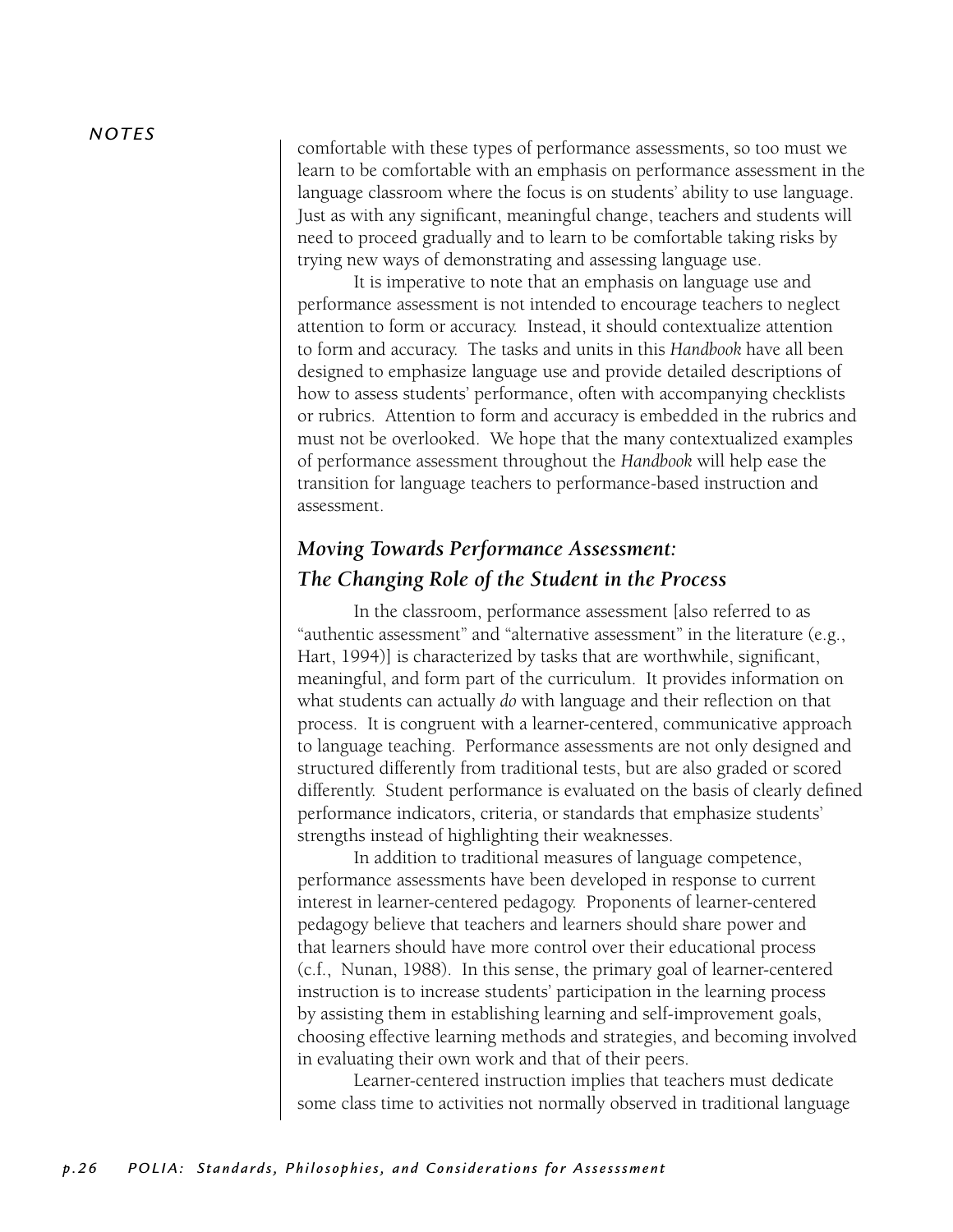classes, such as teaching learners how to learn a language, how to make use of available tools and resources, how to use language learning strategies, and how to reflect on their own learning. Language learners assume responsibilities traditionally taken on solely by the instructor, including the evaluation of their own learning, as well as the provision of feedback to their classmates.

 Assessment procedures in any educational process should be congruent with teaching procedures. In other words, assessment practices should align with classroom objectives and instruction. The assessment procedures that we emphasize in the *Handbook* are based on the idea that students can learn to evaluate their own learning and, in turn, learn from that process. They reflect the belief that learners should be involved in determining criteria for successful completion of communicative tasks and should have the opportunity to assess their own performance and that of their peers. In addition, just as learner-centered pedagogy emphasizes both the learning *process* and the *product*, various forms of alternative assessment give learners opportunities to reflect not only on their linguistic development, but also on their learning processes (i.e., what helps them learn and what might help them learn better). Assessment thus becomes more formative rather than summative. Learners can provide one another with feedback on their performance, for example reflecting on how well they performed a communicative task through group processing (Johnson, Johnson, & Holubec, 1993).

 Time spent on teaching students how to evaluate their own work through self-reflection and how to evaluate the work of their peers is not time lost for instruction. On the contrary, by understanding the traits of effective writers and speakers, students internalize the traits and become more effective communicators. As Baron (1991) states: "When students internalize a definition of what quality means and can learn to recognize it, they have developed a very valuable critical ability. They can talk with [...] their teacher about the quality of their work and take steps to acquire the knowledge and skills required to improve it" (p. 190).

#### *What are the challenges that come with this process?*

 As with any change from an accustomed approach, the use of performance assessments can create special challenges. First and foremost, teachers will need to read about and practice extensively with various forms of these assessments so that they become comfortable with them. At the same time, teachers will need to prepare their students for the use of these assessments. Learners who are used to traditional, teacher-centered classrooms may be reluctant to assume new roles and responsibilities. They may also be skeptical that peers can provide them with feedback that will enhance their learning. Teachers must be sure to explain the rationale for performance assessment fully to learners. They will also need to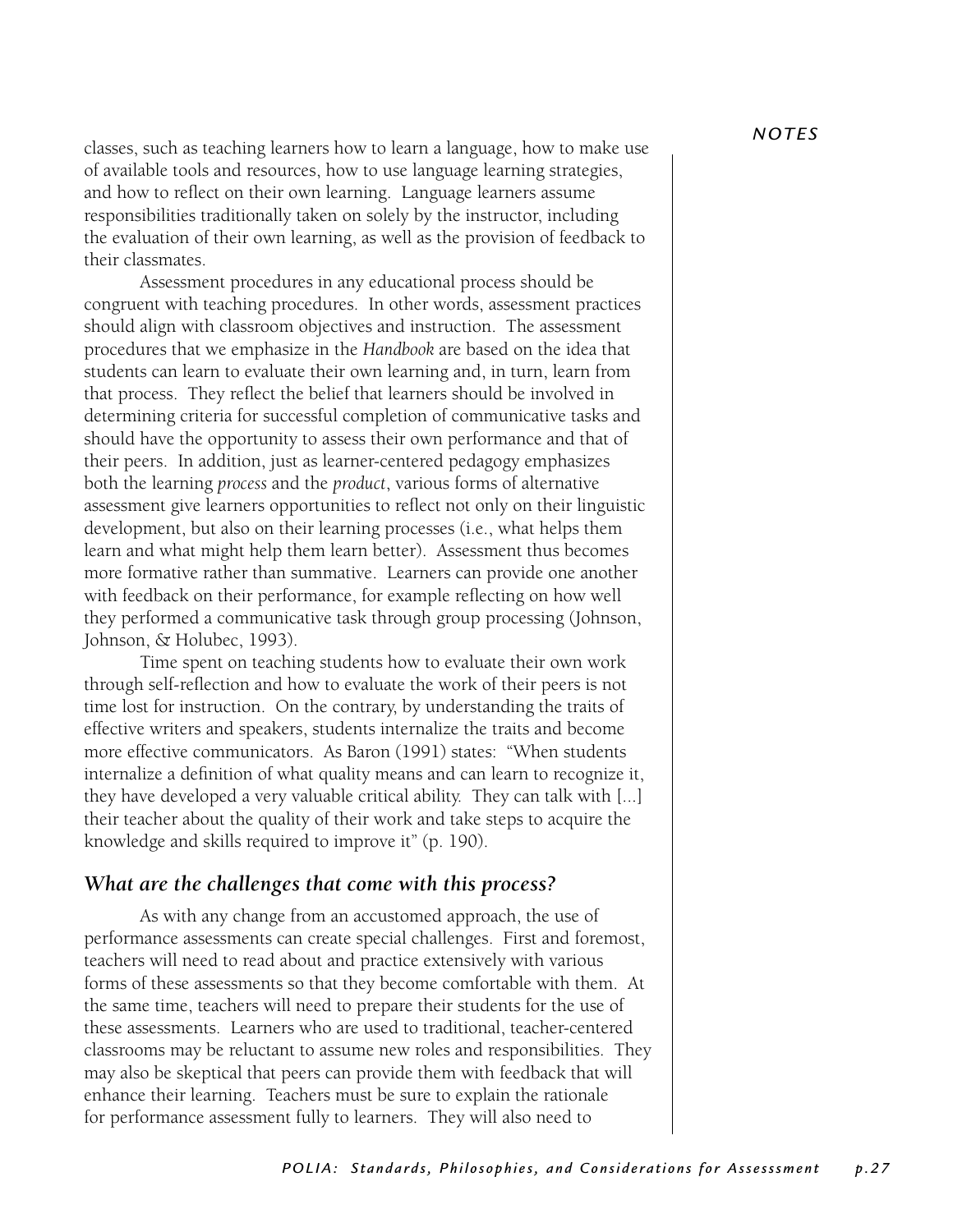provide students with guidance and instruction on how to reflect on their performance and evaluate it and how to evaluate their peers' performance. Concrete suggestions on how to go about this are offered throughout the *Handbook.* 

 It is also important to emphasize the need to create a cooperative learning environment before attempting to use performance assessments. Students must be in a supportive environment if they are expected to reflect thoughtfully on their learning processes. They must also feel comfortable with one another to provide constructive and honest feedback on their peers' work. Otherwise, they will provide perfunctory comments on other students' work to avoid hurt feelings.

 For these reasons, it is important to introduce the use of performance assessments gradually. Not only do teachers need to take time to become accustomed to these assessments; learners also need to understand how they will benefit from them and how they can use them effectively. These assessments can easily be used alongside the more traditional means of assessment common to foreign language classrooms. A combination of alternative measures and more traditional forms of assessment makes it possible for the teacher to compare the results of the various approaches, leading to a more comprehensive picture of students' language performance than either alternative or traditional measures alone would provide. To allow students to become accustomed to them, the teacher should begin using checklists, scales, and rubrics (described in a subsequent section) to evaluate students' performance. This enables students to see their use modeled and become accustomed to them. In fact, a teacher may wish to begin with just *one* rubric (either holistic or analytic since these types lend themselves to use with a variety of tasks) and use it consistently for a period of time so that students become comfortable with it; other rubric can then be introduced gradually. Once students are familiar with the use of checklists, scales, and rubrics for evaluation, they can begin to assess their own learning and provide feedback to their peers. Alternative assessments are generally designed to be an integral part or a natural culmination of a sequence of learning activities, but their use by both teachers and students requires careful preparation and should be implemented gradually.

#### *The benefits that accompany the challenges*

 Changing the way we think about assessment simultaneously changes the way we think about teaching and the way students think about learning (Hart, 1994). This is perhaps one of the greatest benefits to implementing performance assessment—it focuses teachers' and students' attention on language *use*. Students become active participants in assessment activities that are designed to reveal what they can do with language rather than emphasizing their weaknesses. Teachers find these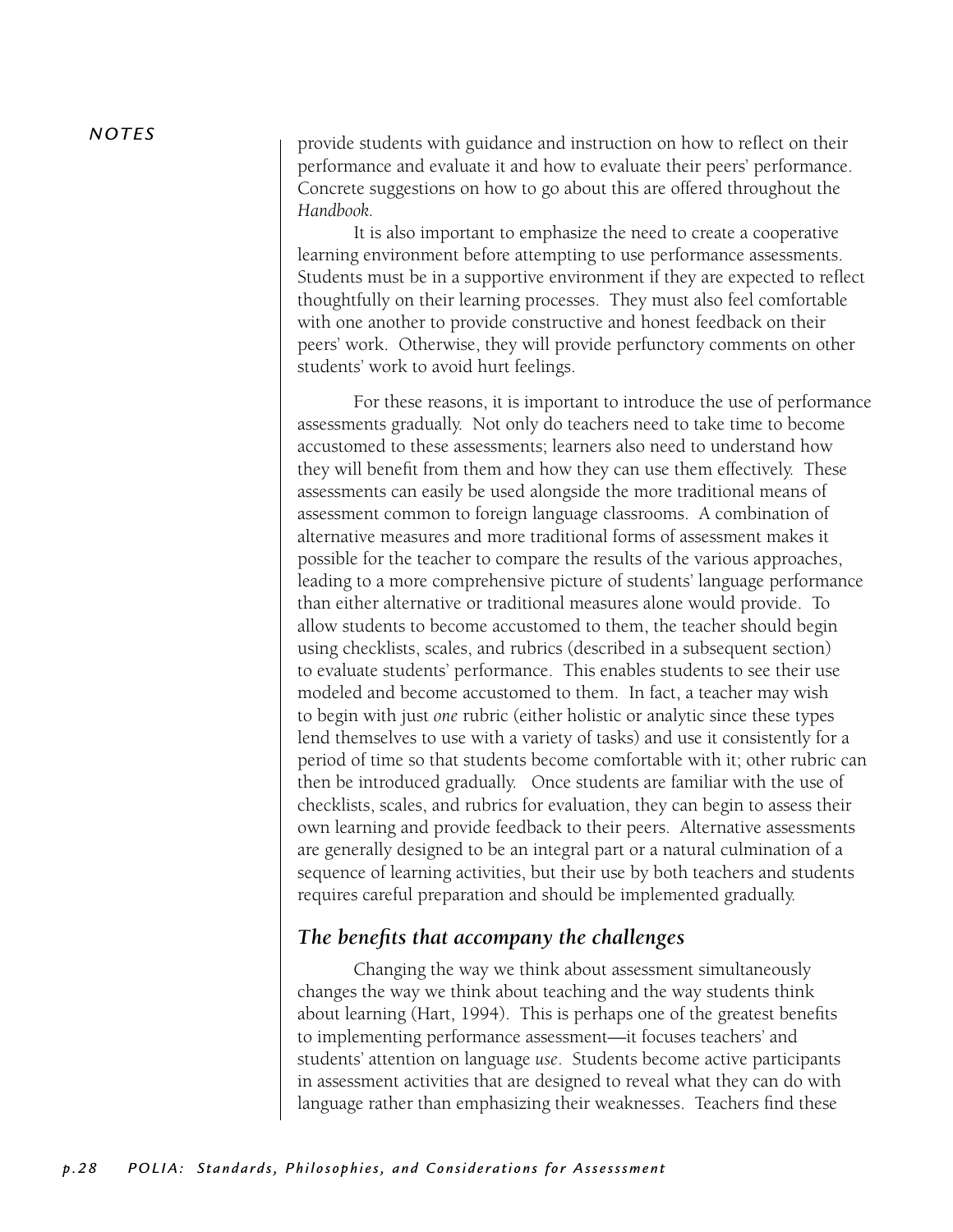assessment techniques valuable in helping them to align instruction and assessment and emphasizing for students communication for meaningful purposes.

 As Baron (1991) states, "many educators believe that performancebased assessments more closely represent the kinds of activities that we want our students to be able to undertake as members of society and that practicing for the assessment improves these valued skills and understandings" (p. 187). Certainly this is true in the case of language classrooms where students are learning to communicate in situations similar to those they will encounter in the "real world." Baron (1991) also points out that "there is a growing number of educators around the world who believe that there is little difference between an effective performance assessment task and an effective curriculum or learning task" (p. 191). This means that many of the activities that students do in a communicative, proficiency-oriented classroom can be used as assessment tasks, although you should make sure to include a wide variety of task types that reflect real language use. All of the activities described in the *Handbook* lend themselves to performance assessment because they emphasize what students can do with the language. Moreover, the tasks are accompanied by a detailed description of the assessment procedures and by sample rubrics or checklists that can be used to evaluate student performance on the tasks.

The detailed descriptions in the rubrics help teachers first to articulate and secondly to internalize a sense of what constitutes quality of performance and makes it easier for teachers to judge students' performance consistently. They also help to "sell" the notion of subjectivity in the assessment process. The more explicitly a grade or point is defined, the more comfortable students (and teachers) will be with the use of performance tasks and assessments in the language classroom.

## *Using checklists and rubrics for assessing student performance on various language tasks*

Whereas a checklist simply provides an indication of whether a specific criterion, characteristic, or behavior is present, a rubric provides a measure of quality of performance on the basis of established criteria. It is important to mention that students should be given copies of the checklist or rubric that will be used to evaluate their performance on a task *prior to* doing the task or beginning the project so that expectations are made clear. Teachers should also discuss the rubrics with students and, if possible, provide examples of student work that corresponds to the different points or criteria on the scale. It is always helpful for students to see models of work that would be "excellent" vs. "satisfactory" vs. "below standard" or "in need of improvement."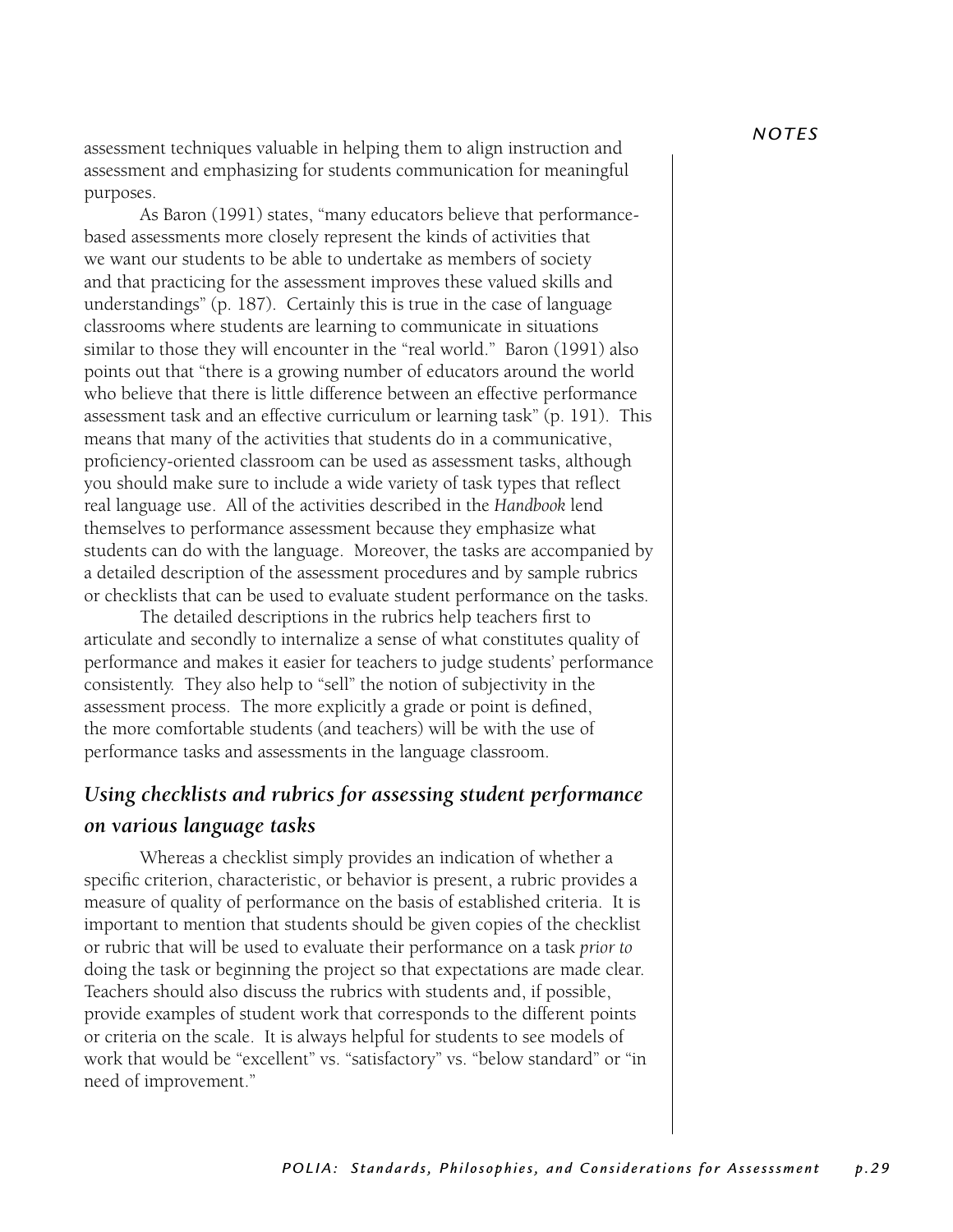#### **Checklists**

 Checklists are often used for observing performance or behavior in order to keep track of a student's progress or work over time. They can also be used to determine whether students have met established criteria on a task. Below is an example of a speaking task and a sample checklist that might be used to check whether students meet the criteria needed to complete the task successfully.

 Task Description. For a unit on Latinos in the U.S., students are exploring issues related to Latinos in Minnesota. They are instructed to make contact with a native Spanish speaker who has immigrated to Minnesota (teacher provides a list of resources for making contact). Students are to conduct a short interview with this individual and report back to the class. In an oral presentation, they are to (1) briefly describe the interviewee (gender, age, place of birth, occupation, etc.), (2) explain what brought him/her to Minnesota, (3) describe at least one challenge the interviewee has faced or faces in Minnesota, (4) describe how this individual maintains a connection to his/her heritage, and (5) describe one item of interest that came out of the interview. Students are told that they will need to speak for a minimum of three minutes and that they are not to read to the class and can only refer to minimal notes while presenting. They are advised to rehearse, but not to memorize. A checklist for assessing students' completion of the task components might look like the one in Figure 2.

| Criteria                                                         | <b>Yes</b> | No |
|------------------------------------------------------------------|------------|----|
| Describes Interviewee (gender, age, place of birth, occupation). |            |    |
| Explains interviewee's immigration to Minnesota.                 |            |    |
| Describes at least on challenge the interviewee faces.           |            |    |
| Describes how interviewee maintains connection to culture.       |            |    |
| Describes point of interest.                                     |            |    |
| Speaks for a minimum of 3 minutes.                               |            |    |
| Evidence of rehearsal (not reading to class).                    |            |    |

**Fig. 2 Checklist for Oral Presentation of Interview**

Note that a checklist like this simply indicates whether the student addressed a specific portion of the task in their performance; it does not offer a judgment of the quality of performance.

 Brown and Yule (1983) suggest a checklist-type scoring matrix for use with information-gap activities. The intention is to assess the speaker's communicative effectiveness. The first step is to select or create an information-gap task in which a speaker must describe or provide instructions to a listener, who follows the instructions or completes some task based on the description. For example, a speaker must explain to a listener how to assemble a kitchen utensil having five parts or components. The listener has the various parts of the utensil in front of him and is required to assemble the parts on the basis of the speaker's instructions. The speaker must be seated in such a way so that she cannot see what the listener is doing. The speaker begins by identifying the first part, then the second part and explains their relationship to one another, or how they fit together.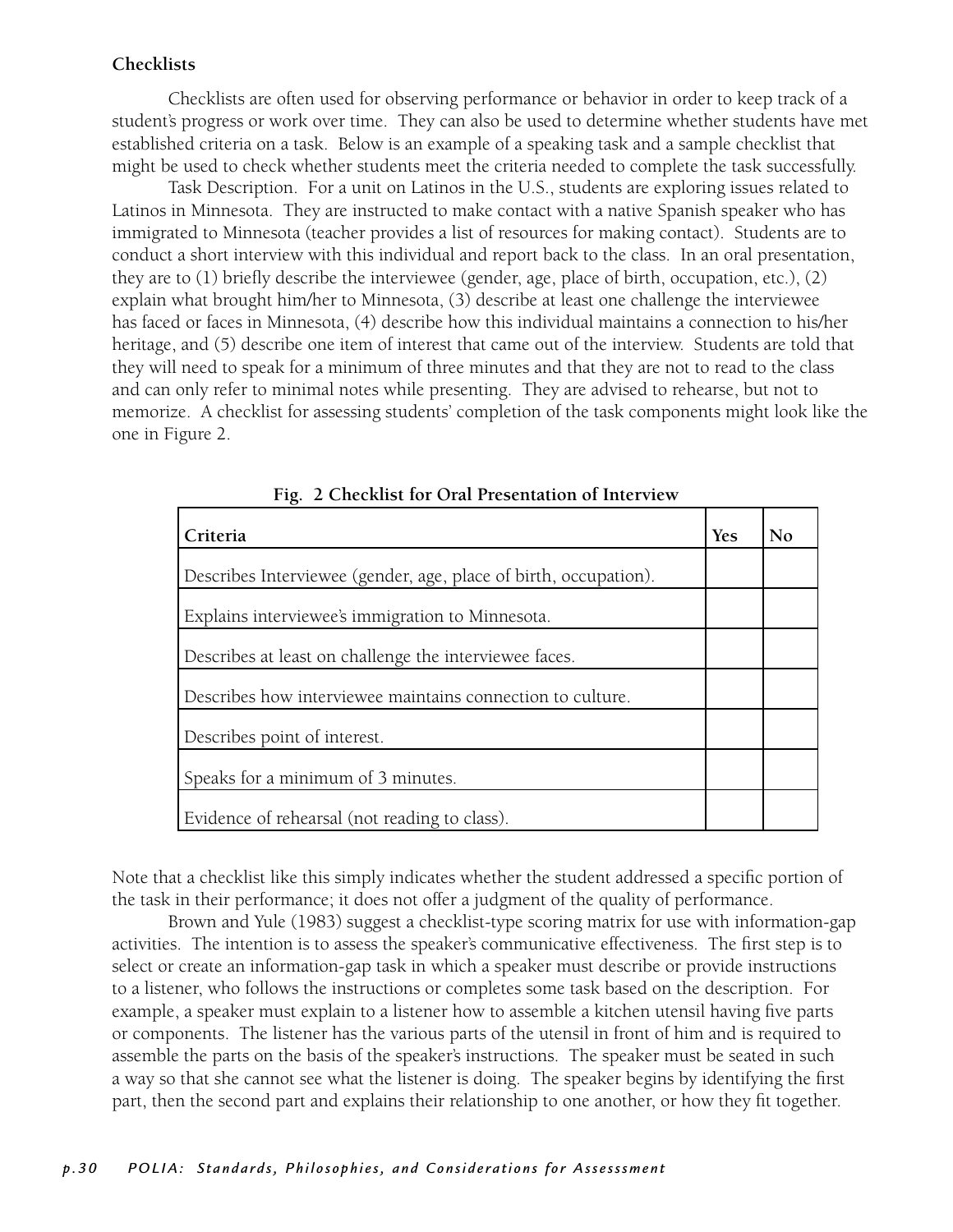She continues in this manner until all five parts are identified and their relationship with one another is described. While such tasks may not be considered "authentic" in the pure sense of the term, they do elicit the kinds of linguistic structures that students need to internalize during the process of language acquisition (Brown & Yule, 1983). A checklist for assessing the speaker's ability to communicate effectively is set up as in Figure 3.

| <b>Required Information</b>         | Speaker<br>(a) | (b)          | (c) | $(d)$ |
|-------------------------------------|----------------|--------------|-----|-------|
| component 1                         | $\sqrt{}$      | $\checkmark$ |     |       |
| component 2                         | $\sqrt{ }$     | $\checkmark$ |     |       |
| relationship between 2 and 1        |                |              |     |       |
| component 3                         | $\checkmark$   | $\checkmark$ |     |       |
| relationship between 3 and 2/1      | $\checkmark$   |              |     |       |
| component 4                         | $\checkmark$   |              |     |       |
| relationship between 4 and 3/2/1    | $\sqrt{ }$     |              |     |       |
| component 5                         |                |              |     |       |
| relationship between 5 and the rest |                |              |     |       |

**Fig. 3 Checklist for Information Gap Exercise**

The teacher listens to speaker "a's" instructions and marks a check whenever she identifies a component and describes its relationship to another component. The same procedure is followed for speaker "b," "c," etc. In the sample checklist in Figure 3, speaker "b" was able to communicate all information effectively, whereas speaker "a's" performance lacked some important details. In assessing communicative effectiveness, the teacher must be careful to listen to what the *speaker* says and not be influenced by what a listener does or does not do. That is, a listener may figure out a task and complete it without necessarily having explicit instructions from the speaker; conversely, the speaker may describe all of the required information and the listener may not follow the instructions correctly. Figure 3 may also be adapted to assess listening comprehension, in which case the teacher will pay attention to what a *listener* does on the basis of what a speaker says. Checklists such as these for assessing both speakers' and listeners' performance in an information gap activity appear in the *Handbook* along with the "My Favorite Recipe" task.

 Checklists can be useful for classroom assessment because they are easy to construct and use, and they align closely with tasks. They can also be used very effectively for peer assessment of language use. At the same time, they are limited in that they do not provide an assessment of the relative quality of a student's performance on a particular task.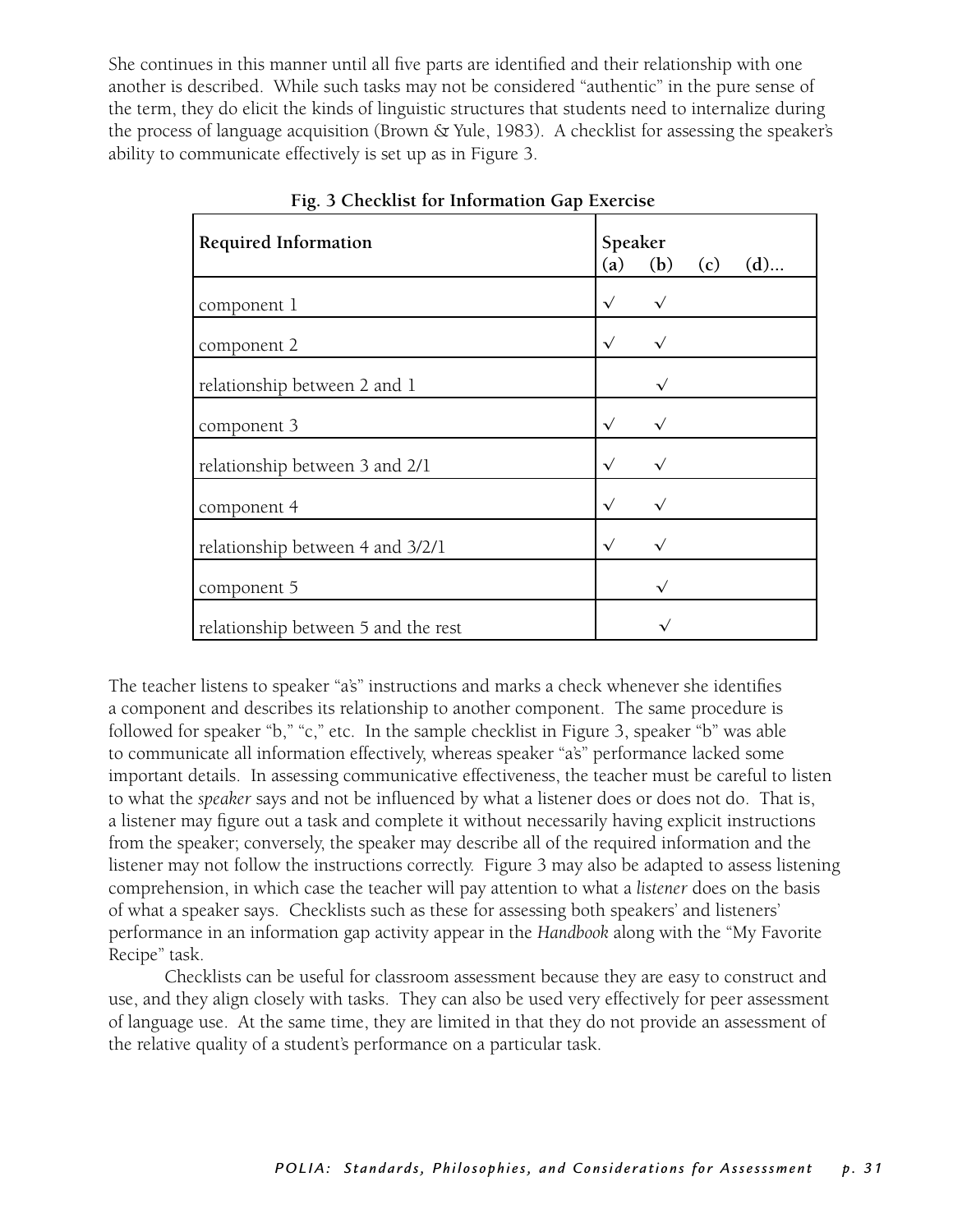#### **Rubrics**

 In contrast to checklists, rubrics or scales provide an indication of *quality* of performance on a particular task. Rubrics have received much attention in recent years due to the increased emphasis on performance-based assessment. They are primarily used for language tasks that involve some kind of production on the part of the student, be it oral or written. Rubrics are created on the basis of four different scale types—holistic, analytic, primary trait, and multitrait—each of which was developed originally for large scale writing assessment. Scoring rubrics are often used with benchmarks or exemplars—samples that act as standards against which other samples are judged (Hart, 1994).

*Holistic rubrics*. When teachers use holistic scales or rubrics, they are responding to language performance (writing or speaking) as a *whole*. Each score on a holistic scale represents an overall impression; one integrated score is assigned to a performance. The emphasis in holistic scoring is on what a student does well rather than what he or she has not done well (White, 1985). Holistic rubrics commonly have four or six points. Figure 4 shows a sample four-point holistic scale created for the purposes of assessing writing performance.

| 4 | <b>Excellent-Communicative</b> ; reflects awareness of sociolinguistic<br>aspects; well-organized and coherent; contains a range of<br>grammatical structures with minor errors that do not impede<br>comprehension; good vocabulary range.                                             |
|---|-----------------------------------------------------------------------------------------------------------------------------------------------------------------------------------------------------------------------------------------------------------------------------------------|
| 3 | Good–Comprehensible; some awareness of sociolinguistic<br>aspects; adequate organization and coherence; adequate use<br>of grammatical structures with some major errors that do not<br>impede comprehension; limited vocabulary range.                                                 |
| 2 | Fair-Somewhat comprehensible; little awareness of<br>sociolinguistic aspects; some problems with organization and<br>coherence; reflects basic use of grammatical structures with<br>very limited range and major errors that at times impede<br>comprehension; basic vocabulary used.  |
|   | Poor-Barely comprehensible; no awareness of sociolinguistic<br>aspects; lacks organization and coherence; basic use of<br>grammatical structures with many minor and major errors that<br>often impede comprehension; basic to poor vocabulary range.<br>$*$ 1 (1004) 1 (1004) 1 (1007) |

#### **Fig. 4 Holistic Scale for Assessing Writing\***

\*adapted from scales found in Cohen (1994) and Shohamy (1985)

More examples of holistic rubrics can be found in the *Handbook*—see, for example, the rubrics developed for "Tic-Tac-Toe Story Grids" and "Fables through Comics." Those two examples show holistic rubrics that have been written to align closely with the task. However, holistic rubrics are often written generically so that they can be used over and over with a variety of tasks. Holistic rubrics have the advantage of leading to efficient assessment of students' written or oral performance, but they do not provide students with specific feedback on aspects of their performance that were strong or need improvement.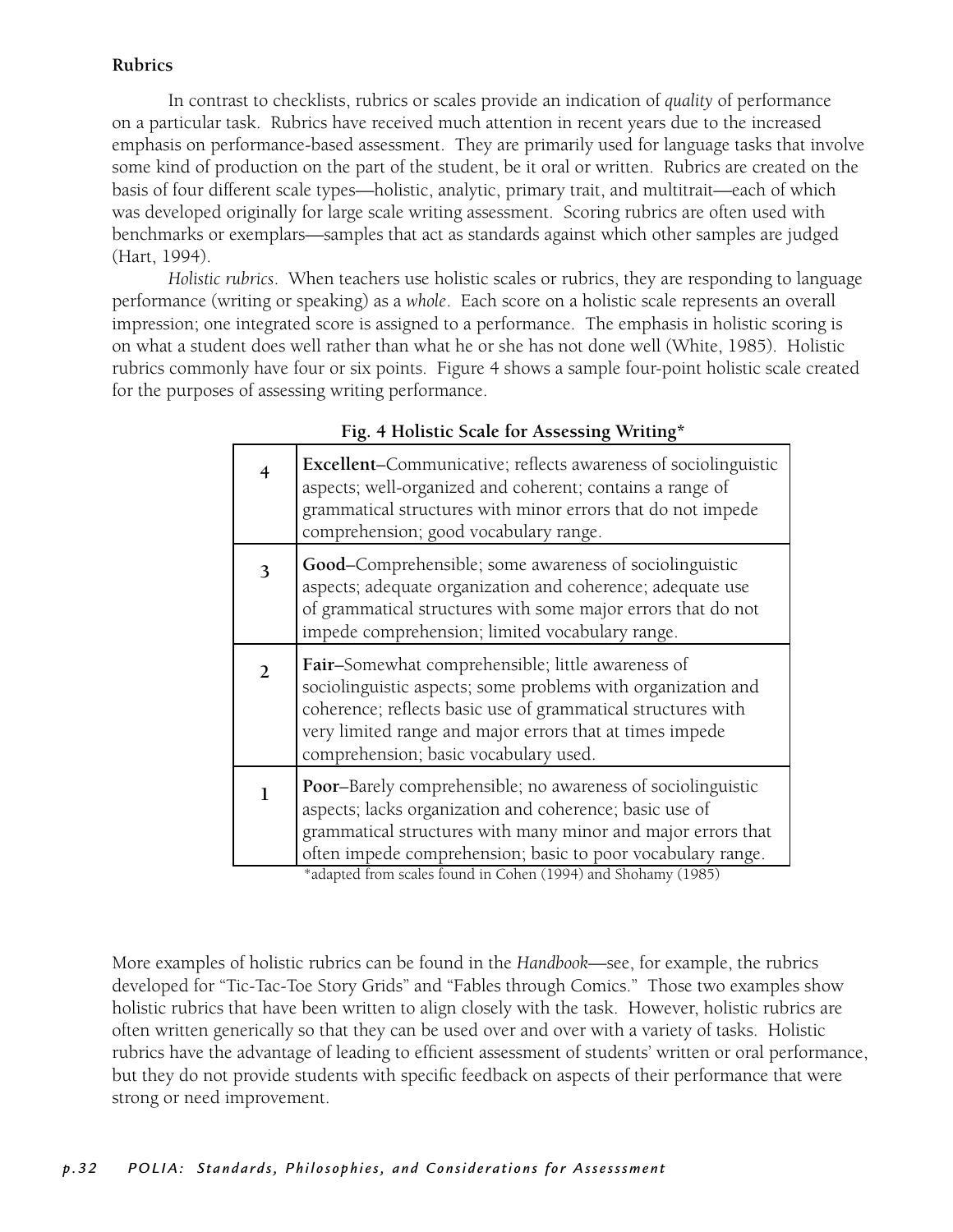Holistic rubrics are often used in large-scale assessment because of their efficiency and their tendency to lead to greater consistency among multiple raters. At the same time, they can be used very effectively with classroom-based performance tasks.

*Analytic rubrics.* Analytic scales are divided into separate categories representing different aspects or dimensions of performance. Each dimension is scored separately, then dimension scores are added to determine an overall score. Common aspects for writing performance include content, organization, vocabulary, grammar, and mechanics. On a scale having these different categories, an essay would be evaluated by applying a different score to each category. This allows the teacher to weigh certain aspects more heavily than others. For example, content may have a total point range of 30 whereas mechanics may be attributed a total of 10 or 15 points.

 One of the best known analytic rubrics used for writing assessment in the field of English as a second language (ESL) was developed by Hughey et al. (1983, p. 140). This rubric has five categories content, organization, vocabulary, language use, and mechanics. Drawing heavily upon characteristics of the Hughey et al. scale, Tedick and Klee developed an analytic rubric for use in scoring essays written for an immersion quarter for undergraduates studying Spanish (Klee, Tedick, & Cohen 1995). A revised version of the rubric appears in Figure 5.

 Note that the scale in Figure 5 assigns different weights to different features. This allows a teacher to give more emphasis to content than to grammar or mechanics, for example. The option to weigh characteristics on the scale represents an advantage to analytic scoring. The decision to weigh certain criteria or not rests with the task, the purpose, and the level of the students.

#### **Fig. 5 Analytic Writing Scale for the Spanish FLIP Program\***

| Score | Range     | Criteria                                                                                                                                                                        | Comments |
|-------|-----------|---------------------------------------------------------------------------------------------------------------------------------------------------------------------------------|----------|
|       | $30 - 27$ | Excellent to Very Good- $\bullet$ addresses all aspects of the prompt<br>$\bullet$ provides good support for and development of all ideas with<br>range of detail • substantive |          |
|       |           | 26-22 Good to Average → prompt adequately addressed • ideas not<br>fully developed or supported with detail, though main ideas are clear<br>less substance                      |          |
|       | $21-17$   | Fair- • prompt may not be fully addressed (writer may appear to skirt aspects of prompt) • ideas not supported well, main ideas lack detailed development • little substance    |          |
|       | 16-13     | Poor- ● doesn't adequately address prompt ● little to no support or<br>development of ideas • non-substantive                                                                   |          |

#### **University of Minnesota, Revised July, 1996**

#### *CONTENT-30 TOTAL POINTS POSSIBLE*

#### *ORGANIZATION–20 TOTAL POINTS POSSIBLE*

| Score | Range | Criteria                                                                                                                                                                                                                                                                 | Comments |
|-------|-------|--------------------------------------------------------------------------------------------------------------------------------------------------------------------------------------------------------------------------------------------------------------------------|----------|
|       |       | 20-18 Excellent to Very Good- • well-framed and organized (with clear<br>introduction, conclusion) • coherent • succinct • cohesive<br>(excellent use of connective words)                                                                                               |          |
|       |       | 17-14 Good to Average ► adequate, but loose organization with<br>introduction and conclusion (though they maybe limited or one of the<br>two may be missing) • somewhat coherent • more wordy rather<br>than succinct ● somewhat cohesive (good use of connective words) |          |
|       |       | 13-10   Fair- · lacks good organization (no evidence of introduction,<br>conclusion) • ideas may be disconnected, confused • lacks<br>coherence • wordy and repetitive • lacks consistent use of cohesive<br>elements                                                    |          |
|       | 9-7   | Poor- ● confusing, disconnected organization ● lacks coherence so much so that writing is difficult to follow ● lacks cohesion                                                                                                                                           |          |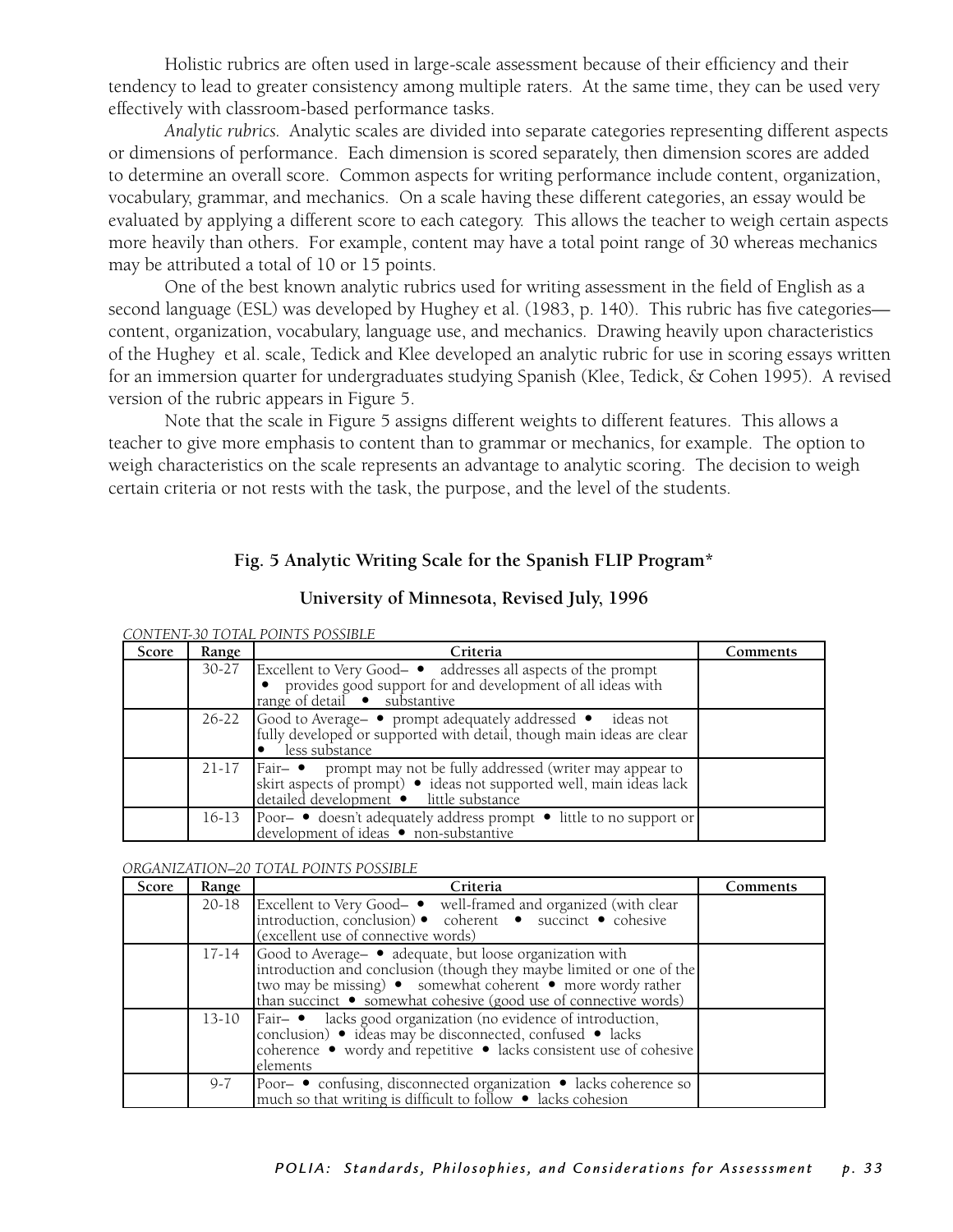*LANGUAGE USE/GRAMMAR/MORPHOLOGY–25 TOTAL POINTS POSSIBLE*

| Score | Range     | Criteria                                                                                                                                                                                                                                                                                                                                                                                                                                                            | Comments |
|-------|-----------|---------------------------------------------------------------------------------------------------------------------------------------------------------------------------------------------------------------------------------------------------------------------------------------------------------------------------------------------------------------------------------------------------------------------------------------------------------------------|----------|
|       | $25 - 22$ | Excellent to Very Good- ● great variety of grammatical forms (e.g.,<br>range of indicative verb forms; use of subjunctive) ● complex sentence<br>structure (e.g., compound sentences, embedded clauses)<br>• evidence of "Spanish-like" construction • mastery of agreement<br>(subj/verb; number/gender) • very few errors (if any) overall with none<br>that obscure meaning                                                                                      |          |
|       | 21–18     | Good to Average ► some variety of grammatical forms (e.g., attempts,<br>though not always accurate, of range verb forms, use of subjunctive)<br>• attempts, though not always accurate, at complex sentence structure<br>(e.g., compound sentences, embedded clauses)<br>• little evidence of "Spanish-like" construction, though without clear<br>translations from English ● occasional errors with agreement ● some<br>errors (minor) that don't obscure meaning |          |
|       | $17 - 11$ | Fair- ● less variety of grammatical forms (e.g., little range of verb<br>forms; inaccurate, if any, attempts at subjunctive) • simplistic sentence<br>structure • evidence of "English-like" construction (e.g., some direct<br>translation of phrases) • consistent errors (e.g., with agreement), but<br>few of which may obscure meaning                                                                                                                         |          |
|       | $10 - 5$  | Poor- ● very little variety of grammatical forms ● simplistic sentence<br>structure that contains consistent errors, especially with basic aspects<br>such as agreement • evidence of translation from English • frequent<br>and consistent errors that may obscure meaning                                                                                                                                                                                         |          |

#### *VOCABULARY/WORD USAGE–20 TOTAL POINTS POSSIBLE*

| Score | Range   | Criteria                                                                                                                                                                                                                                                                                          | Comments |
|-------|---------|---------------------------------------------------------------------------------------------------------------------------------------------------------------------------------------------------------------------------------------------------------------------------------------------------|----------|
|       | 20-18   | Excellent to Very Good- ● sophisticated, academic range ● extensive<br>variety of words · effective and appropriate word/idiom choice and<br>usage · appropriate register                                                                                                                         |          |
|       | 17-14   | Good to Average- • good, but not extensive (less academic), range<br>or variety • occasional errors of word/idiom choice or usage (some<br>evidence of invention of "false" cognates), but very few or none that<br>obscure meaning • appropriate register                                        |          |
|       | 13-10   | Fair- ● Limited and "non-academic" range (frequent repetition of<br>words) • more consistent errors with word/idiom choice or usage<br>(frequent evidence of translation; invention of "false" cognates) that may<br>(though seldom) obscure meaning • some evidence of inappropriate<br>register |          |
|       | $9 - 7$ | Poor- ● very limited range of words ● consistent and frequent errors<br>with word/idiom choice or usage (ample evidence of translation)<br>• meaning frequently obscured • evidence of inappropriate register                                                                                     |          |

#### *MECHANICS–5 TOTAL POINTS POSSIBLE*

| Score | Range | Criteria                                                                                                                                            | Comments |
|-------|-------|-----------------------------------------------------------------------------------------------------------------------------------------------------|----------|
|       |       | Excellent to Very Good- ● demonstrates mastery of conventions<br>$\bullet$ few errors in spelling, punctuation, capitalization, $\&$ use of accents |          |
|       |       | Good to Average → occasional errors in spelling, punctuation,<br>capitalization, and use of accents, but meaning is not obscured                    |          |
|       |       | Fair- ● frequent errors in spelling, punctuation, capitalization, and<br>use of accents that at times confuses or obscures meaning                  |          |
|       |       | Poor- $\bullet$ no mastery of conventions $\bullet$ dominated by errors in spelling,<br>punctuation, capitalization, and use of accents             |          |

TOTAL SCORE COMMENTS:

Figure 6 provides an example of an analytic rubric that can be used for assessing speaking. This rubric does not emphasize one feature over another, but certainly can be adapted to do so. Like holistic rubrics, analytic rubrics are often designed to be very generic so that they can be used with a variety of tasks.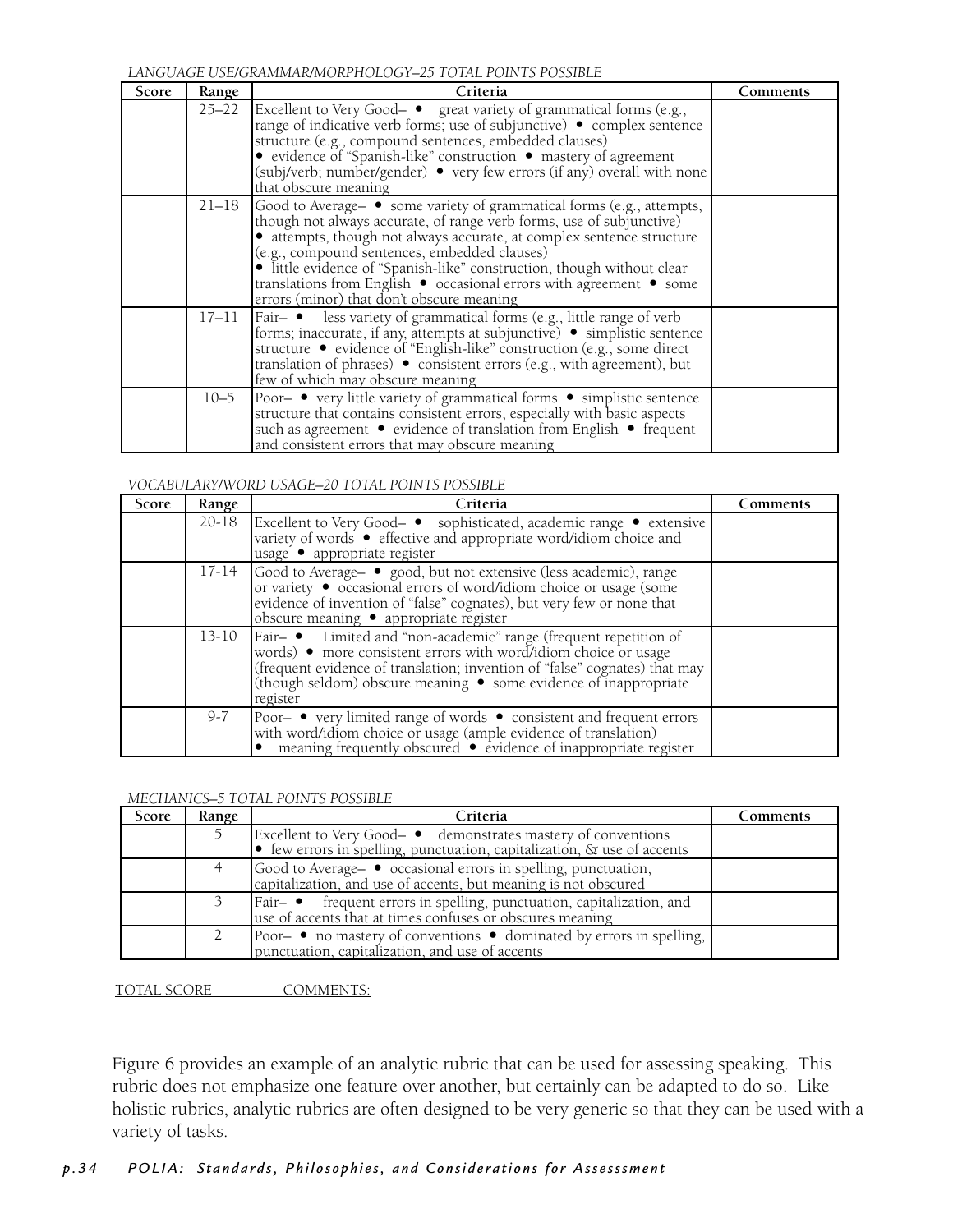#### **Fig. 6 Analytic Scale for Assessing Speaking\***

|                | Pronunciation                                                                                                                                                                                                                                                                           |
|----------------|-----------------------------------------------------------------------------------------------------------------------------------------------------------------------------------------------------------------------------------------------------------------------------------------|
| $\overline{4}$ | Excellent - No consistent or conspicuous mispronunciation; approaches native-like pronunciation with good<br>intonation and juncture.                                                                                                                                                   |
| 3              | Good - Some identifiable deviations in pronunciation, but with no phonemic errors. Non-native accent<br>evident with occasional mispronunciations that do not interfere with understanding.                                                                                             |
| 2              | Fair - Identifiable deviations in pronunciation with some phonemic errors. Non-native accent requires careful<br>listening and mispronunciations lead to occasional misunderstanding.                                                                                                   |
| $\mathbf 1$    | Poor - Frequent pronunciation errors with a heavy non-native accent. Many phonemic errors that make<br>understanding difficult.                                                                                                                                                         |
|                | Fluency                                                                                                                                                                                                                                                                                 |
| $\overline{4}$ | Excellent - Speech is effortless and smooth with speed that approaches that of a native-speaker.                                                                                                                                                                                        |
| 3              | Good - Speech is mostly smooth but with some hesitation and unevenness caused primarily by rephrasing<br>and groping for words.                                                                                                                                                         |
| $\overline{2}$ | Fair - Speech is low and often hesitant and jerky. Sentences may be left uncompleted, but speaker is able to<br>continue however haltingly.                                                                                                                                             |
| 1              | Poor - Speech is very slow and exceedingly halting, strained and stumbling except for short or memorized<br>expressions. Difficult for a listener to perceive continuity in utterances and speaker may not be able to<br>continue.                                                      |
|                | Grammar/Language Use                                                                                                                                                                                                                                                                    |
| $\overline{4}$ | Excellent - Very strong command of grammatical structure and some evidence of difficult, complex patterns<br>and idioms. Makes infrequent errors that do not impede comprehension.                                                                                                      |
| 3              | Good - Good command of grammatical structures but with imperfect control of some patterns. Less<br>evidence of complex patterns and idioms. Limited number of errors that are not serious and do not impede<br>comprehension.                                                           |
| $\overline{2}$ | Fair - Fair control of most basic syntactic patterns. Speaker always conveys meaning in simple sentences;<br>some important grammatical patterns are uncontrolled and errors may occasionally impede comprehension.                                                                     |
| 1              | <b>Poor</b> - Any accuracy is limited to set or memorized expressions; limited control of even basic syntactic<br>patterns. Frequent errors impede Comprehension.                                                                                                                       |
|                | Vocabulary                                                                                                                                                                                                                                                                              |
|                | Excellent - Very good range of vocabulary with evidence of sophistication and native-like expression. Strong<br>command of idiomatic expressions. In-frequent use of circumlocution because particular words are rarely<br>lacking.                                                     |
| 3              | Good - Good range of vocabulary with limited evidence of sophistication. Some expressions distinctly<br>nonnative-like but always comprehensible. Limited evidence of idiomatic expressions. Speaker is comfortable<br>with circumlocution when lacking a particular word.              |
| $\overline{2}$ | Fair - Adequate range of vocabulary with no evidence of sophistication. Some distinctly nonnative<br>expressions or errors in word choice may impede comprehension. No evidence of idiomatic expressions.<br>Speaker has difficulty with circumlocution when lacking a particular word. |
| $\mathbf{1}$   | Poor - Limited range of vocabulary. Lack of repertoire and frequent errors in word choice often impeded<br>comprehension. Speaker shows no attempt in circumlocution when lacking a particular word.                                                                                    |

Total Score \_\_\_\_\_\_\_\_ **Total Score** \_\_\_\_\_\_\_ \*adapted from shohamy (1985) pp. 183-4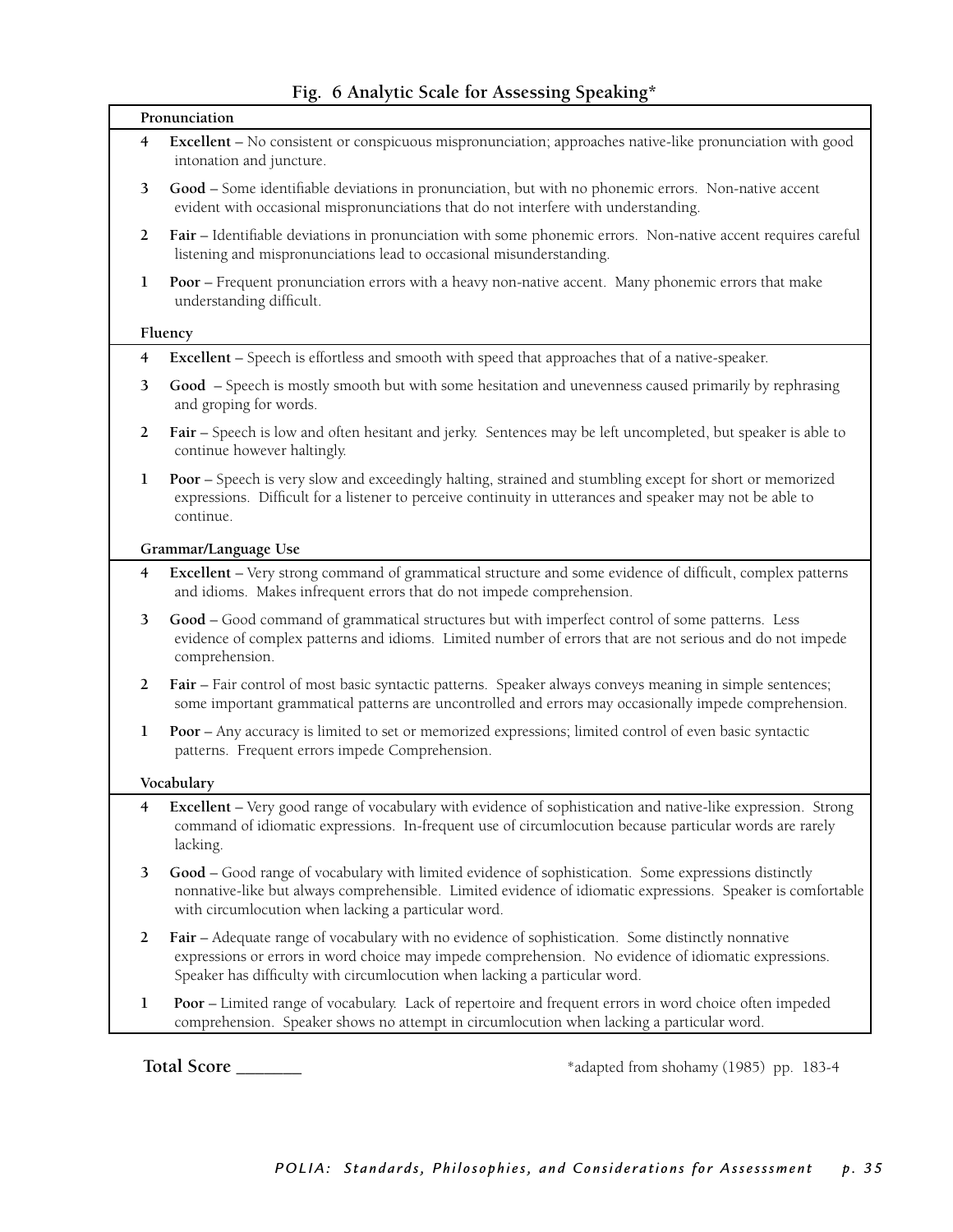Analytic rubrics also have the advantage of providing more information to students about the strengths and weaknesses of various aspects of their language performance. One of the greatest criticisms of analytic scoring, however, is that the parts do not necessarily add up to the whole, or "the whole is greater than the sum of its parts." In other words, providing separate scores for different aspects of a student's writing or speaking performance may be considered artificial in that it does not give the teacher (or student) a good assessment of the "whole" of a performance. In addition, analytic rubrics are by their very nature more cumbersome and timeconsuming to use. Yet, some teachers find their advantages to outweigh their disadvantages because they like being able to provide students with more detailed feedback.

*Primary trait rubrics*. The primary trait scoring method (Lloyd-Jones, 1977) involves predetermining the main criterion for successful performance on a task. The "primary trait" is defined by the teacher and varies depending upon the task. This approach thus involves narrowing the criteria for judging performance on a task to one main category or dimension. As an example, consider a task that requires that a student write a persuasive letter to an editor of the school newspaper. The primary trait rubric might look something like the one in Figure 7.

| Primary Trait: Persuading an audience                                                          |
|------------------------------------------------------------------------------------------------|
| $0$ — Fails to persuade the audience.                                                          |
| 1 — Attempts to persuade but does not provide sufficient<br>support.                           |
| 2 — Presents a somewhat persuasive argument but without<br>consistent development and support. |
| 3 — Develops a persuasive argument that is well developed and<br>supported.                    |

**Fig. 7 Primary Trait Rubric**

A primary trait rubric has the advantage of allowing teachers (and students) to focus on one aspect or dimension of language performance. It is also a relatively quick and easy way to score writing or speaking performance—especially when a teacher wants to emphasize one specific aspect of that performance. Primary trait scales accompany some of the tasks in the *Handbook*, for example "Interpreting the Message of a Song." They are better rubrics for formative assessment rather than summative assessment, because they are limited in terms of the information they provide about the student's performance.

*Multitrait rubrics.* A multitrait approach to scoring language performance is similar to the primary trait approach but allows for rating performance on a number of dimensions (usually three or four) rather than emphasizing just one. Although similar to analytic rubrics in that several aspects are scored individually, multitrait rubrics are different in terms of the nature of the dimensions, or traits, that make up the rubric. As explained above, an analytic rubric comprises more traditional dimensions, such as content, organization, and grammar. A multitrait rubric, in contrast, involves dimensions that are more closely aligned with features of the task used to elicit language performance. For example, in an information-gap speaking task where students are asked to describe a picture in enough detail for a listener to choose it among a set of similar pictures, a multitrait rubric might be created that would include dimensions such as quality of description, fluency, and language control (see Figure 8).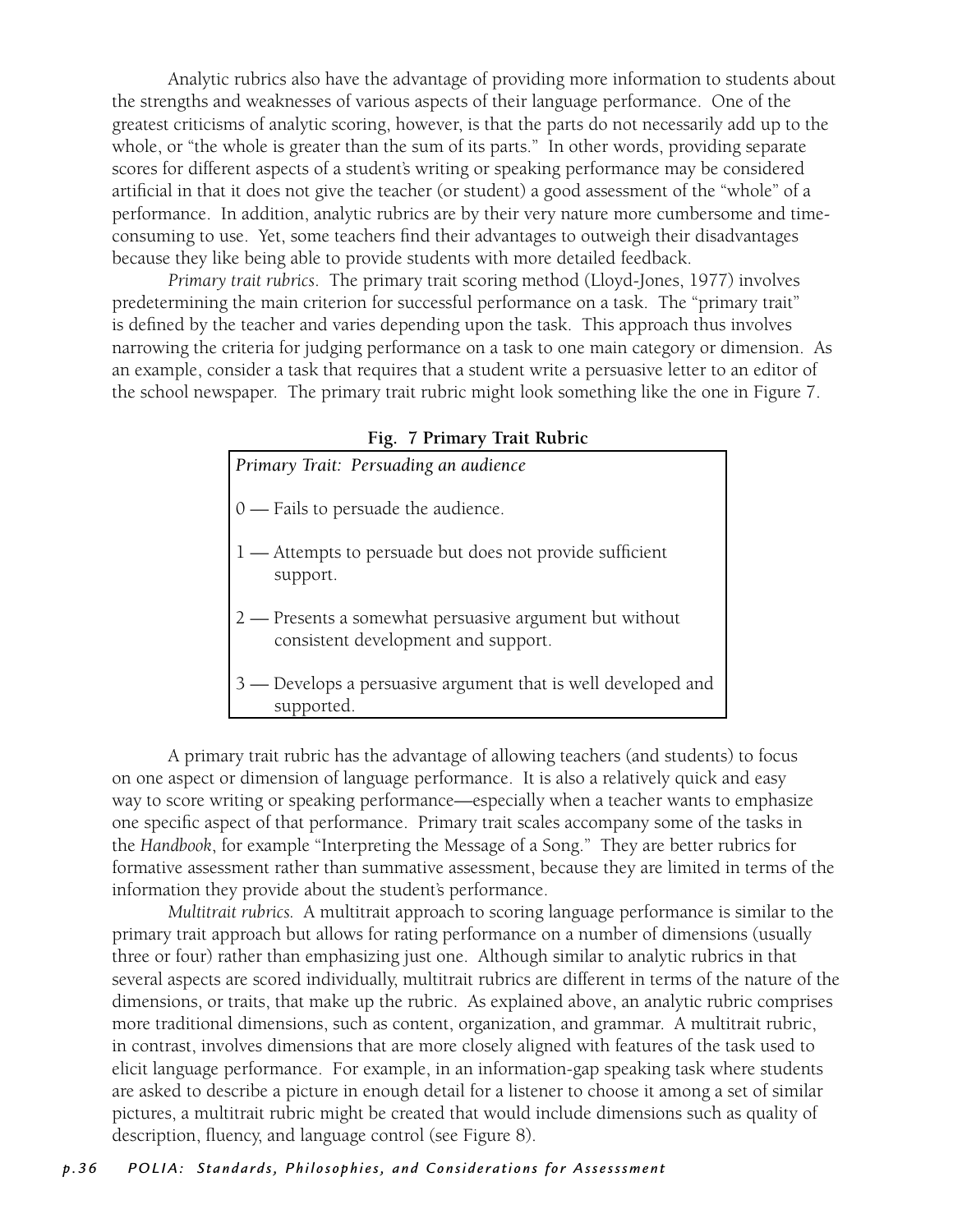|                | Quality of description                                                                                                                          | Fluency                                                                                                                                                 | Language Control                                                                                                                                                                    |
|----------------|-------------------------------------------------------------------------------------------------------------------------------------------------|---------------------------------------------------------------------------------------------------------------------------------------------------------|-------------------------------------------------------------------------------------------------------------------------------------------------------------------------------------|
| $\overline{4}$ | High level of accuracy in<br>description is reflected; high<br>degree of detail included in<br>description.                                     | Smooth and fluid speech; few to<br>no hesitations; no attempts to<br>grope for words.                                                                   | Excellent control of language<br>features; a wide range of well -<br>chosen vocabulary; accuracy and<br>variety of grammatical<br>structures.                                       |
| 3              | Good accuracy in description,<br>though some detail might be<br>lacking.                                                                        | Speech is relatively smooth but<br>is characterized by some<br>hesitation and unevenness caused<br>by rephrasing and/or groping<br>for words.           | Good language control; good<br>range of relatively well-chosen<br>vocabulary; some errors in<br>grammatical structures possibly<br>caused by attempt to include a<br>variety.       |
| $\mathcal{D}$  | Description lacks some accuracy<br>and some critical details are<br>missing that make it difficult<br>for the listener to complete the<br>task. | Speech is frequently hesitant<br>and jerky, with some sentences<br>left uncompleted.                                                                    | Adequate language control;<br>vocabulary range is lacking;<br>frequent grammatical errors<br>that do not obscure meaning;<br>little variety in structures.                          |
| 1              | Description is so lacking that<br>the listener cannot complete the<br>task.                                                                     | Speech is slow and exceedingly<br>hesitant and strained except for<br>short or memorized phrases;<br>difficult to perceive continuity<br>in utterances. | Weak language control; basic<br>vocabulary choice with some<br>words clearly lacking; frequent<br>grammatical errors even in<br>simple structures that at times<br>obscure meaning. |

Total Score: \_\_\_\_\_\_\_ \*adapted from scales found in Cohen (1994) and Shohamy (1985)

In this multitrait example, the maximum total score is 12. Students are assigned a score of 1–4 for each of the three categories, and these are added to create a total score. The alignment of the scale with the task is perhaps the greatest strength of the multitrait rubric; at the same time this very alignment makes a multitrait rubric less transferable for use with other tasks. In other words, it is likely that each time a different task is used, a different rubric (or at least one or two dimensions of that rubric) will have to be developed. The majority of rubrics in the *Handbook* are of the multitrait type, because they were created to align closely with the task. See, for example, the rubrics that accompany "Guess Who," "Strategic Interaction," "Newscast," and "Market a Movie."

#### **Creating and Using Rubrics**

 While some rubrics are created in such a way as to be generic in scope for use with any number of writing or speaking tasks, it is best to consider the task first and make sure that the rubric represents a good fit with the task and your instructional objectives. Just as a variety of task-types should be used in language classrooms, so should a variety of rubrics and checklists be used for assessing performance on those tasks. Recall that it is important to incorporate the use of rubrics gradually, however, so it is appropriate to begin with one (more generic) rubric and to add others as the reader and students become more comfortable with the process. Creating good rubrics that lend themselves well to consistent, accurate assessments takes practice. It is a good idea for teachers to begin to collect samples of rubrics that they can refer to and borrow from to develop their own. The *Handbook* contains multiple examples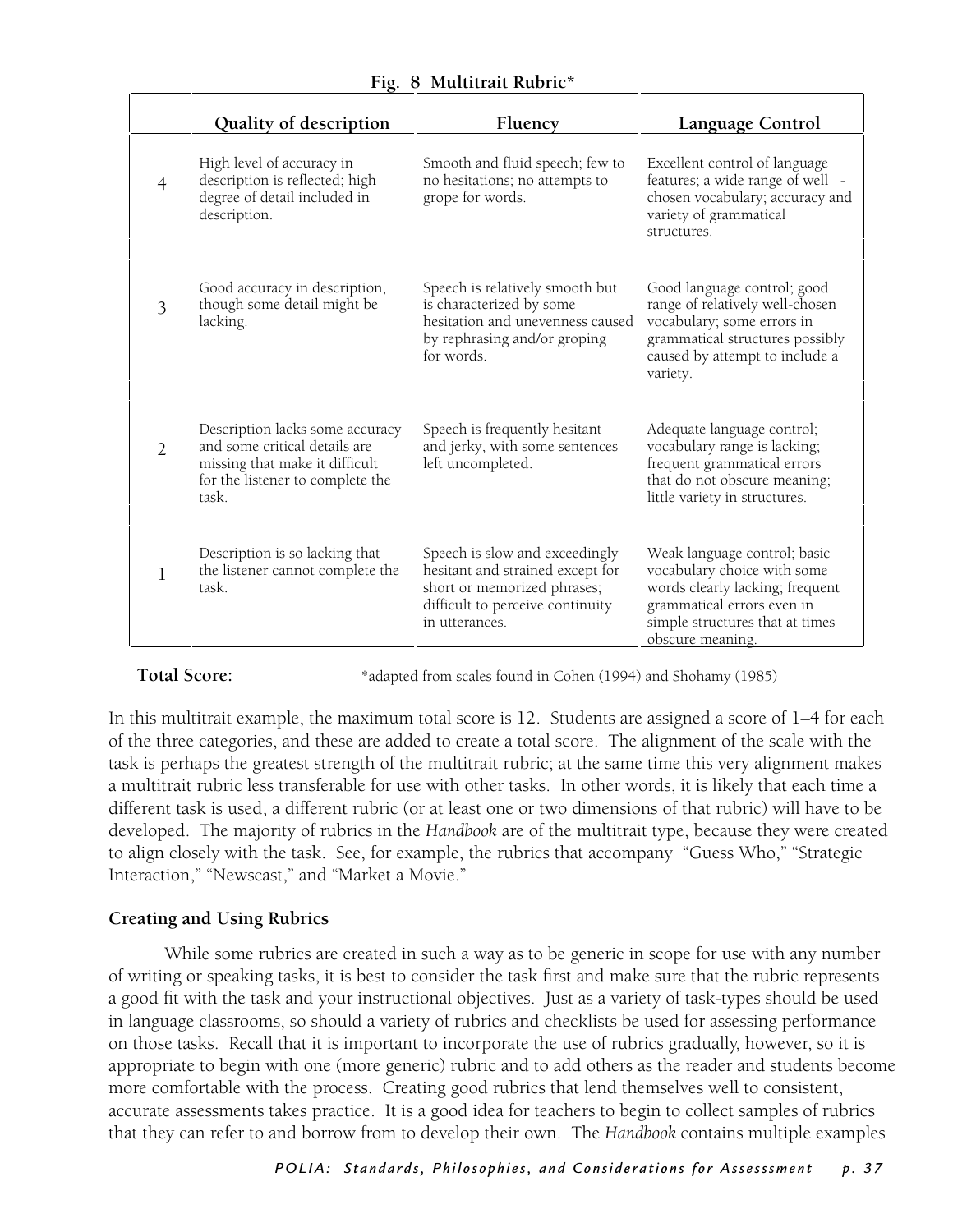of rubrics and checklists to accompany the tasks and units. These can be adapted to create new ones.

 Unlike traditional forms of assessment, which often involve more objective methods of scoring and grading, performance assessments and their accompanying use of rubrics involve subjective judgments, as explained above. This subjectivity makes it more challenging to establish reliability, or consistency, in scoring and grading. Although a thorough discussion of the notion of reliability as related to the use of rubrics used for performance assessment is beyond the scope of this portion of the *Handbook,* a few pieces of advice can be offered. It is recommended that they check their own reliability in some way. For example, as students' written essays are graded, teachers can keep track of the scores on a separate sheet of paper. A few days later, the teacher randomly selects a number (e.g., five) of the essays and evaluates them again, being sure not to look at the original scores assigned. Then the teacher compares the two sets of scores to ensure that s/he assigned the same or nearly the same scores both times. If the two scores are quite different, you will need to examine the rubric carefully and re-evaluate the essays. This same procedure can be followed for checking reliability in evaluating students' oral performance as long as audio or video recordings of the performance are available. Also keep in mind that fatigue can affect a teacher's ability to score students' work consistently. It is a good idea, therefore, to limit the number of written essays or oral performances to be graded at one sitting. The more practice teachers get with the rubrics and the more comfortable they become with the process, the more reliable the scoring will become. For a detailed discussion on reliability in scoring, see, for example, Cohen (1994).

### *Encouraging Reflection through Self-Assessment and Peer Assessment*

 It has been suggested that good language learners are aware of language learning processes (e.g., Carrell, 1989; Devine, 1993; O'Malley & Chamot, 1990; Schmidt & Frota, 1986). They are aware of and able to reflect on their own and others' language learning strategies and progress as language learners. Reflection, as one of the concepts comprising CAPRII, has been defined above and has been emphasized as a key component of effective language instruction.

 Second language students should be provided with opportunities to engage in systematic reflection on a regular basis. Reflection requires commitment, time, and the will to be open, flexible, and sensitive. People need to begin with situations that they are comfortable with and gradually build toward other more risk-taking ventures. One way to encourage reflection in students is to provide opportunities for them to assess their own language performance and that of others.

#### **Self-Assessment**

The benefits of having students assess their own progress have been established in research on first-language literacy acquisition in young children (e.g., Brown, 1988; Glazer, 1992; Graves, 1983; Routman, 1991). It is believed that opportunities for self-assessment help students to become independent learners. In addition, a number of second language studies have found that self-assessment leads to increased motivation in learners (Blanche & Merino, 1989). However, students do not learn to monitor or assess their learning on their own. Students must be taught strategies for self-monitoring and self-assessment. In the case of self-assessments, if time is not taken to instruct students in their use, their validity is questionable. Blanche and Merino (1989), in a review of sixteen studies that employed measures of self-assessment, found that among the factors that can threaten the validity of self-assessment was "the lack of common, valid criteria that both learners and instructors could use to make sound judgments" (p. 325) and learners' lack of training in how to perform the types of self-assessment that had been asked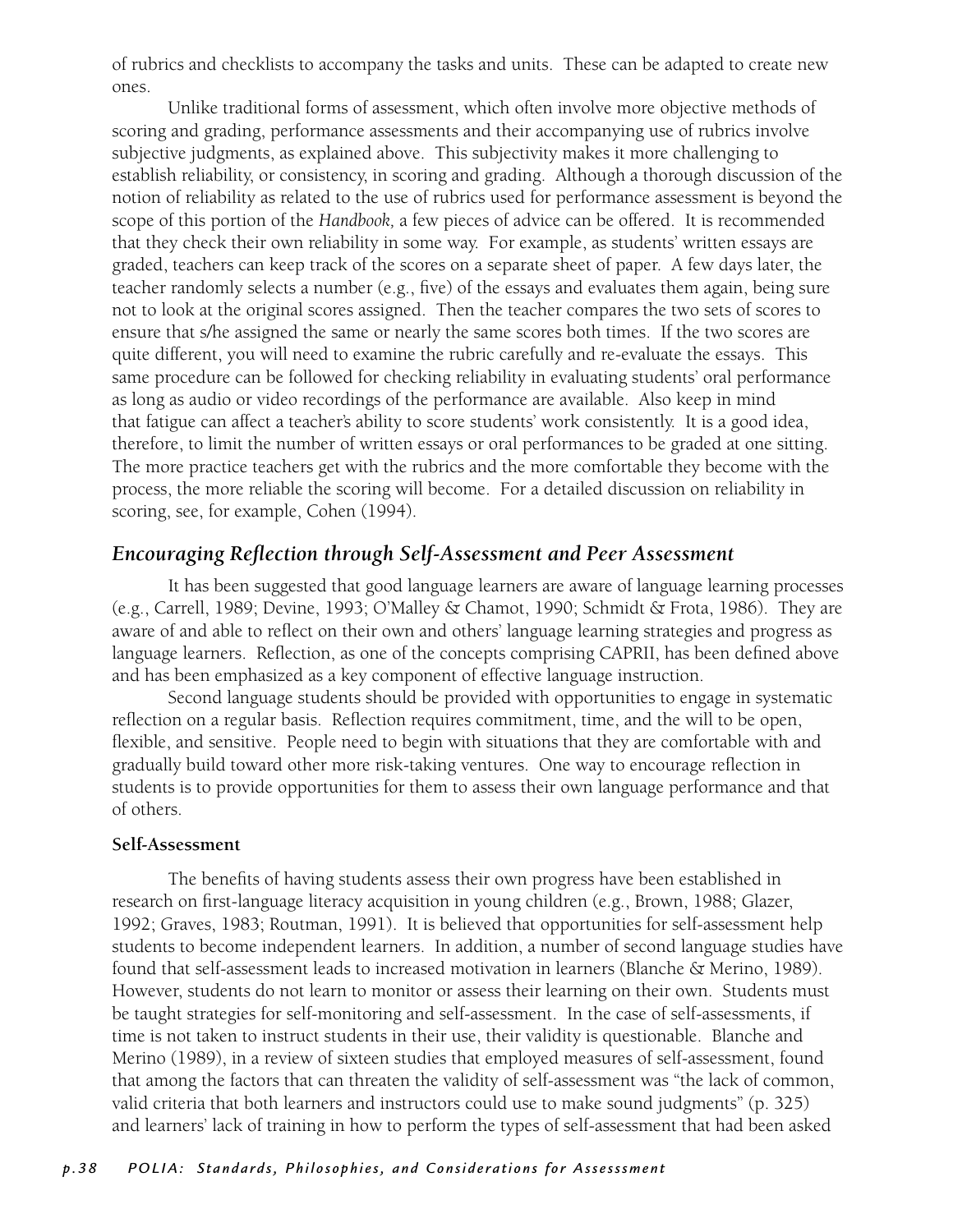of them. Techniques for teaching students strategies for self-assessment are parallel to those used for teaching learning strategies. Detailed descriptions of such techniques can be found, for example, in O'Malley and Chamot's book on learning strategies (1990) or Chamot et al.'s (1999) handbook on learning strategies.

 Self-assessment tools can be used to encourage students' reflection on topics they have studied, vocabulary they have learned, their study habits, and their sense of their overall strengths and weaknesses. Blanche and Merino (1989) further suggest that students later share their self-assessments with a peer or in a small group, with instructions that they compare their impressions with other criteria such as test scores, teacher evaluations, and peers' opinions. This kind of practice is valuable in that it helps students to be aware of their learning; in addition, it not only informs the teacher about students' thoughts on their learning and progress, but also provides the teacher with feedback about course content and instruction.

 Self-assessments can also be used to allow students to evaluate both language processes and products that are specific to the various modalities. Students can take part in assessment by evaluating their own performance (and that of their peers) on the basis of checklists and rubrics that are developed. In order to rate their own speaking performance, students would need to audio-tape or video-tape their performance and evaluate it using a rubric or checklist. Writing can easily be evaluated with rubrics. We offer examples of self-assessments in the context of a variety of tasks in the *Handbook*. See, for example, the final evaluation in the "Gender Roles" unit.

#### **Peer Assessment**

 One of the ways in which students internalize the characteristics of quality work is by evaluating the work of their peers. However, if they are to offer helpful feedback, students must have a clear understanding of what they are to look for in their peers' work. For example, when they read a peer's essay or listen to a presentation, should they focus only on grammatical accuracy? content? organization? or something else? The instructor must explain expectations clearly to them before they begin. If students are asked to give one another feedback on their essays, one way to make sure they understand what they are to evaluate is by providing students with a sample composition on an overhead and, as a group, determining what should be assessed (i.e., how does one define good writing), carrying out the assessment, and then determining how to convey clearly to the fictitious student how he or she could improve the essay.

 Students also benefit from the use of rubrics or checklists to guide their assessments; these rubrics can be provided by the instructor, or once the students have more experience, they can develop them themselves. In addition to peer assessment of writing, students can also evaluate their peers' oral presentations, role plays, skits, or debates. Again, it is important that students receive guidance on what to evaluate. The use of rubrics or checklists helps students focus on the aspects that they should assess. For peer evaluation to work effectively, the learning environment in the classroom must be supportive. Students must feel comfortable and trust one another to provide honest and constructive feedback. The tasks in the *Handbook* provide a variety of opportunities and suggestions for peer assessment. The checklists that accompany the "My Favorite Recipe" task offer students the opportunity to assess listeners' and speakers' performance. Similarly, peer review guidelines such as those that accompany "Guess Who?" and "Let's go to Costa Rica" ask students to give feedback on each other's writing.

 It is absolutely critical to spend time with students to prepare them for self-assessment and peer-assessment activities. Before asking students to rate their own or their peers' performance, teachers need to be sure that they understand the criteria and how to apply them. The more a teacher models and discusses the process, the more students will benefit from participating in the evaluation of their work.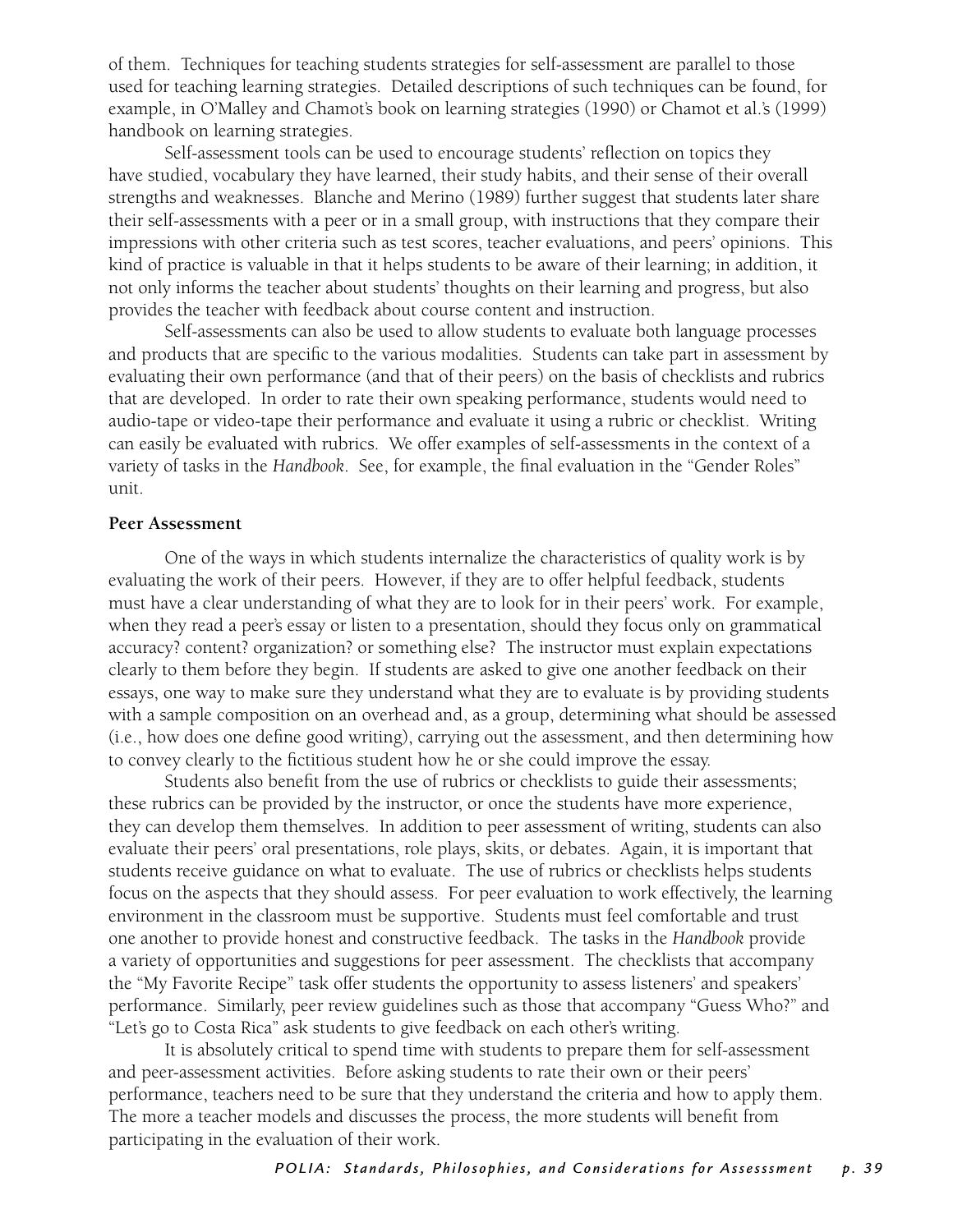## *Assessing Cultural Understanding*

 In addition to participating in the assessment of their language performance, students need to be involved in assessing their cultural understanding and knowledge. In the *Handbook*, we have emphasized that culture needs to be at the core of language instruction. It follows that we must also devise ways of assessing students' cultural knowledge and understanding. Wiggins (1989) and others have argued quite convincingly that if we value something, we must assess it, for to neglect a concept in assessment is to communicate to students that the concept isn't important.

 Kramsch (1993) has suggested that students need to learn about the multiplicity of perspectives that define cultural constructs. She argues that instead of having students simply state their interpretation of a cultural construct, they should be engaged in tasks that require them to *reflect an understanding* of a construct. For example, students have been learning about the educational system in Germany. Their task is to create a videotape about the educational system in the U.S. for a group of German students who will be on an exchange in the U.S. the following year. They are instructed to create a description of the U.S. system that reflects their understanding of what they have learned about the German system. In this way, teachers are able to tap into deeper levels of cross-cultural understanding.

 Following is an example of a performance task created for college-level students of French that includes a reflection of students' understanding of the French concept of "home." The task and assessments described below are intended to be interpreted as both teacher and student assessments. In other words, the tasks are designed in such a way as to allow for teacher assessment and students' self-assessment. This description incorporates many of the techniques and ideas discussed up to this point.

 Suzanne Cook, former French instructor at the U.S. Air Force Academy and Ph.D. student in Second Languages and Cultures Education at the University of Minnesota, created this assessment for a course at the University while on leave from her position at the Academy (Cook, 1994). The performance task of this summative assessment is integrative in that it combines reading comprehension, writing, and cultural understanding. Before reading a text in French, students are instructed to reflect on their background knowledge of "the French and their homes" by responding to the following questions in English. They are assured that there are no right or wrong answers.

- 1. Describe the image you have of a French home. What is the image based on (TV, magazines, textbooks, visit to France—where in France?, etc.)? In other words, reflect on what you believe has led you to form this image.
- 2. Would you characterize the French as hospitable to visitors in their home or not? Support your answer.
- 3. How would you describe Americans in terms of their hospitality? Feel free to use your own experience here. How does your family deal with guests in your home?

 By beginning the assessment in this way, Cook communicates to students the value of using pre-reading strategies such as activating prior knowledge. She also gathers critical information that may help her understand a student's performance on the assessment. Next, students are instructed to read an excerpt from the book *Evidences Invisibles* (Carroll, 1987). They are prompted with the following:

The following excerpt comes from the book *Evidences Invisibles,* by Raymonde Carroll, a French anthropologist who is married to an American anthropologist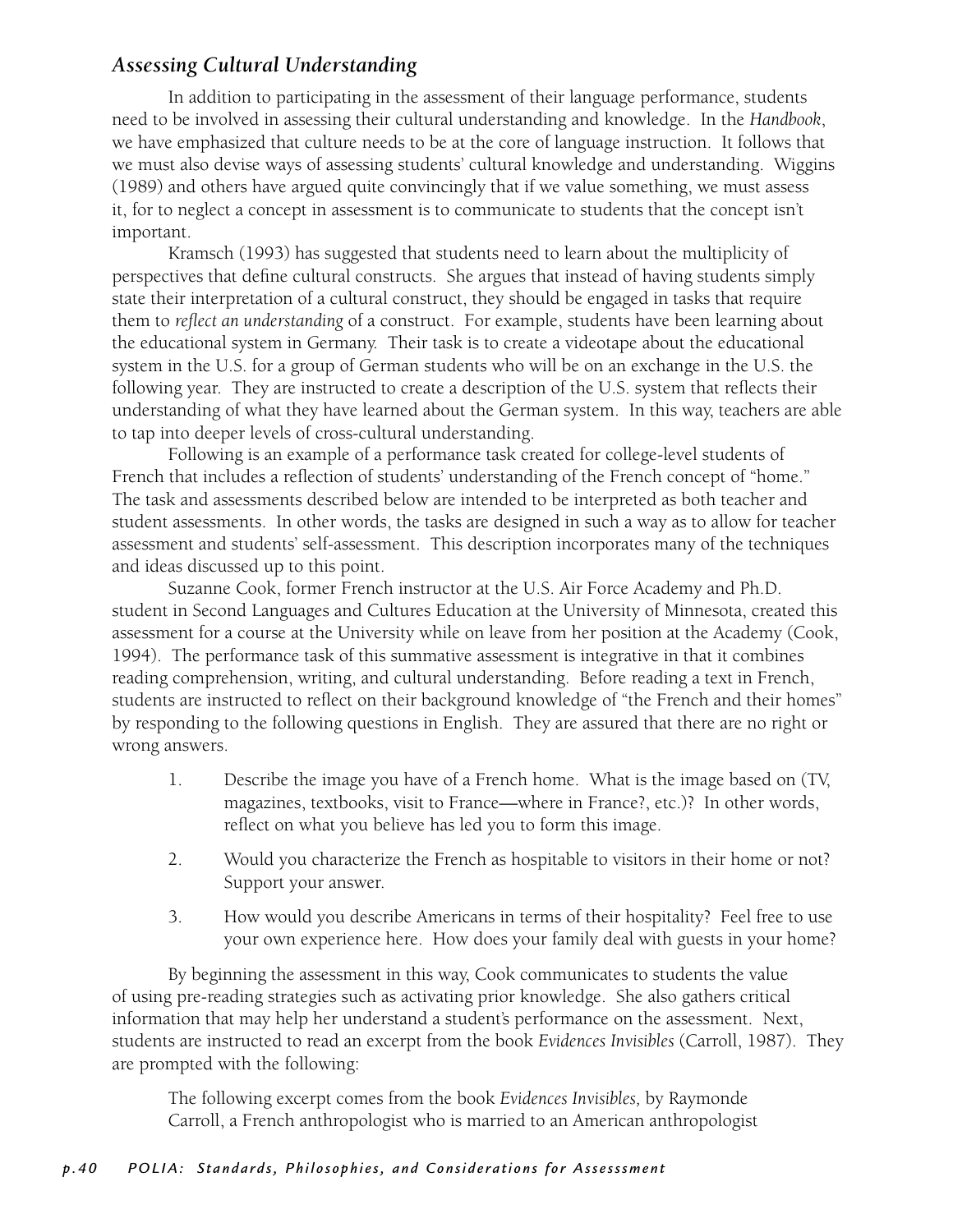and who has lived in the U.S. for some 20 years. She studied the common misunderstandings between French and American people, misunderstandings that are usually due to different assumptions about how one should live and that are not explicitly considered when individuals are interacting. The following passage reveals some of the fundamental assumptions, which, according to Carroll, the French generally have about the home. Read the text carefully for understanding and with an eye for differences from your own concept of "home."

 For assessing basic comprehension, Cook asks students to respond in English to some literal-level questions about the text. She also asks that they reflect in writing "on the author of this text and the implication this might have on the information she presents, in particular on how representative it might be of the whole population of France." By asking students to consider this inferential question, Cook attempts to tap students' understanding that the author's interpretation is directly related to her individual view of the world, based on her status and educational level and that the information presented may not represent all French people. She assesses students' responses to this question with a checklist (see Figure 9).

|  | Fig. |  | 9 Checklist |
|--|------|--|-------------|
|--|------|--|-------------|

| Situates author as educated and/or (at least) middle class. | <b>Yes</b> | Nο |
|-------------------------------------------------------------|------------|----|
| Demonstrates an understanding that information might        |            |    |
| not/does not represent all French people, or more generally |            |    |
| that social variables affect the way people behave.         | <b>Yes</b> | Nο |

The basic comprehension questions and critical thinking/inferential question are followed by this performance task:

Imagine you just received the following post card from a friend who recently arrived in Lyon to spend the summer with a French family. This friend is having some difficulty understanding the ways of his/her host family. With what you've learned from the reading passage, write a response to your friend in French to help him/her adjust. What should s/he do differently? Include information from the text (at least 3 main ideas), in your own words, and relate it to your friend's knowledge of the way Americans do things.

The following postcard text is presented in French, but its English translation is provided in Figure 10.

#### **Fig. 10 Postcard**

Dear \_\_\_\_\_\_\_\_\_\_\_\_\_\_\_\_, I just arrived at the Fourniers' house, and I seem to have begun my stay with them on the wrong foot! The family prepared a dinner to celebrate my arrival and invited some friends. I decided to help Mrs. Fournier in the kitchen, but she insisted that I leave and stay out of the kitchen. Later, I greeted some guests at the door with Mr. Fournier and was happy to help by taking the woman's coat and putting it on the bed in Mr. and Mrs. Fournier's room. But when I came out of the room, Mrs. Fournier had a surprised look on her face and didn't seem very pleased. Later on, so as not to bother Mr. or Mrs. Fournier, I went into the kitchen and grabbed a beer out of the fridge. When I returned to the living room, Mr. and Mrs. Fournier seemed completely shocked. I truly cannot understand what I did to make them so angry. Tell me what you think. Please write soon!

The writing portion represents an integrative task, where students are asked to link prior knowledge (of American homes and how Americans treat visitors in their homes) to new knowledge gained from the reading passage. A multitrait rubric (see Figure 11) having three categories is used to assess the students' writing performance. Total scores may range from 3 to 12.

 Michael/Michelle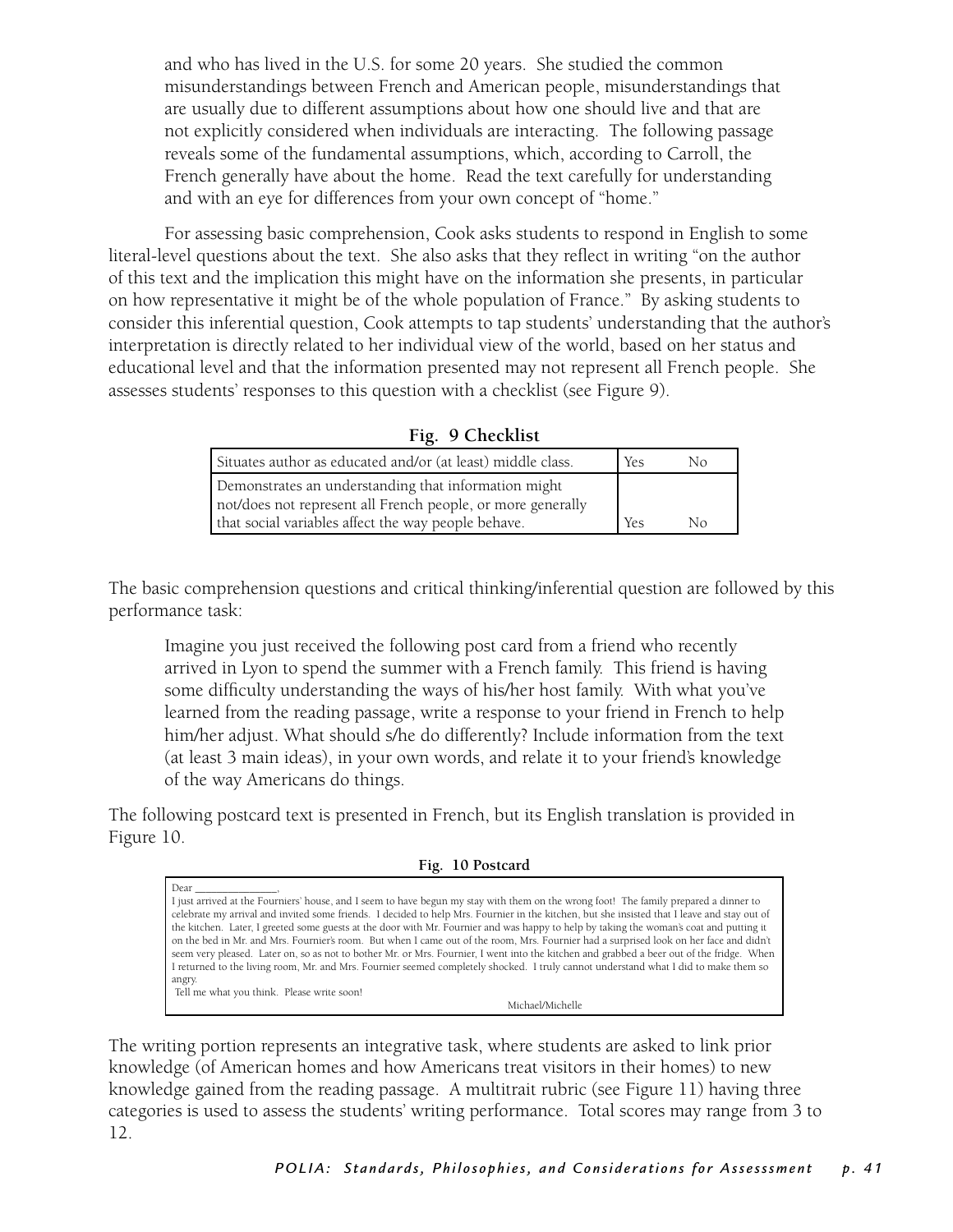Several of the tasks and units in the Handbook incorporate attention to cultural issues in the assessment process. For example, the rubric that accompanies the "Newscast" task asks that students incorporate the target culture perspective in their presentations.

|                | Content                                                                                                                                                                                                                                                                                                                                          | <b>Cultural Sensitivity</b>                                                                                                                                                                                                                                                                      | Language Control                                                                                                                                                                                                                                                                                                                     |  |  |
|----------------|--------------------------------------------------------------------------------------------------------------------------------------------------------------------------------------------------------------------------------------------------------------------------------------------------------------------------------------------------|--------------------------------------------------------------------------------------------------------------------------------------------------------------------------------------------------------------------------------------------------------------------------------------------------|--------------------------------------------------------------------------------------------------------------------------------------------------------------------------------------------------------------------------------------------------------------------------------------------------------------------------------------|--|--|
| $\overline{4}$ | Writing reflects thorough<br>comprehension of the reading<br>passage; effectively addresses<br>the topic (is convincing to<br>a reader); mentions a least<br>3 main ideas from the<br>reading passage as support;<br>demonstrates integration of<br>new and prior knowledge.                                                                     | Ideas expressed in the writing<br>about the target culture<br>avoid making judgment as to<br>whether the target culture (e.g.,<br>France) or home culture (e.g.,<br>U.S.) is better or worse.                                                                                                    | Excellent control of language<br>features; a wide range of<br>well-chosen vocabulary and<br>appropriate register; accuracy<br>and variety of grammatical<br>structures; uses own words to<br>convey ideas from the reading<br>passage.                                                                                               |  |  |
| 3              | Writing reflects good<br>comprehension of the<br>reading passage; adequately<br>addresses the topic; mentions<br>at least 2 main ideas from the<br>reading passage as support;<br>demonstrates attempts at<br>integration of new and prior<br>knowledge.                                                                                         | Ideas expressed in the writing<br>about the target culture<br>generally avoid making<br>judgment as to whether the<br>target culture (e.g., France)<br>or home culture (e.g., U.S.) is<br>better or worse, though some<br>language used might suggest<br>judgment. Less that more<br>judgmental. | Good language control; good<br>range of relatively well-chosen<br>vocabulary; appropriate<br>register; some errors in<br>grammatical structures possibly<br>caused by attempt to include<br>a variety; clear attempts to use<br>own words to convey ideas<br>from the reading passage.                                               |  |  |
| $\overline{2}$ | Writing reflects some<br>comprehension of the reading<br>passage; fairly addresses the<br>topic, though may miss some<br>critical points; mentions at<br>least 1 main idea from the<br>reading passage as support;<br>demonstrates attempts at<br>integration of new and prior<br>knowledge, but writing might<br>reflect some misunderstanding. | Ideas expressed in the writing<br>about the target culture at<br>times seem to reflect judgment<br>as to whether the target culture<br>(e.g., France) or home culture<br>(e.g., U.S.) is better or worse.<br>More than less judgmental.                                                          | Adequate language control;<br>vocabulary range is lacking;<br>register may/may not be<br>consistently appropriate.<br>Frequent grammatical errors<br>that do not obscure meaning;<br>little variety in structures.<br>Doesn't always attempt to use<br>own words to convey ideas<br>from reading passage (has<br>"lifted" portions). |  |  |
| $\mathbf 1$    | Writing does not consistently<br>reflect comprehension of the<br>reading passage; topic is not<br>adequately addressed and<br>critical points are missing; little<br>to no support from reading<br>passage; writing reflects some<br>misunderstanding.                                                                                           | Ideas expressed in the writing<br>about the target culture often<br>reflect judgment as to whether<br>the target culture (e.g., France)<br>or home culture (e.g., U.S.)<br>is better or worse. Very<br>judgmental.                                                                               | Weak language control; basic<br>vocabulary choice with some<br>words clearly lacking; frequent<br>grammatical errors even in<br>simple strurctues that at times<br>obscure meaning. Inconsistent<br>use of register. Consistently<br>"lifts" large portions of reading<br>passage rather than attempting<br>to use own words.        |  |  |

**Fig. 11 Multitrait Rubric**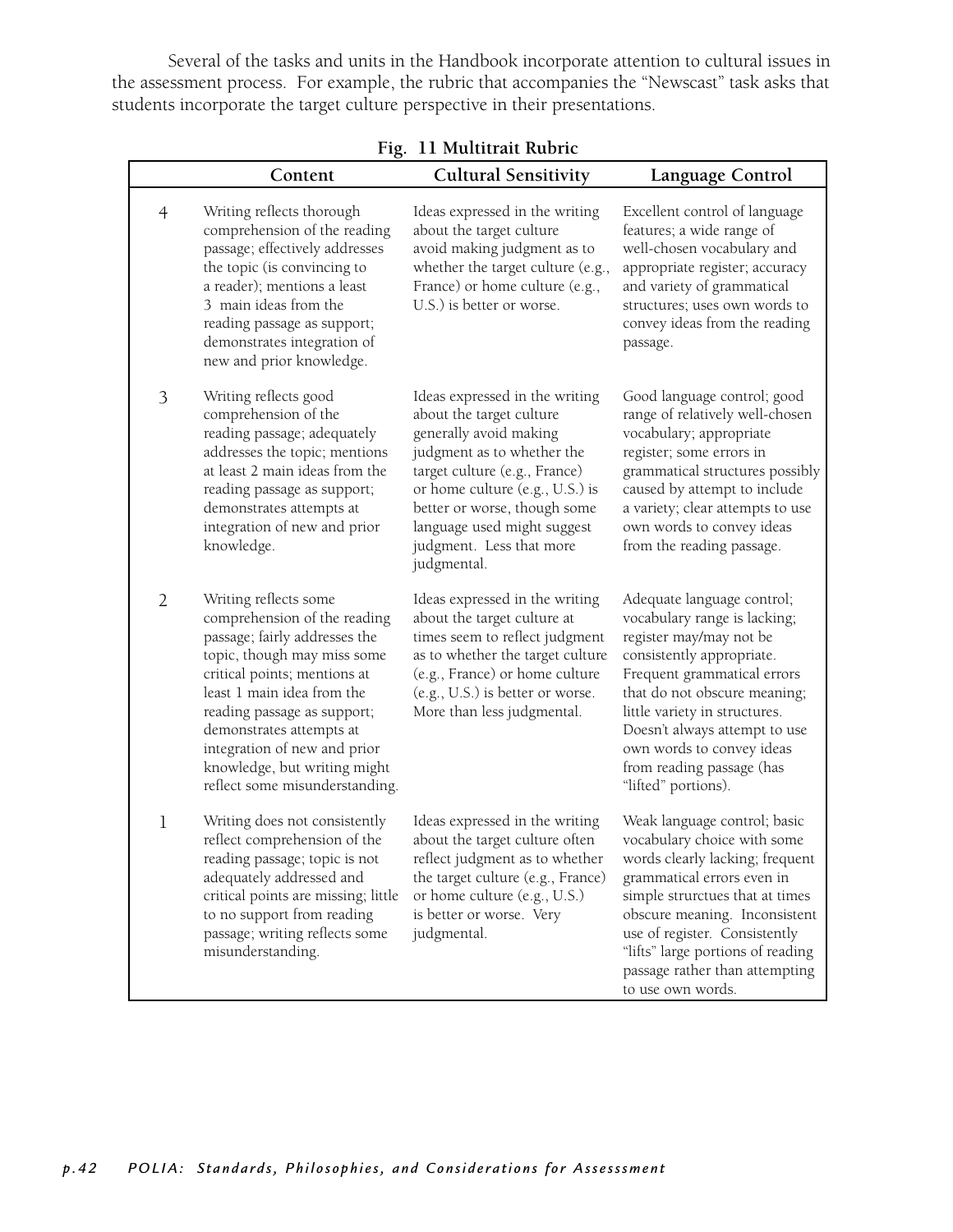#### *A Final Word on Performance Assessment*

 This rather lengthy discussion on performance assessment is not intended to communicate to teachers that every single classroom activity needs to be evaluated in a systematic way with a fully developed rubric or checklist. To attempt to do so would be exhausting for teachers and students and would limit opportunities for spontaneity in the classroom. Instead, this discussion is intended to help teachers understand the complexity of assessing language use and to offer them a variety of alternatives, some more complicated and extensive than others. Moreover, the time-consuming nature of performance assessments can render them inaccessible if a teacher believes that s/he must assess every student's performance on every classroom activity. In fact, teachers may find it useful at times to assess the performance of only five students or so at a given time—such an approach is particularly important in the context of oral assessment. The point is to develop an approach that works for teachers and provides constructive feedback to students. The only stipulation is that the approach incorporate assessment of language use in addition to knowledge about language. We hope that teachers find the samples in the *Handbook* helpful as they develop their approach.

#### **Notes**

- 1 The synopsis of the national standards (National Standards for Foreign Language Education Project, 1996) has been reprinted with permission from the American Council on the Teaching of Foreign Languages. We encourage readers to purchase a copy of the entire Standards document from ACTFL. The expanded version, published in 1999, provides the standards as they have been modified for eight modern languages as well as the classical languages and include exciting examples of how they can be put into practice. An order form is included along with the Handbook, or copies can be ordered directly from ACTFL (see contact information in the Teachers Resources Section).
- 2 Portions of the section on CAPRII have been adapted or reprinted from Tedick (1996).
- 3 These examples of adapting a task to make it more authentic appear in Tedick and Klee (1998) and are reprinted here with permission from the Center for Applied Linguistics.
- 4 We have drawn much from the work of the Minnesota Articulation Project's Curriculum Team to form the foundation of a new project at CARLA entitled CoBaLTT—Content-Based Language Teaching through Technology. In this program, teachers learn the principles of content-based language instruction and the technology tools that can enhance content-based instruction. There are many lessons, developed by CoBaLTT participants, available on-line in addition to an extensive annotated bibliography about content-based instruction and other resources. Please visit at <http:// carla.acad.umn.edu/cobaltt>.
- 5 Significant portions of the section on Performance Assessment have been reprinted from Tedick and Klee (1998) with permission from the Center for Applied Linguistics.
- 6 The Foreign Language Test Database, maintained by the National Capital Language Resource Center <http://www.cal.org/nclrc>, contains more than 140 tests in 63 languages. It can be found at <http:// www.cal.org/db/flt/flt-dir.htm>.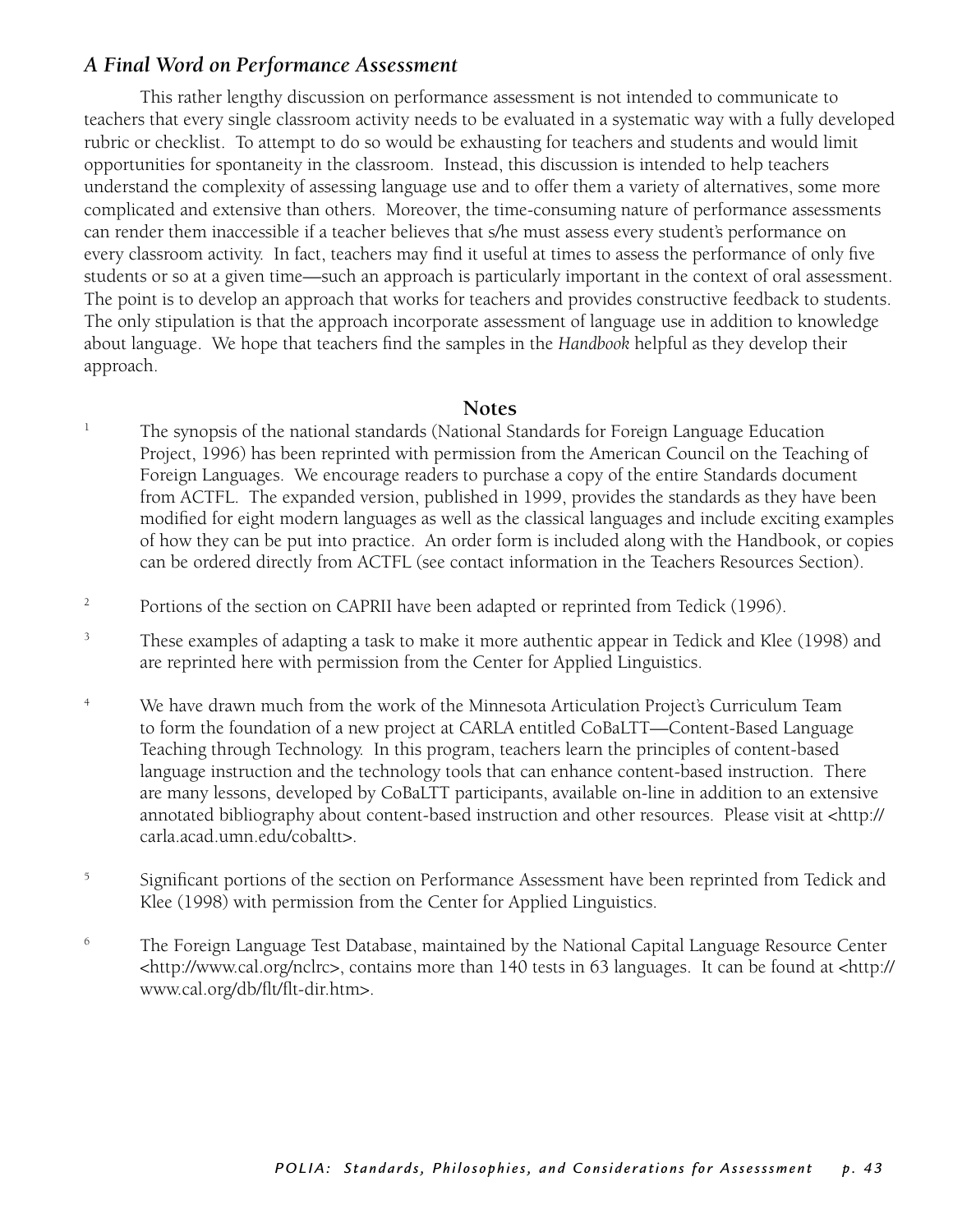#### **References**

- American Council on the Teaching of Foreign Languages. (1986). *ACTFL proficiency guidelines.* Yonkers, NY: American Council on the Teaching of Foreign Languages.
- American Council on the Teaching of Foreign Languages. (1998). *ACTFL performance guidelines for K-12 learners.* Yonkers, NY: American Council on the Teaching of Foreign Languages.
- Arons, R., Eckers, C., & Jarvis, S. (1994). *Characteristics of proficiency-oriented language instruction.*  Document prepared for Minnesota's Articulation Project, Minneapolis, MN: Center for Advanced Research on Language Acquisition, University of Minnesota. (http://acad.carla.umn.edu).
- Bachman, L. F. (1990). *Fundamental considerations in language testing.* Oxford: Oxford University Press.
- Baron, J. B. (1991). *SEA usage of alternative assessment: The Connecticut experience.* (ERIC Document Reproduction Service No. ED 349 816)
- Blanche, P., & Merino, B. J. (1989). Self-assessment of foreign language skills: Implications for teachers and researchers. *Language Learning, 39,* (3), 313-340.
- Brecht, R. D., & Walton, A. R. (1994). The future shape of language learning in the new world of global communication: Consequences for higher education and beyond. In R. Donato & R. M. Terry (Eds.), *Foreign language learning: The journey of a lifetime.* Lincolnwood, IL: National Textbook Co.
- Brinton, D. M., Snow, M. A., & Wesche, M. B. (1989)*. Content-based second language instruction.* Boston, MA: Heinle & Heinle.
- Brown, C. S. (1988). Think aloud: A method for teaching the processes of comprehension. *The Reading Instruction Journal, 32,* (1), 13-17.
- Brown, G., & Yule, G. (1983). *Teaching the spoken language.* New York: Cambridge University Press.
- Carrell, P. L. (1989). Metacognitive awareness and second language reading*. Modern Language Journal, 73,*  121-133.
- Carroll, R. (1987). *Evidences invisibles: Américains et Français au quotidien.* Paris: Seuil.
- Chamot, A. U., Barnhardt, S., El-Dinary, P. B., & Robbins, J, (1999). *The learning strategies handbook.* White Plains, NY: Addison-Wesley Longman.
- Cohen, A. D. (1994). *Assessing language ability in the classroom* (2nd ed.). Boston, MA: Heinle & Heinle.
- Cook, S. (1994, Fall). *The concept of home: Assumptions not shared*. Unpublished manuscript. Minneapolis, MN: University of Minnesota.
- Devine, J. (1993). The role of metacognition in second language reading and writing. In J. G. Carson & I. Leki (Eds.), *Reading in the composition classroom* (pp. 105-127). Boston, MA: Heinle & Heinle.
- Finocchiaro, M., & Brumfit, C. (1983). *The functional-notional approach*. NY: Oxford University Press.
- Galloway, V., & Labarca, A. (1990). From student to learner: Style, process, and strategy. In D. W. Birckbichler (Ed.), *New perspectives and new directions in foreign language education* (pp. 111-158). Lincolnwood, IL: National Textbook Co.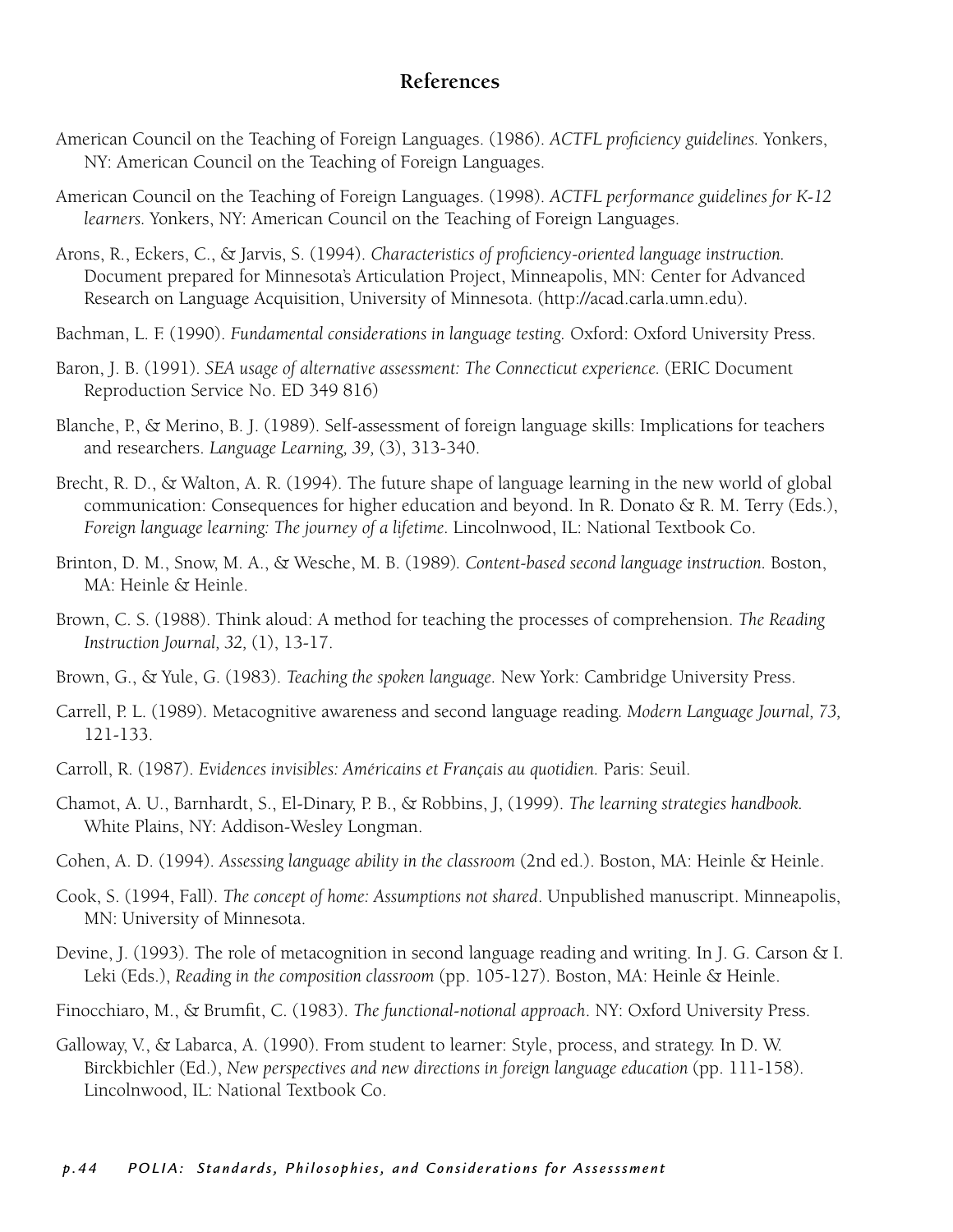- Genesee, F. (1994). *Integrating language and content: Lessons from immersion.* Educational Practice Reports No. 11. National Center for Research on Cultural Diversity and Second Language Learning. Washington, DC: Center for Applied Linguistics. (http://www.ncbe.gwu.edu/miscpubs/ncrcds11/ epr11.htm).
- Glazer, S. M. (1992). *Reading comprehension: Self-monitoring strategies to develop independent readers.* New York: Scholastic Professional Books.
- Graves, D. H. (1983). *Writing: Teachers and children at work.* Portsmouth, NH: Heinemann.
- Hart, D. (1994). *Authentic assessment: A handbook for educators.* Reading, MA: Addison-Wesley Publishing Company.
- Heilenman, L. K., & Kaplan, I. M. (1985). Proficiency in practice: The foreign language curriculum. In C. J. James (Ed.), *Foreign language proficiency in the classroom and beyond* (pp. 55-77). ACTFL Foreign Language Education Series, Vol. 16. Lincolnwood, IL: National Textbook Co.
- Hughey, J. B., Wormuth, D. R., Hartfiel, V. F., & Jacobs, H. L. (1983). *Teaching ESL composition: Principles and techniques.* Rowley, MA: Newbury House.
- Hutchinson, T., & Waters, A. (1987). *English for specific purposes: A learning centered approach.* Cambridge: Cambridge University Press.
- Hymes, D. (1974). *Foundation of sociolinguistics.* Philadelphia: University of Pennsylvania.
- Johnson, D. W., Johnson, R. T., & Holubec, E. (1993). *Cooperation in the classroom.* Edina, MN: Interaction Book Company.
- Johnson, K. (1979). Communicative approaches and communicative processes. In C. J. Brumfit & K. Johnson (Eds.), *The communicative approach to language teaching* (pp. 192-205). New York: Oxford University Press.
- Klee, C. A., Tedick, D. J., & Cohen, A. D. (1995, March). "Content-Based Instruction in Spanish, French, and German at the University of Minnesota: The Development and Evaluation of a New Program." Paper presented at the American Association of Applied Linguistics, Long Beach, CA.
- Kramsch, C. (1991, May). "Toward a pedagogy of cross-cultural competence." Paper presented at the colloquium: Interdisciplinary Perspectives on Culture Learning in the Second Language Curriculum, University of Minnesota, Minneapolis, MN.
- Kramsch, C. (1993). *Context and culture in language teaching.* New York: Oxford University Press.
- Lloyd-Jones, R. (1977). Primary trait scoring. In C. R. Cooper & L. Odell (Eds.), *Evaluating writing* (pp. 33-66). Urbana, IL: NCTE.
- Long, M. H. (1981). Input, interaction, and second language acquisition. In H. Winitz (Ed.), *Native language and foreign language acquisition* (pp. 259-278). Annals of the New York Academy of Sciences No. 379. New York: Academy of Sciences.
- Lyster, R. (1990). The role of analytic language teaching in French immersion programs. *Canadian Modern Language Review, 47,* (1), 159-176.
- Lyster, R. (1998). Negotiation of form, recasts, and explicit correction in relation to error types and learner repair in immersion classrooms. *Language Learning, 48,* (2), 183-218.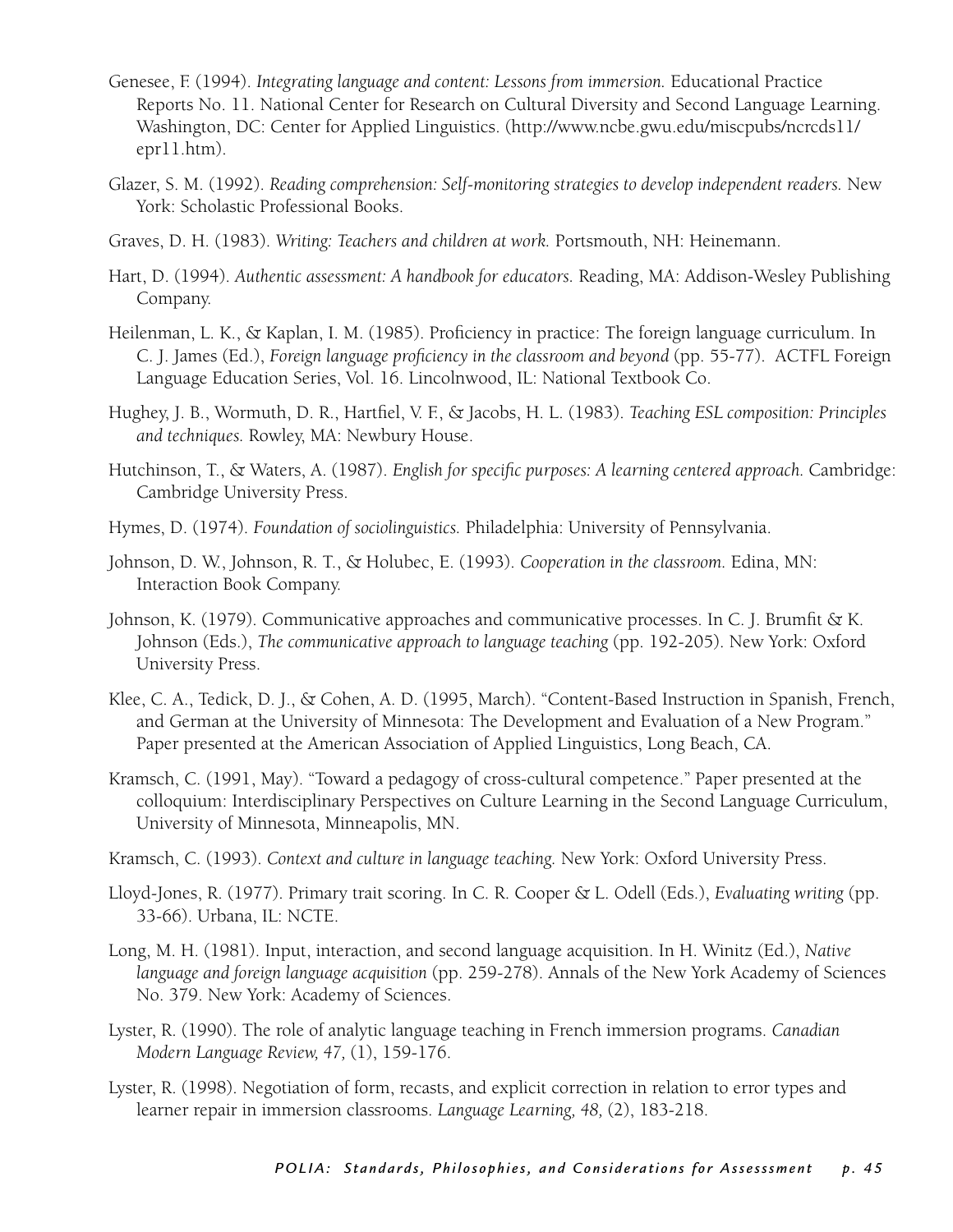- Met, M. (1991). Learning language through content: Learning content through language. *Foreign Language Annals, 24,* (4), 281-295.
- National Standards in Foreign Language Education Project. (1996). *National standards for foreign language learning: Preparing for the 21st century.* Lawrence, KS: Allen Press, Inc.
- Nunan, D. (1988). *The learner-centered curriculum: A study in second language teaching.* New York: Cambridge University Press.
- North Carolina Department of Public Instruction. (1999). *Assessment, articulation, and accountability.* Raleigh, NC: Department of Public Instruction.
- O'Malley, J. M., & Chamot, A. U. (1990). *Learning strategies in second language acquisition.* New York: Cambridge University Press.
- Routman, R. (1991). *Invitations: Changing as teachers and learners K-12.* Portsmouth, NH: Heinemann.
- Schmidt, R. W., & Frota, S. N. (1986). Developing basic conversational ability in a second language: A case study of an adult learner of Portuguese. In R. R. Day (Ed.), *Talking to learn* (pp. 237-326). Rowley, MA: Newbury House.
- Shohamy, E. (1985). *A practical handbook in language testing for the second language teacher.* Israel: Shoshana Goldberg.
- Shrum, J. L., & Glisan, E. W. (1994). *Teacher's handbook: Contextualized language instruction.* Boston, MA: Heinle & Heinle.
- Snow, M. A., & Brinton, D. M. (Eds.). (1997). *The content-based classroom: Perspectives on integrating language and content.* White Plains, NY: Longman.
- Snow, M. A., Met, M., & Genesee, F. (1989). A conceptual framework for the integration of language and content in second/foreign language education. *TESOL Quarterly, 23,* (2), 201-217.
- Step three, the PAU project: After standards and guidelines, how do we assess performance in the real world? (2000). *Foreign Language Annals, 33,* (2), 237, 253-254.
- Swender, E., & Duncan, G. (1998). ACTFL performance guidelines for K-12 learners*. Foreign Language Annals, 31,* (4), 479-491.
- Tedick, D. J. (1992). Reflections on reflection. *Elsie speaks, 3,* (1), 4-6.
- Tedick, D. J. (1996). Report from the curriculum team of Minnesota's Articulation Project: Introduction to CAPRII and invitation to participate*. Minnesota Language Review, 24,* (2), 28-38.
- Tedick, D. J., & Klee, C. A. (1998). Alternative assessment in the language classroom. In G. S. Burkart (Ed.), *Modules for the professional preparation of teaching assistants in foreign languages.* Washington, DC: Center for Applied Linguistics.
- Tedick, D. J., & Tischer, C. A. (1996). Combining immersion experiences and pedagogy for language teachers: Lessons learned and changes implemented. *Foreign Language Annals, 29,* (3), 415-427.
- Tedick, D. J., & Walker, C. L. (1994). Second language teacher education: The problems that plague us. *Modern Language Journal, 78,* (3), 300-312.